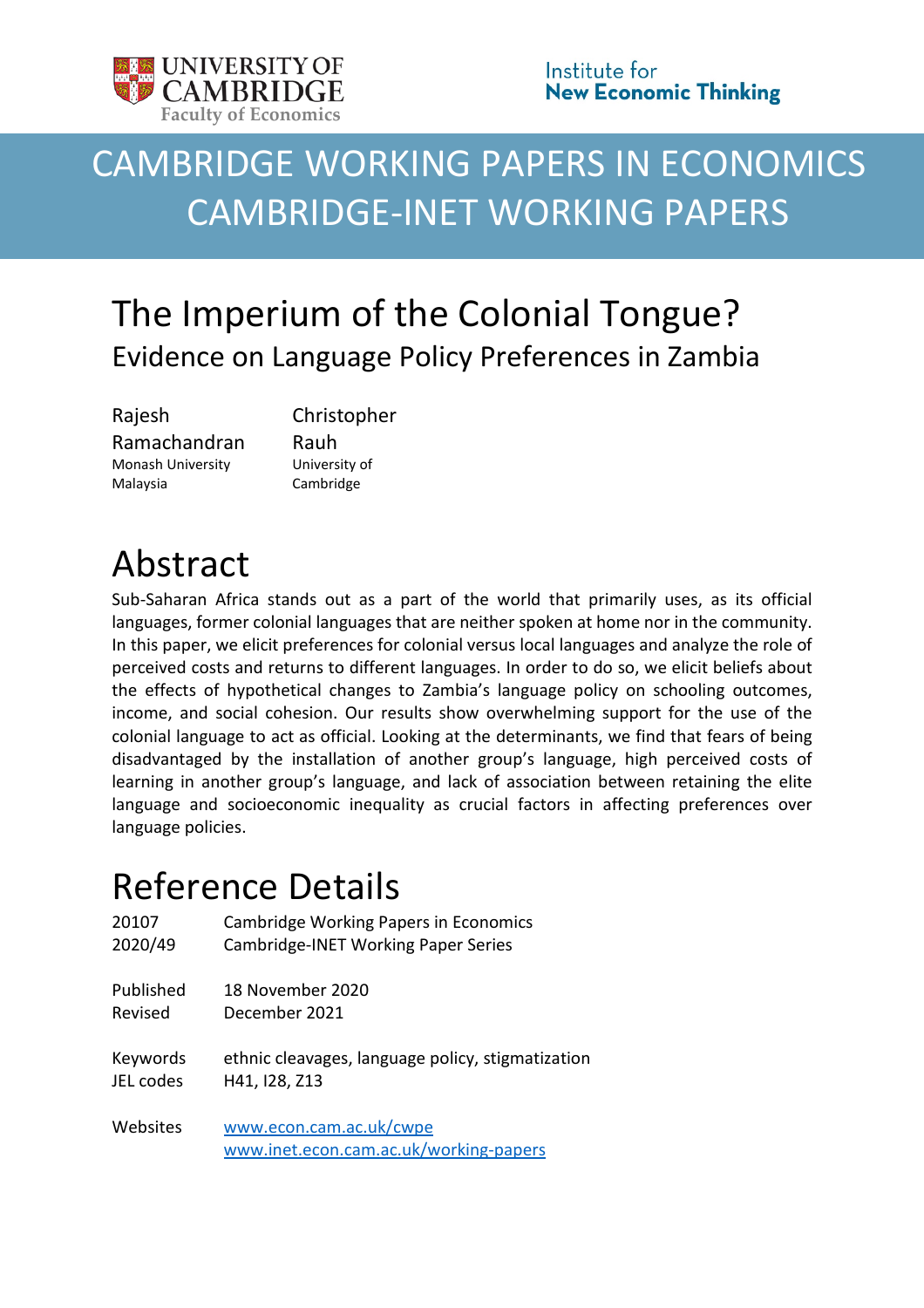### The Imperium of the Colonial Tongue? Evidence on Language Policy Preferences in Zambia

Rajesh Ramachandran and Christopher Rauh

December 2021

#### Abstract

Sub-Saharan Africa stands out as a part of the world that primarily uses, as its ocial languages, former colonial languages that are neither spoken at home nor in the community. In this paper, we elicit preferences for colonial versus local languages and analyze the role of perceived costs and returns to different languages. In order to do so, we elicit beliefs about the effects of hypothetical changes to Zambia's language policy on schooling outcomes, income, and social cohesion. Our results show overwhelming support for the use of the colonial language to act as official. Looking at the determinants, we find that fears of being disadvantaged by the installation of another group's language, high perceived costs of learning in another group's language, and lack of association between retaining the elite language and socioeconomic inequality as crucial factors in affecting preferences over language policies.

Keywords: ethnic cleavages, language policy, stigmatization

JEL: H41, I28, Z13

<sup>∗</sup>Ramachandran: Monash University Malaysia, rajesh.ramachandran@monash.edu. Rauh: University of Cambridge, cr542@cam.ac.uk.

We would like to thank the participants of the Development lunch seminar at Goethe University Frankfurt, David Laitin, and the discussant Subha Mani, and participants at the UNU-WIDER workshop in Helsinki the workshop on the economics of discrimination in Rotterdam for their valuable feedback. A special thank you goes to Kenneth Mwantalasha for helping coordinate the data collection, as well as to Ania Garcia Marin and Emmy Lindstam for assistance with the data collection and entry. We acknowledge support from UNU-WIDER. This paper was previously circulated under the title 'Discriminatory Attitudes and Indigenous Language Promotion: Challenges and Solutions'.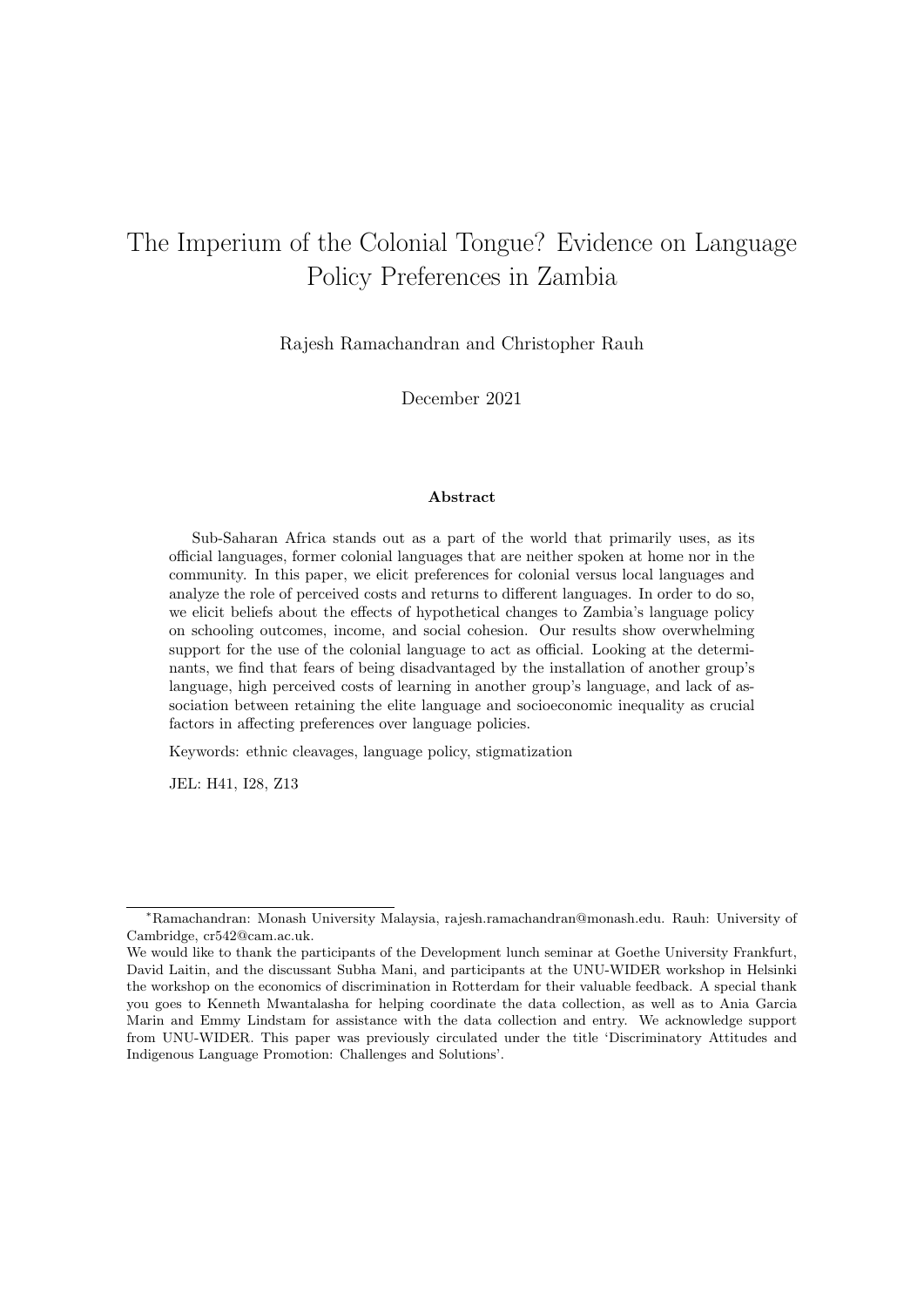#### 1 Introduction

One of the institutional features distinguishing Sub-Saharan Africa (SSA) from the rest of the world is the use of languages that are typically not spoken at home or in the community as the principal language of education, business and public administration, including the functioning of higher courts (Bamgbose, 1991).<sup>1</sup> In the context of Sub-Saharan Africa these refer to the former colonial languages, namely, English, French, Portuguese and Spanish.<sup>2</sup> The primacy of the former colonial languages in formal domains is highlighted by the fact that not a single country in SSA provides secondary schooling or higher education in a local language. In fact, only Eritrea, Ethiopia and Tanzania offer the entire span of primary schooling in a non-colonial language (Albaugh, 2014).

The choice of the former colonial language to act as official, has the benefit of enabling easier integration into the global economy (Ku and Zussman, 2010; Egger and Lassmann, 2012). This is also supported by micro evidence that suggests high labor market returns to knowledge of the former colonial language in postcolonial states (Angrist and Lavy, 1997; Azam et al., 2013). This, however, comes at the higher cost of both obtaining the necessary language skills and forming human capital through the use of a non-indigenous language, as evidenced in both postcolonial states (Eriksson, 2014; Ramachandran, 2017; Laitin and Ramachandran, 2016 Taylor and von Fintel, 2016), and from immigrant experiences in the industrialized world (Bleakley and Chin, 2004; Dustmann et al., 2010; Isphording and Otten, 2013). A further key aspect is related to the link between language and identity. Based on the European experience, the existence of a common shared language has been highlighted as a key factor in the process of creating 'imagined communities', and nation building (Anderson, 2006).

The use of a widely spoken and understood language, as in the industrialized world, can help reduce transaction costs associated with navigating the education, legal and political system. Table 1 shows the limited spread of official languages in SSA. It draws from the 4th round of the Afrobarometer conducted in 2008 and shows the self-reported ability to "speak well" in the official colonial language, as well as the language of the largest linguistic group, for a set of nineteen countries. The data shows limited spread in the knowledge of the official language, despite 60 years of use as the principal language of state institutions including primary education. Across the nineteen countries, on an average, 47 percent of respondents report being able to speak well in the official colonial language. On the other hand, 66 percent report being able to speak the largest indigenous language. Moreover, on average 3.17 languages are reported to be spoken well by individuals living across these 19

 $1$ North America and Latin America also use former colonial languages as official languages. However, the former colonial languages are spoken by the majority of the populations at home, as well as employed for societal communication.

<sup>&</sup>lt;sup>2</sup>There is a small set of elites who do employ the former colonial languages in the home environment; for instance, data from the Southern and Eastern Africa Consortium for Monitoring Educational Quality (2004) show that 22 percent of 6th grade children report speaking English at home "often."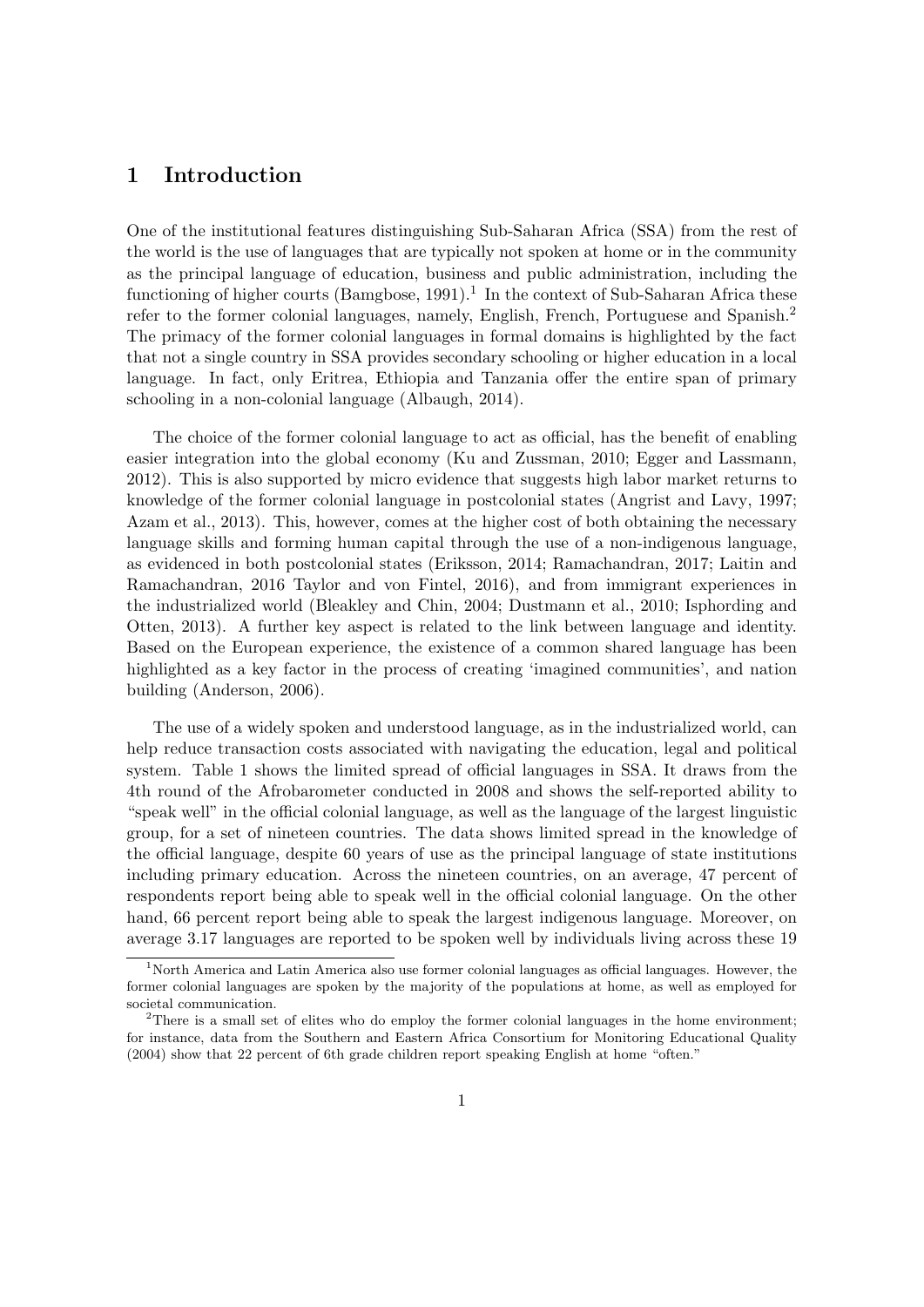countries, and at least two languages are spoken on average.

The question that arises is what explains the continued use of colonial languages in SSA? Do differences in *perceived* costs and returns to using the global language play a role? Or, if not just monetary costs and benefits, then what other factors affect preferences over official language choice in SSA? To enable an understanding of the factors influencing language choice in SSA, we explore the importance of two other factors besides the perceived cost and returns to obtaining human capital in local languages as compared to the colonial language.

The first issue arises due to the negative attitudes individuals hold about the suitability of indigenous languages as vehicles for science, and knowledge creation and dissemination in society. These negative attitudes arise in part due to the indigenous languages in SSA remaining largely oral languages, with little investment since post-independence to promote standardization, and consequently having not been employed in formal domains (Albaugh, 2014). The experiences of Europe and the Indian subcontinent show the challenges that erstwhile spoken tongues faced in overcoming the label of corrupted vulgar speech, in comparison to the 'perfection and purity' of Latin and Sanskrit, before finally replacing them in all formal domains (Burke et al., 2004; Pollock et al., 2006). Thus, it is crucial to understand whether individuals tend to hold negative attitudes about the suitability of indigenous languages for use in formal domains resulting in preference for the former colonial language (Bourdieu, 1991).

The second motivation is related to the extent of linguistic diversity and the resulting coordination problem (Laitin and Ramachandran, 2020). SSA is characterized by extremely high levels of linguistic diversity (Easterly and Levine, 1997; Michalopoulos, 2012); moreover, a history of state formation where country frontiers were determined by arbitrary border drawing by the colonial powers, resulting in splitting of ethnolinguistic groups across country borders further augmenting levels of linguistic diversity (Asiwaju, 1985; Alesina et al., 2011). In the presence of multiple language groups, the fear that a group whose language is chosen discriminates against other groups could be a reason why individuals in multilingual societies exhibit a preference for the colonial language despite the high barriers it imposes to participating in the economic and political life. The role of competing group claims is further complicated by the relative salience of the category of ethnicity or class in society. The preference for the former colonial language might be more relevant for societies where ethnicity is the central cleavage. However, in societies where class forms the dividing line, indigenous languages might be preferred as they do not favor the (linguistic) elites.

To gauge the relevance of the outlined mechanisms, we design and implement a survey collecting elicited beliefs about the effects of a hypothetical change in language policy. We ask nearly 200 respondents about their expectations concerning outcomes of hypothetical agents under scenarios of different language policies (see Section 2.4 for more details). The survey is implemented in an urban and rural site in Zambia.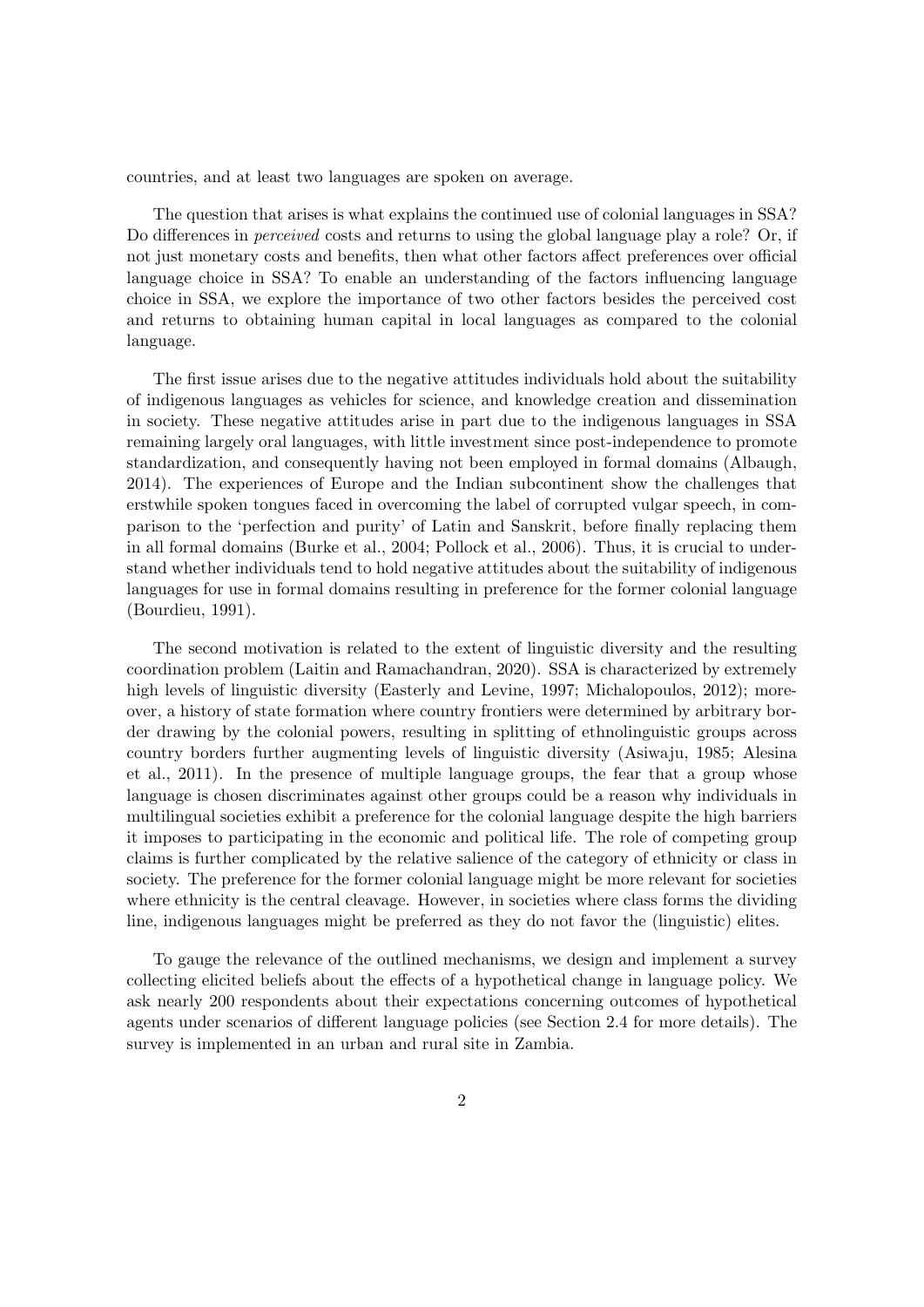The data shows overwhelming preference for the colonial language to act as official in Zambia. In our sample, 71 percent of the individuals specify English as their only preferred official language, whereas a mere 19 percent report a preference for only an indigenous language, and 10 percent prefer the use of both English and indigenous language(s).

The beliefs of the cost and returns to installing English or an indigenous language to act as official, and its correlation with preference over official language choice reveal several patterns. First, individuals seem to systematically believe that learning in another group's indigenous language is more costly than learning in English, though data on language repertoires suggest the contrary; in Zambia, the knowledge of the largest indigenous language, Bemba, is much more widespread among non-Bemba speakers than knowledge of English though Bemba is not taught in any educational institutions; 48 percent speak Bemba as compared to 36 percent reporting speaking English (see Table 1). Second, less than a third of the sample report that a child would find it easier to learn Math in an indigenous language as compared to in English. However, individuals who believe so are almost 20 percentage points more in favor of installing an indigenous language as official. Thus, individuals do not seem to systematically believe that the use of indigenous languages will reduce costs of human capital acquisition. However, data from The SACMEQ-III show that only 28% of students can read for meaning or attain higher reading skills, and as low as 8% of students achieve beginning numeracy or higher mathematical skills, by the end of Grade 6.<sup>3</sup>

Turning to labor market returns, surprisingly the individuals do not seem to expect that using English as the official language will result in higher earnings, as compared to a situation where an indigenous language is used both in education and other formal domains. However, a situation where education is provided in an indigenous language but administration and jobs remain in English are seen to reduce expected earnings by almost a third. The fact that most language policy proposals that have been debated have tried to address only the language of education, and not explicitly tackled the question of language of administration and jobs, might underlie the limited support for indigenous languages in SSA. Put differently, unless indigenous languages have an important role in the formal labor market, the support is likely to remain low as individuals then believe that formation of human capital through the indigenous medium might not result in commensurate returns on the labor market (Mufwene and Vigouroux, 2008).

The perceived costs and returns, however, are not the only factors driving preferences over official language choice. Turning to the role of attitudes, we find that a significant share of individuals believe that indigenous languages are not capable of fulfilling the role of an official language. More specifically, 40 percent of the sample is seen to agree with the statement that countries require English, French, or Portuguese as the language of education and government to be economically successful. Similarly, a third of our sample agrees with the statements that English is the language of the intelligent people and English is the only

<sup>3</sup>See http://www.sacmeq.org/?q=sacmeq-members/zambia/reading-and-math-achievement-levels.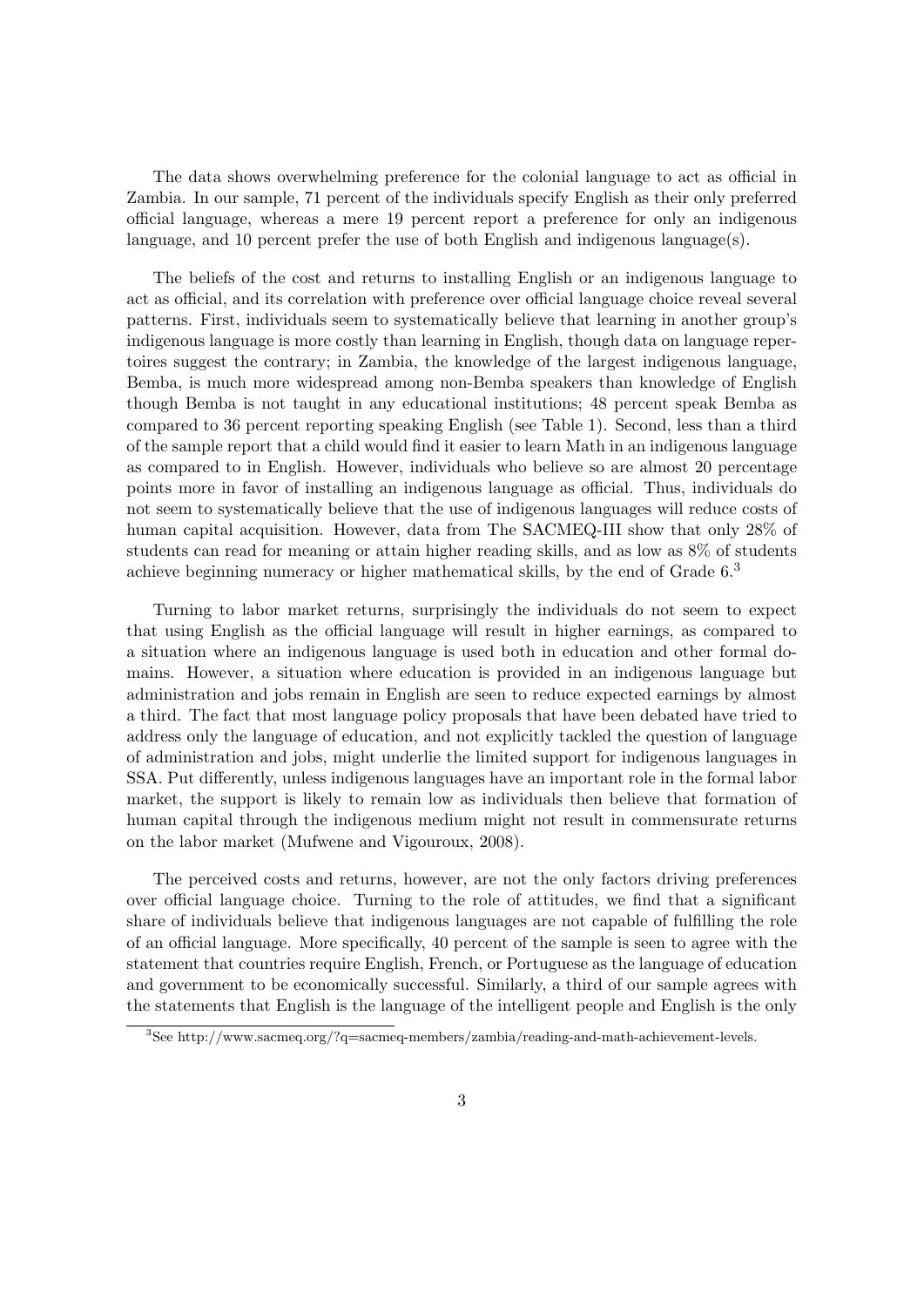language in which knowledge is useful. These attitudes might be due to misplaced beliefs about policy choices of other economically successfully countries. 58 and 31 percent of the sample believe that Sweden and South Korea, respectively, employ English or French as the language of education and government. However, our data does not exhibit any systematic links between these attitudes and preferences over official language choice.

Finally, turning to the third class of explanations, we find that ethnic and class cleavages play an important role in the decision making of individuals. We find not only that more than four-fifths of the sample concurs with the statement that a group whose language is not chosen will be disadvantaged and discriminated in society, but moreover, that these beliefs are seen to be predictive of a preference for the colonial tongue to act as official. We find more than 90 percent of the sample agrees that the gap between the rich and poor is a problem. As Piper et al. (2016, pg. 782) note: "Naming a local language as an ocial language of instruction—or, conversely, not doing so— can be a powerful political decision. Some stakeholders fear that promoting local languages might deepen ethnic divisions, despite evidence that one-language policies do not guarantee cohesion across ethnic groups."

Finally, individuals who believe that the use of indigenous languages in education and government administration would reduce the gap between rich and poor are almost 30 percentage points more likely to be in favor of their use. However, only a small share (22 percent) believe that use of indigenous languages is a policy tool to combat socioeconomic inequality generated by linguistic capital. Thus, both ethnic and class concerns are very prevalent in society, though only the former seem to have a strong influence on language policy preferences.

There is a body of literature exploring the choice of official language in a plurilingual polity (Thorburn, 1971; Vaillancourt, 1983; Green, 1987; Pool, 1987). One key question has been whether a fair and efficient language policy is feasible, with Pool (1991) answering the question in the affirmative. Our contribution is to highlight how the demand for fairness in one dimension, namely ensuring group parity, might result in overlooking the implications for class parity. The paper also relates to the work of Laitin and Ramachandran (2020) who show that linguistically diverse states are more likely to exclusively install the former colonial language to act as official, and that reliance on it has large negative effects on human capital outcomes. They argue that multiple language groups create competing claims and thus countries retain the colonial language to act as an 'ethnically neutral' language to assuage competing group interests. We provide explicit evidence for this channel by using microdata on individuals beliefs on the role of ethnolinguistic competition and preferences over language policy.

Our work also relates to the literature which has tried to measure preference for the use of the colonial language and how it relates to attitudes regarding the suitability of the indigenous varieties for use in formal domains, as well as perceived returns to using the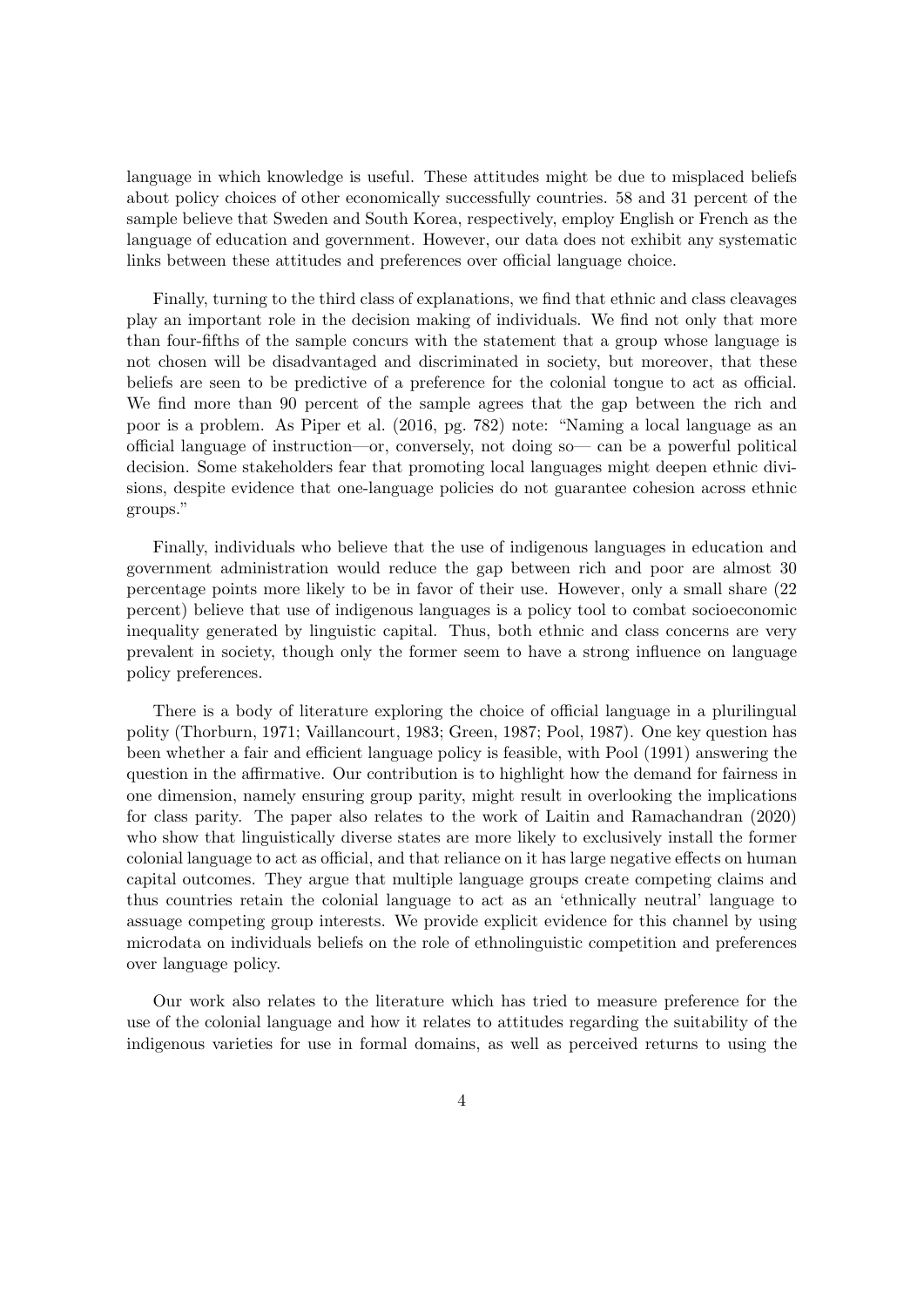'global' colonial language. Using data primarily from Nigeria, Adegbija (1994) provides an overview of language attitudes in SSA, and finds that individuals believe that colonial languages, compared to indigenous languages, are more suitable for use in the formal domain. Skattum (2008) discusses the phenomenon of *diglossia*, i.e. the difference in prestige and usage between French and local languages in the context of the former French colonies. French is considered to be a 'high' language or the language of prestige and suitable for education, government and business. On the other hand, local languages are considered to be the 'low' languages and more suitable for informal daily functions such as interacting with friends and family. As Skattum  $(2008, \text{pg. } 174)$  observes "This functional difference both stems and is reflected in people's attitudes, and to a large extent explains why ordinary people as well as government officials harbor negative attitudes towards their own languages - be it languages of education or written languages in general." In the context of Zimbabwe, Chiwome et al. (1992) and Mparutsa et al. (1992) show that students display a strong preference for the continued use of English as the medium of instruction, with a lot of students stressing the importance of English for international communication. Analyzing the roles of Swahili and English in urban Kenya, Mukhwana (2014) finds that the respondents clearly reject Swahili as a means to achieving social mobility, though not its role as the language of social interaction. Similarly, Laitin (1994) in the context of Ghana finds strong preference for the colonial language with more than a majority of the respondents favoring English as the dominant language for official communication, and as the medium of instruction in primary schools. The respondents highlight the importance of English for formal domains, especially in determining job opportunities, and highlight the insufficiency of Ghanaian languages for science and official communication. Piper et al. (2016) evaluate a mother-tongue instruction program in primary schools in Kenya and are confronted with some of the concerns we document. Teachers and parents, anxious about about children's long-run outcomes, such as exam performance, access to higher education access, and employment prospects, as well as the high prestige they accord to European languages, resisted during the implementation of the mother-tongue program.

More generally, our paper is related to a body of work that tries to situate language policies of postcolonial states with their history of colonialism. As Phillipson (1992, pg. 127-8) notes, "Despite differences in the articulation of policies in the French and British empires, what they had in common was the low status accorded to dominated languages, whether these were ignored or used in the early years of education; a very small proportion of the population in formal education, especially after the lower grades; local traditions and educational practice being ignored; unsuitable education being provided; an explicit policy of "civilizing the natives," and the master language being attributed civilizing properties." These attitudes are aptly captured in the minute on education by Macaulay in 1835, a member of the Supreme Council of India between 1834 and 1838, arguing for the introduction education in English when he stated, "I have no knowledge of either Sanscrit or Arabic. [...] I am quite ready to take the oriental learning at the valuation of the orientalists themselves. I have never found one among them who could deny that a single shelf of a good European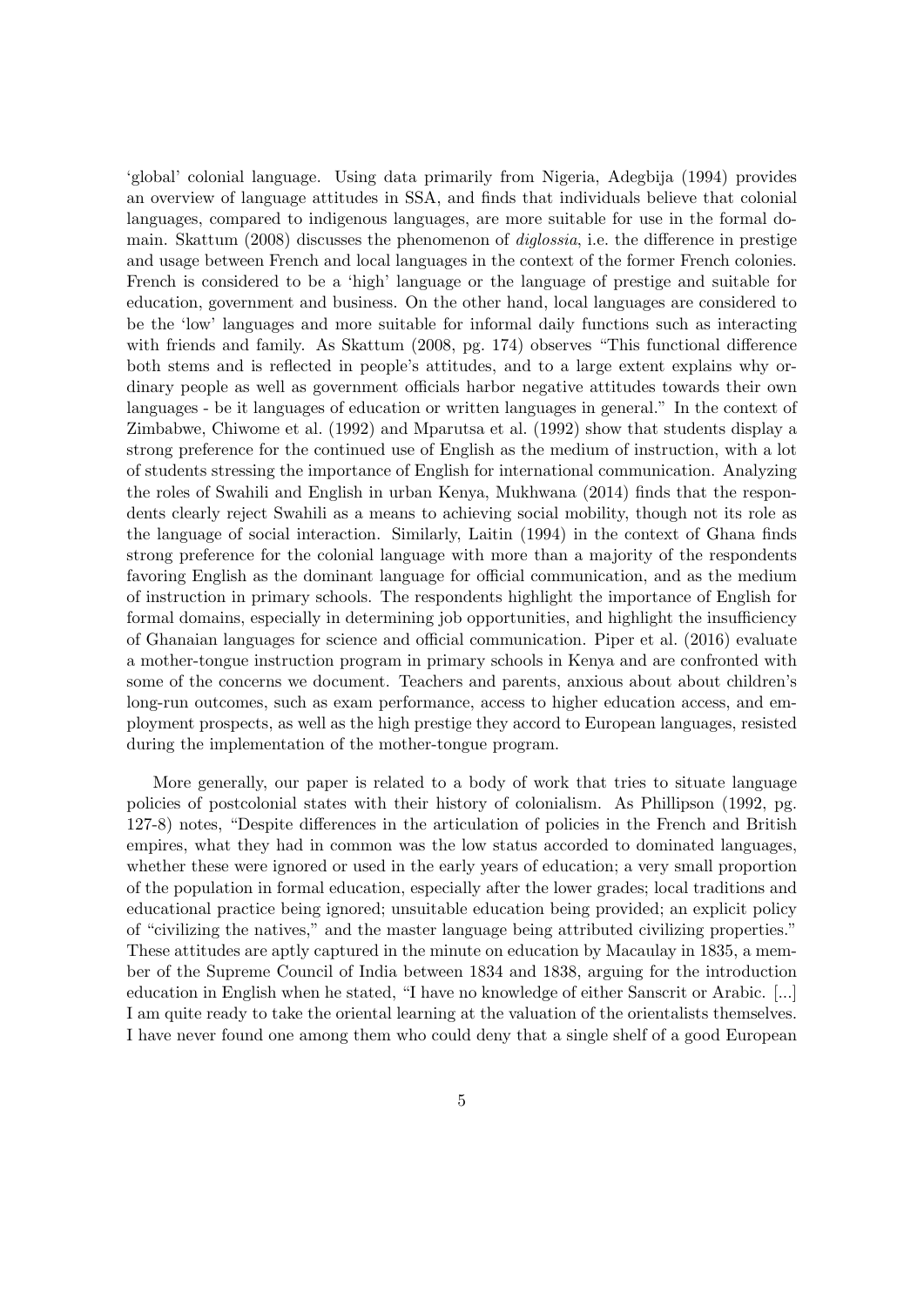library was worth the whole native literature of India and Arabia. The intrinsic superiority of the Western literature is indeed fully admitted by those members of the committee who support the oriental plan of education."<sup>4</sup> Along with the denigration of the status of indigenous languages, the knowledge of the colonial language was essential to achieving socioeconomic mobility in the colonial state. Thus, in the postcolonial era, individuals who possessed linguistic capital in the colonial language were direct beneficiaries of positions in the administrative and bureaucratic, and not surprisingly have been keen to protect their rents through continuation of language policy that favors the colonial over the indigenous (Tollefson and Tsui, 2003). A combination of elite interests (Weinstein, 1983), combined with continuing stigmatization of indigenous languages (Rannut, 2010) and inertia on part of the policy leaders (Albaugh, 2014) have thus been conjectured to underlie the continued dominance of colonial languages in the postcolonial world in general, and Sub-Saharan Africa in particular.

We add to this body of work by explicitly putting to test the role of perceived costs and returns to the use of the colonial language, as well as the prevalent beliefs about importance of the colonial language for labor market success, and successful participation in the global economy. Our results suggest that the importance of group competition and fears of discrimination by installing another groups' language as strong drivers of language choice. The group competition results in the retention of an ethnically 'neutral' choice and levels the playing field between the different groups, but at the same time results in negatively affecting the educational outcomes by imposing high costs of obtaining the necessary linguistic capital.

#### 2 The setting, the channels and survey design

We collect data from a rural and an urban site in Zambia, namely around Mpumba in the Muchinga province and Lusaka (the capital). Zambia is a landlocked country located in Southern Africa. It shares its borders with the Democratic Republic of Congo in the north, with Botswana, Mozambique, Namibia and Zimbabwe in the south, with Tanzania to the north-east, Malawi to the east, and with Angola to the west. It became independent from British rule in 1964 and has a population of around 13 million. It has a per capita income of \$1721 measured in current US\$ and around 64.4 percent of the population lives below the \$1.90 a day poverty line measured in 2011 international prices (World Bank Group, 2012).

<sup>4</sup>http://www.columbia.edu/itc/mealac/pritchett/00generallinks/macaulay/txt minute education 1835.html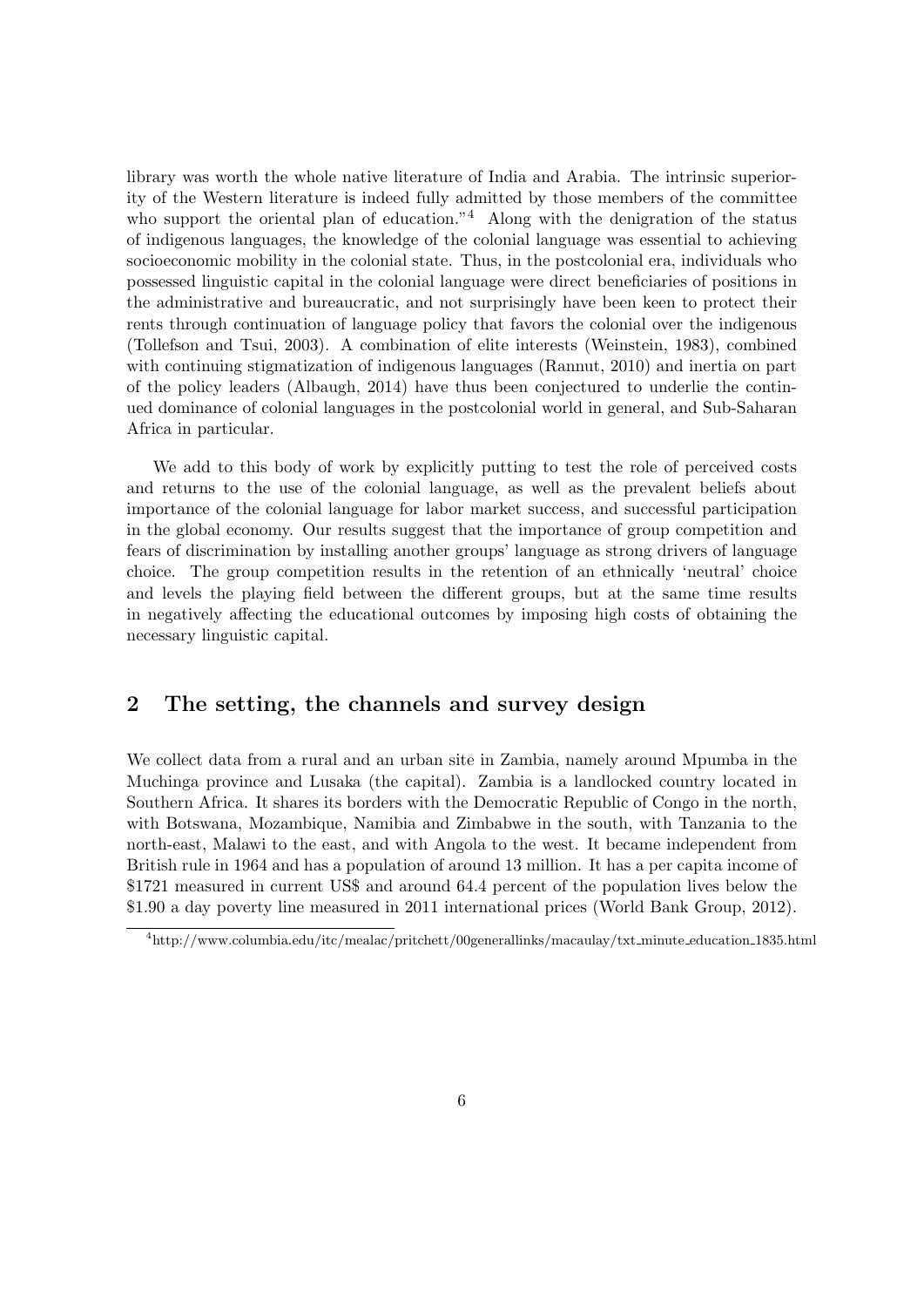#### 2.1 Why Zambia?

The choice of Zambia as the site location is based on three factors. First, Zambia, like 28 other countries in SSA, exclusively uses the colonial language in all formal domains (Laitin and Ramachandran, 2020). Second, multiple language groups are present and ethnic politics is a central aspect of political life in Zambia (Posner, 2005). Third, though there are numerous language groups in Zambia, all of the indigenous languages are Bantu languages and come from the Niger-Congo language family (Kashoki and Mann, 1978). The relative similarity implies that knowledge of the large indigenous language is widespread; as Table 1 shows even members who do not belong to the largest linguistic group of Zambia, that is non-Bemba speakers, are more likely to self-report fluency in Bemba (48 percent) than in English (36 percent).

#### 2.2 Languages and language use in Zambia

The Bantu speaking people settled in different parts of Zambia during the Bantu expansion from the regions of Cameroon and Nigeria starting around the 12th century AD (Fagan, 1967). The colonial legacy meant that English became the official language in 1964, and is the only language so identified in the 1991 constitution. English is the dominant language of education, business, administration, and government; schooling in local languages is typically available up until the first few grades of primary schooling, and secondary and tertiary schooling is available exclusively in English (Albaugh, 2014).

How many indigenous languages are spoken in Zambia is not an easy question to answer, with estimates ranging from  $20$  to  $80$  languages, as it is notoriously difficult to distinguish between what is classified as a language opposed to a dialect (Marten and Kula, 2008). The 1991 constitution, however, designated seven indigenous languages as national languages, namely, Bemba, Nyanja, Tonga, Lozi, Kaonde, Luvale, and Lunda. These seven languages are the more important languages for wider communication in the country, and the first four account for the large majority of the first and second-language speakers. Recognition as national languages meant that these languages along with English are supposed to be used in the early years of primary schooling, though in practice this still remains restricted  $(Gordon, 2014)$ . Efforts have been made by the government to create a common orthography and publish some key government documents in these seven languages. Table 2 shows the proportion of people estimated to use the seven national languages, and the official language, as their first and second language, respectively.

Table 2 shows that Bemba, Nyanja, Tonga, and English are spoken by more than 10 percent of the population as their first or second language. Bemba is the most widely spoken language with 50 percent of the population reporting that they use the language as a first or a second language; this is within a reasonable range of the 63 percent shown in Table 1,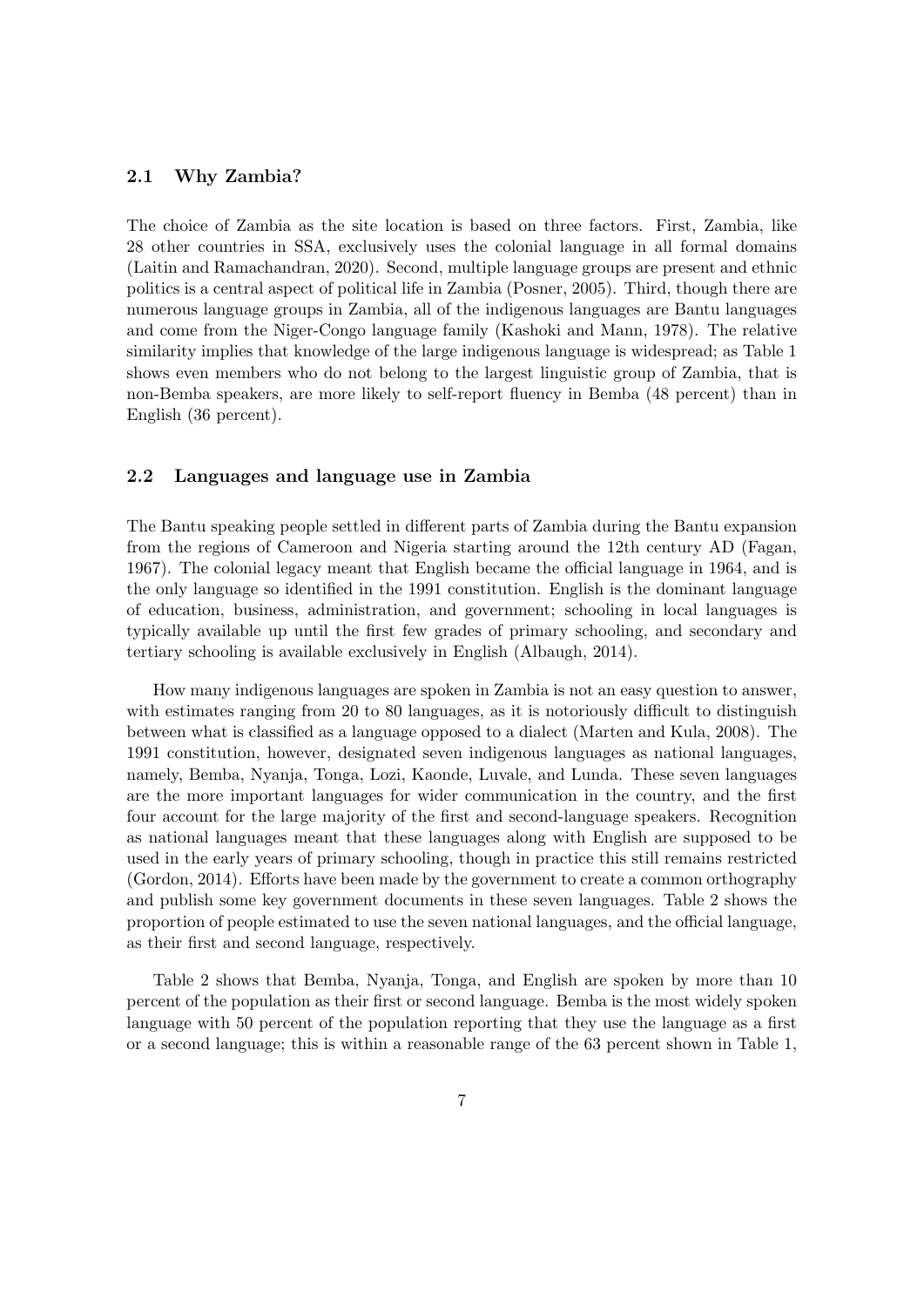where not just the first or second but the entire language repertoire is taken into account. English in turn is spoken by 1.7 percent of the population as their first language, and by 26 percent of the population as a second language. This number is 'broadly' within the range of 21 provided by Albaugh (2014) or the 37 percent shown in Table 1, where the entire language repertoire is taken into account. These are self-reported language repertoires and provide no information on the actual level of fluency that the individuals possess. Data from the Southern and Eastern Africa Consortium for Monitoring Educational Quality (SACMEQ) raise the concern that the self-reported ability to speak English might be overestimated. The data from Zambia on 6th Grade students show that only 20 percent of students reach the minimum and only 5 percent the desirable reading level.

Figure 1 shows the spatial distribution of the seven national languages of the country. Each language has a specific regional base, where it is predominantly employed. Bemba is the main language of the Northern Province, Luapula, Muchinga and the Copperbelt, and, to a lesser extent, of the Central Provinces too. Nyanja is the main language of the Eastern Province, as well as of the province of Lusaka where Bemba and English are also widely used. The regional base of Tonga lies in the Southern Province, whereas Lozi is spoken mainly in the Western Province. Lunda, Luvale, and Kaonde are spoken in the North-Western Province which does not have a single dominant language.

Using the Afrobarometer to look at knowledge of Bemba by language group shows 51, 32, 18, 33, 54 and 76 percent of Nyanja, Tonga, Lozi, Luvale, Lunda and Kaonde speakers report speaking Bemba; whereas the corresponding figures for English are 49, 40, 48, 36, 38 and 47. Thus, except for the Tonga and Lozi, all major non-Bemba language group members report greater proficiency in Bemba than English.

#### 2.3 Sites of collection

Data was collected in August 2015 in two sites in Zambia, i.e. in Lusaka and Mbumpa.<sup>5</sup> The two sites were chosen to have a rural and an urban representation of the Zambian population. All enumerators were in command of English as well as the prevalent local language(s).

The data representing the urban population were collected from the national capital, Lusaka. The capital is the largest city of Zambia with a population of around 2 million. The sampling frame was created by identifying nine representative neighborhoods from which data was collected.<sup>6</sup> Through neighbourhood selection, we oversampled more educated

<sup>&</sup>lt;sup>5</sup>The approximate location of the sites is shown in Figure 2.

 $6$ The nine neighborhoods include: Chelston (medium income area with low population density), Kabwata (middle income area with medium population density), Kalikalinga and Kamanga (low income areas with high population density), Kaunda square (medium income area with high population density), Mutendere (low income areas with high population density), Northmead, Rhodes Park and Shilenje (high income areas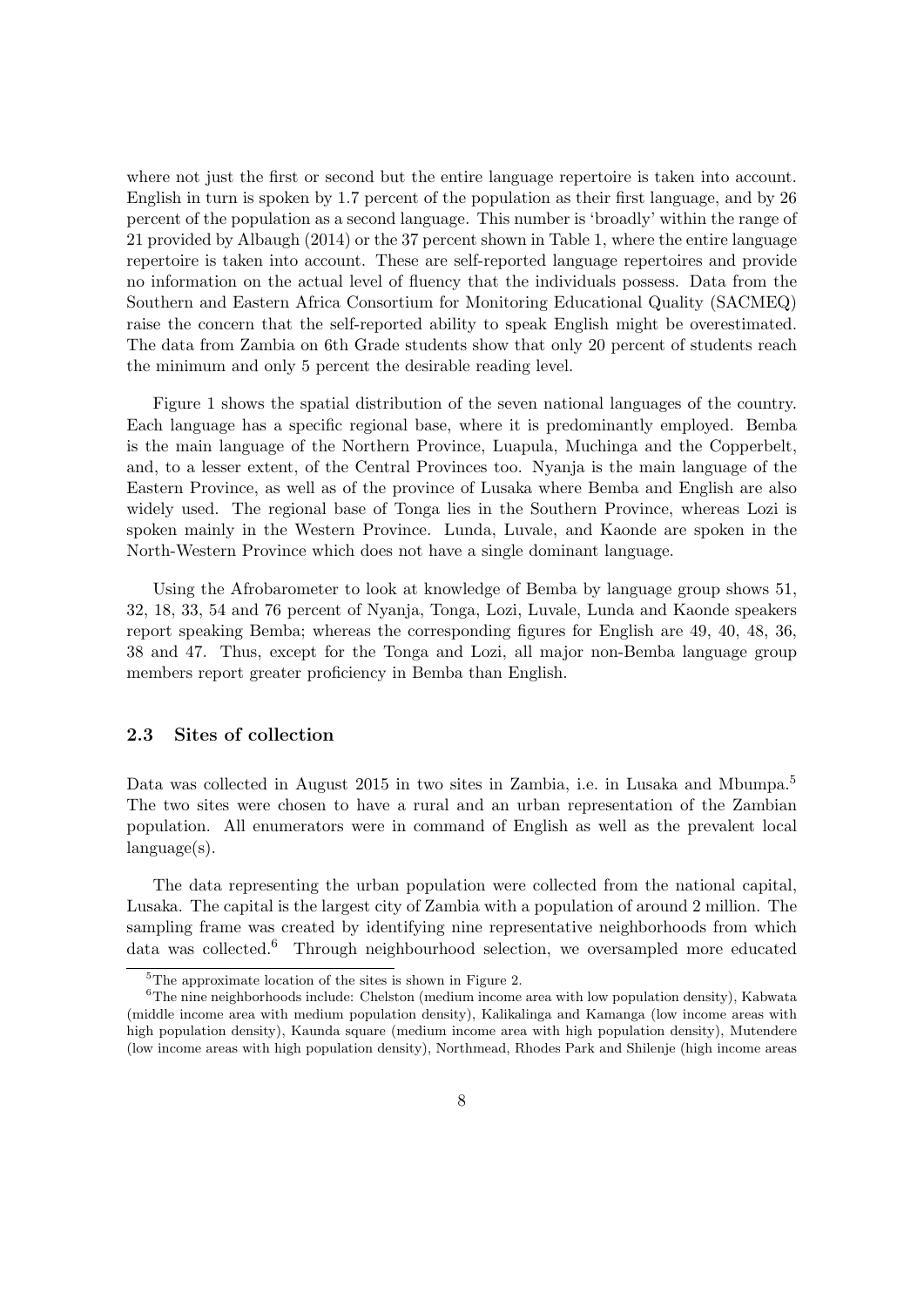individuals as we wanted to obtain the preferences of elites who often have undue influence on policy in such settings, and have an important stake in preserving the status-quo due to their linguistic capital. While elites tend to be fluent in English, Nyanja is the dominant local language amongst non-elite residents in Lusaka. The urban sample consists of 109 respondents with females comprising 47 percent.

The data representing the rural population were collected from the Mpumba and surrounding villages, located in the Mpika district, in the newly created Muchinga province. Mpumba is a remote village located off the highway connecting Lusaka with Tanzania. Most of the villages are without electricity, reliant on the village fountain as a source of water, and are populated with subsistence farmers with low education and limited knowledge of English. The Mpika district according to the 2000 Zambian census had a population of 146,196 people. The individuals interviewed were randomly selected households in the villages.<sup>7</sup> The rural sample consists of 93 individuals with females comprising 48 percent.

#### 2.4 The channels and the survey methodology

To test beliefs regarding perceived costs and benefits, we ask respondents about their expectations concerning outcomes of hypothetical agents under scenarios of different language policies. More specifically, to understand the role of learning costs, we ask them "Imagine 7 children who are 7 years old. Their parents speak only indigenous language *a* and no English. Therefore, they do not know any English when entering school. How many of these children will finish secondary schooling if it is provided in English or indigenous language *a*. We elicit not just a point estimate but confidence intervals by asking for the least and the most number of children who would finish secondary school. We also elicit beliefs about costs of learning in an indigenous relative to English that is not the mother tongue of the children. The survey was designed so that for half of the respondents the language spoken at home coincides with the hypothesized indigenous language to be provided at school, and for the other half, home and hypothesized indigenous language to be provided in school differ.

To further probe the perceived costs imposed by indigenous versus colonial language, we also elicit confidence intervals for the hours of study required every day for a hypothetical child to become fluent in English compared to becoming fluent in another indigenous language that is not the mother tongue of the child.

Using the same methodology, we also elicit confidence intervals on the average earnings per month in Kwachas on the expected future monthly earnings given the following three language scenarios: (1) education were provided in English and government administration

with medium population density).

<sup>&</sup>lt;sup>7</sup>The protocol followed was to knock on every second household door.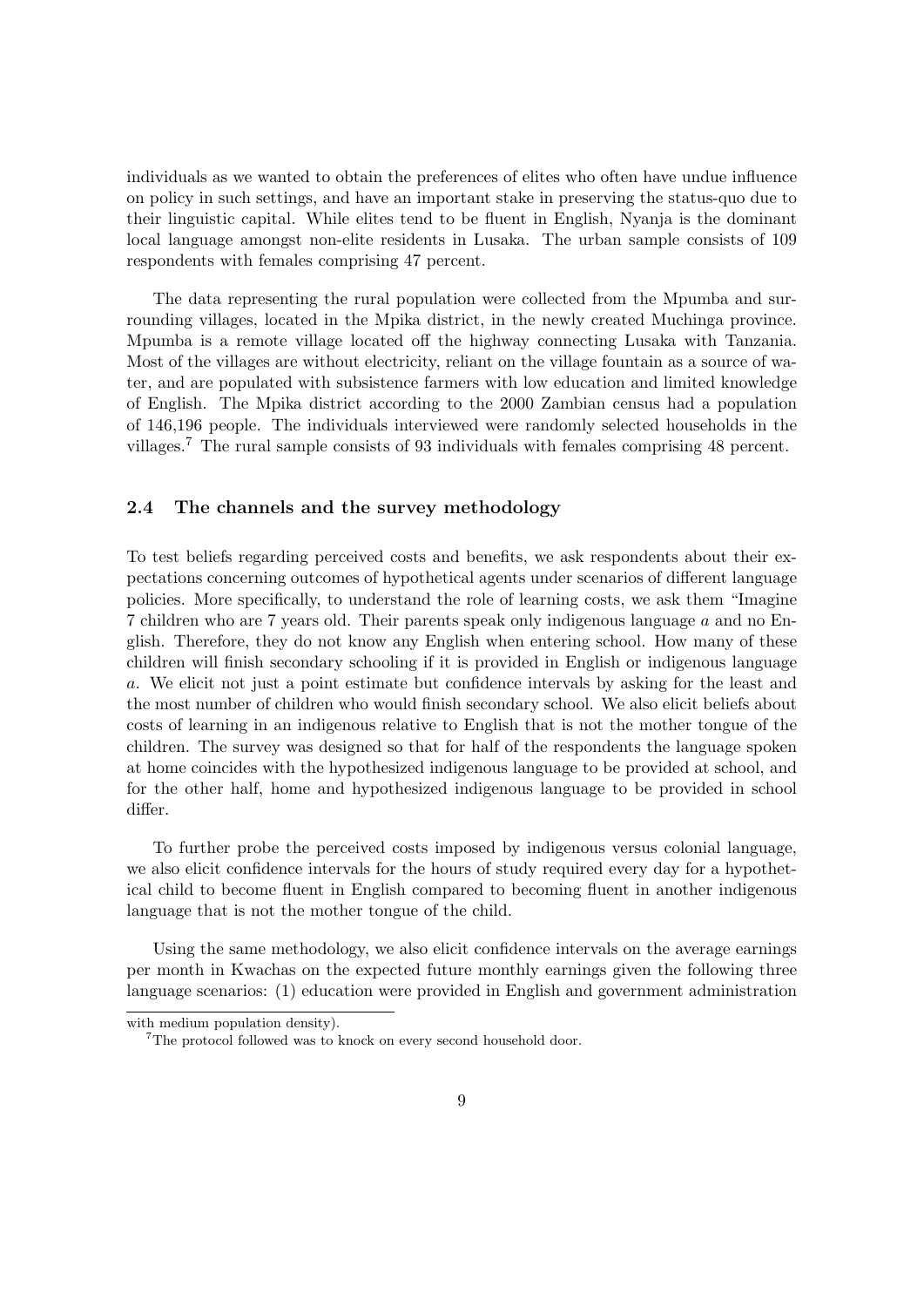and jobs were in English; (2) education were provided in an indigenous language and government administration and jobs were in an indigenous language; and (3) education were provided in an indigenous language and government administration and jobs were in English. To further understand the perceived labor market returns to the colonial language, we also elicit beliefs on whether knowledge of Math and science or English is a more crucial determinant of labor market earnings.

The use of hypothetical agents in the scenarios minimizes the potential impact of private information respondents have about themselves and allows us to isolate the channels we are interested in.<sup>8</sup> Another advantage of our methodology is that the indirect way of separately eliciting beliefs about outcomes and preferences for language policy allow us to back out the relative importance of different channels.

To understand the role of attitudes regarding the suitability of indigenous languages for use in formal domains, we collect information using a Likert scale on the stated belief on the need for a country to use English, French or Portuguese as an ocial language to be economically successful. Adegbija (1994) shows there are disproportionate attitudes of superiority toward European languages in Sub-Saharan Africa, while there are attitudes of low esteem and inferiority toward indigenous African languages. In a similar vein, in the context of South Africa, Prah (2006, pg. 18) notes, "It is unfortunate that most parents still believe that speaking eloquent English necessarily means you are intelligent." We operationalize the concept of low esteem by again employing a Likert scale and elicit beliefs about whether individuals are likely to believe that English is the only language in which knowledge is useful and whether English is the language of the intelligent people.

To gauge the importance of ethnic politics, we again employ a Likert scale to elicit beliefs on whether use of indigenous language *a* as official would result in member of group *b* facing discrimination in finding jobs or disadvantages the members of group *b*. To understand the importance of class in relation to ethnicity, we use the Likert scale to elicit beliefs on perceptions of the gap between the rich and the poor being a problem in the context of Zambia, whether they think it is a bigger concern than competition between ethnic groups, and whether the use of indigenous languages as the language of education and government would help close the gap between the rich and the poor in Zambia.

Our key outcome variable is the stated response of the individual regarding the most preferred ocial language/s of education and government in Zambia. Additionally, we also ask whether the government should rethink language policy and why, and whether voting is a good mechanism for aggregating language policy preferences in society. Finally, we also collect information on basic demographic characteristics, as well as self-reported fluency in the major indigenous languages and English, as well as the beliefs about the knowledge of these languages among other members of the population.

<sup>8</sup>The survey methodology builds on Attanasio (2009), Delavande et al. (2011), and Delavande (2014) concerning the elicitation of beliefs in developing countries.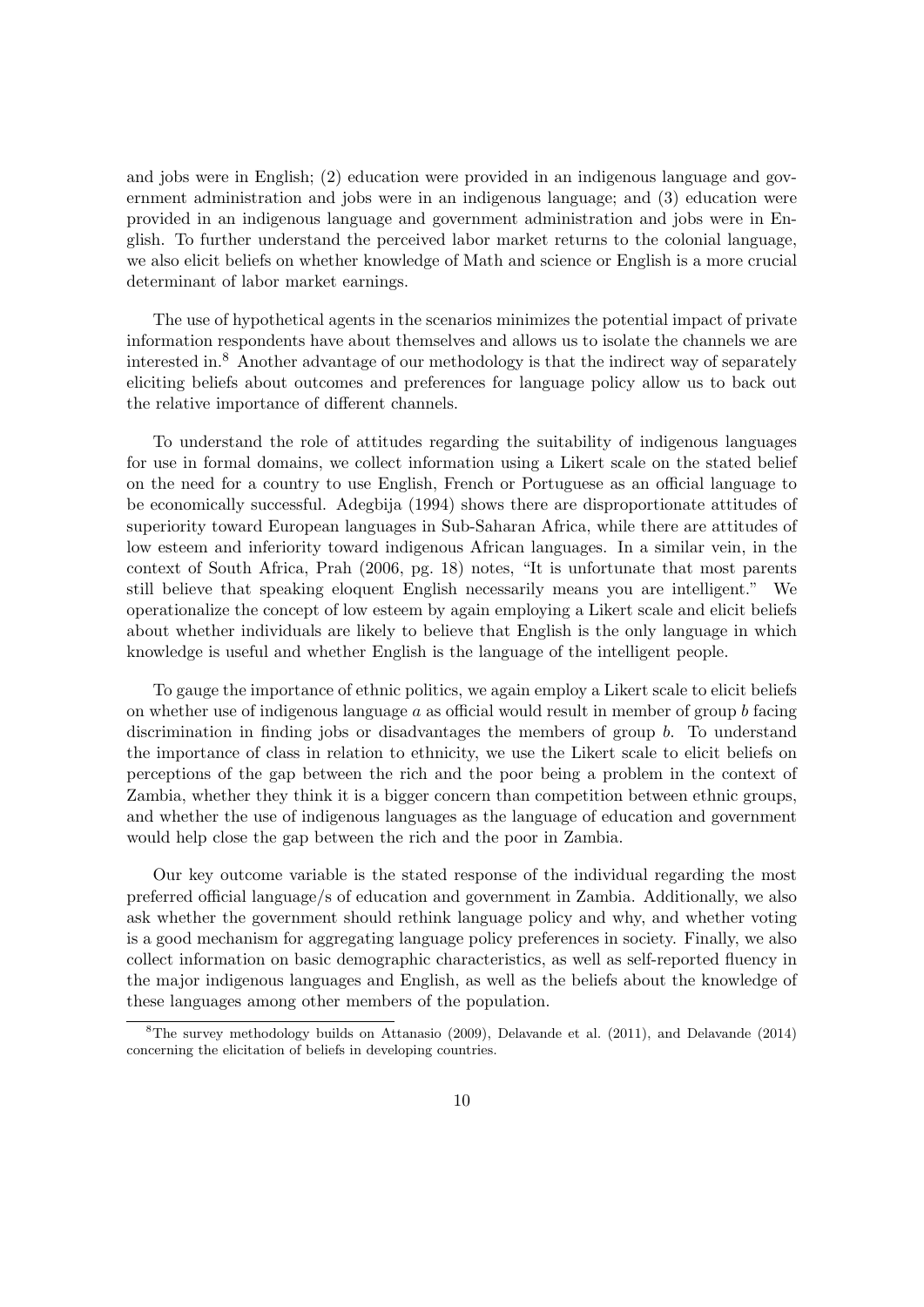#### 2.5 Key characteristics of the sample

Table 3 shows the descriptive statistics of the urban and the rural sample. The mean age of the respondents is 36 years. The percentages of rural and urban respondents who have completed secondary schooling are 15 percent and 48 percent, respectively.

Furthermore, 10 percent of the rural sample and 27 percent of the urban sample are university graduates. The individuals in our sample are more educated than the average individual in the country. For instance, data from the Central Statistical Office  $(CSO)$ , Zambia (2007) shows that 44 and 6 percent of the males aged between 18 and 36 have completed secondary schooling and higher education, respectively, in Zambia. As mentioned before, the reason for oversampling more educated individuals was to have a representation of the language preferences of elites, who might have undue influence on charting the course of language choices in society. Around 60 percent of our sample are married and 37 percent of the individuals are employed, which corresponds to the low levels of employment encountered in most of Zambia.

Table A1 in the Appendix shows the ethnic distribution and the distribution of the languages spoken at home. The village of Mpumba lies in the Bemba speaking Muchinga province, thus not surprisingly Bemba speakers comprise 82 percent of the rural sample. 67 percent of the individuals report using Bemba at home, comparable to 52 percent reported in the 2000 census.

Nyanja speakers account for 7 and 22 percent of the rural and urban sample, respectively, and 41 percent of individuals report using Nyanja at home. Tonga is used by 14 percent of individuals at home and ethnic Tonga form around 9 percent of the sample. Finally, about 5 percent of the sample are Lozi speakers, with 4 percent reporting as using Lozi at home. As for the official language English, 4 percent of the rural respondents and 47 percent of the urban respondents report using English at home, with the overall average being 27 percent. This number is again comparable to the 28 percent who report speaking English as a first or second language in the 2000 census.

The proportion who report to have good knowledge of English is 48 percent, whereas 34 and 18 percent report having fair and poor skills, respectively. This implies that around 80 percent of the population believes they have fair or good knowledge of the English language. Unfortunately, we were not able to conduct proficiency tests of their English skills to be able to obtain an objective measure that could be contrasted with the self-reported assessment. This remains an important task for the future as the proportion of people who report having good or fair English skills is more than four times the number of Grade 6 children reaching the minimum reading level. This leads us to suspect that people tend to overestimate their command and ability to function effectively in the English language.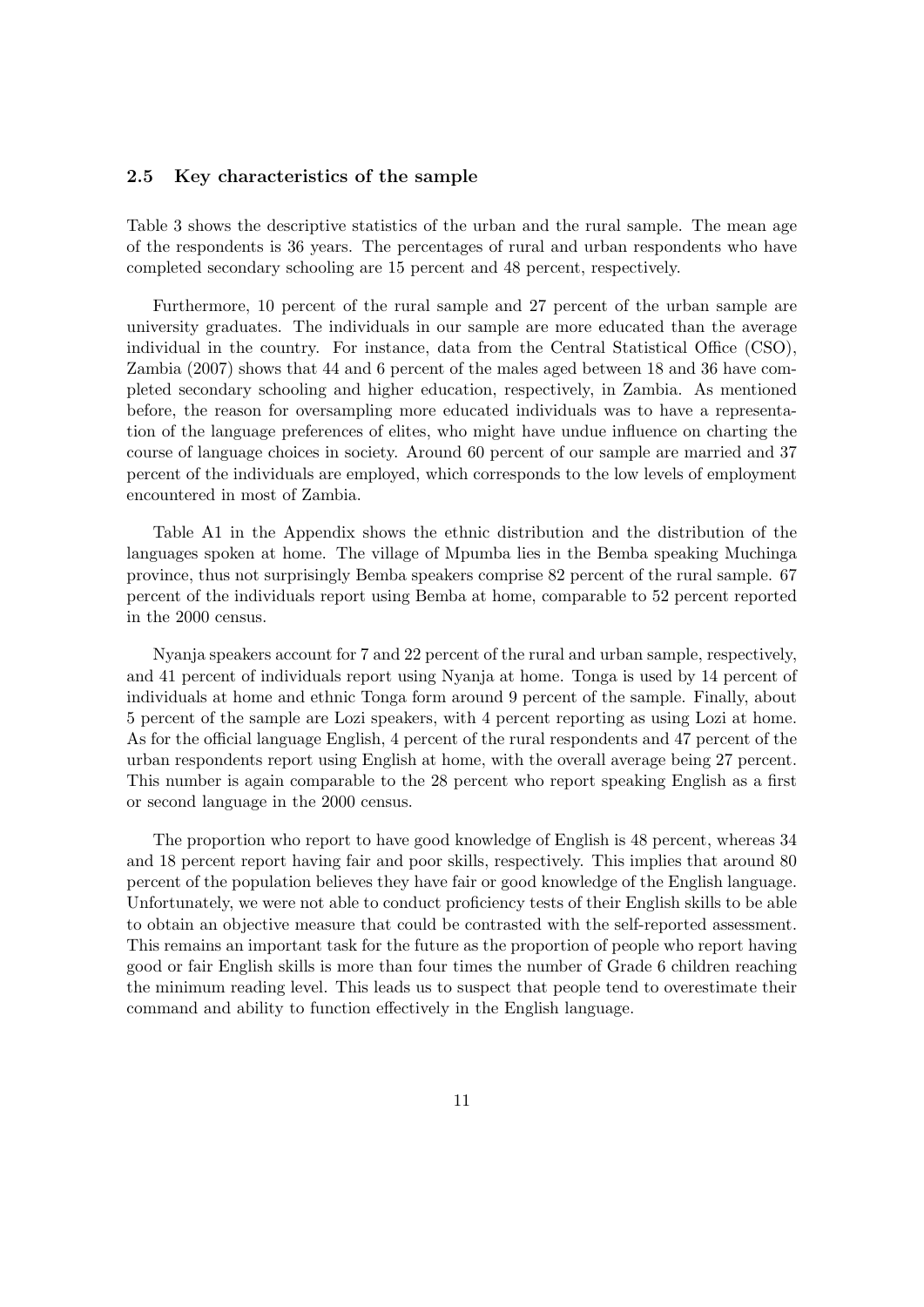#### 3 Method and results

#### 3.1 Method

Our key outcome variable is a dummy indicating whether the respondent mentioned at least one local language when asked "What language $(s)$  do you think should be the official language(s) of education and government in Zambia?"<sup>9</sup> All estimations are carried out with Ordinary Least Squares, wherefore the coefficients are interpretable as percentagepoint increases related to a one unit increase in the independent variable.<sup>10</sup> Moreover, all regressions include a constant, as well as controls for age, age squared, gender dummy, urban dummy, earnings, employment dummy, dummy for completion of secondary education, fair or good English skills dummy, an ethnic Bemba dummy, and dummies for whether the local language in the scenario was Bemba or Nyanja.

#### 3.2 Language policy preferences and its correlates

Panel A of Table 4 summarizes the language policy preferences of the individuals in our sample. The percentage of individuals who report wanting only English as the official language of education and government in the country is 71 percent. In contrast, only 19 percent of the sample expresses a preference for using a local language exclusively as the language of education and government. 29 percent of the individuals express a preference for the use of both local language/s and English as the language of education and government.

Before turning to the factors affecting official language choice, we look at which personal characteristics are correlated with preference for (i) the use of local language(s) in government and education, (ii) the use of only local language(s). The results are shown in Table A2 in the Appendix. It is seen that income, education, and self-assessed English skills are not significantly related to language-choice preferences. This suggests that preference for the elite language is not correlated with socioeconomic status. The only two personal characteristics correlated with preference for installing an indigenous language are age (ushaped) and whether the individual belongs to the majority language group.<sup>11</sup> Moreover, we find that majority language speakers have a lower rather than higher demand for the installation of using an indigenous language.

<sup>9</sup>Note that this means that respondents potentially mentioned English in addition. The results for whether the respondent mentioned exclusively local language(s) are very similar.

 $10$ Using logit or probit models provided qualitatively similar results. Due to the ease of interpreting coefficients, we chose to present estimations of linear probability models.

 $11$  Given that we only have cross-sectional data without a panel dimension, we cannot distinguish between an age or cohort effect, which could be driven, for instance, by different experiences in formative years.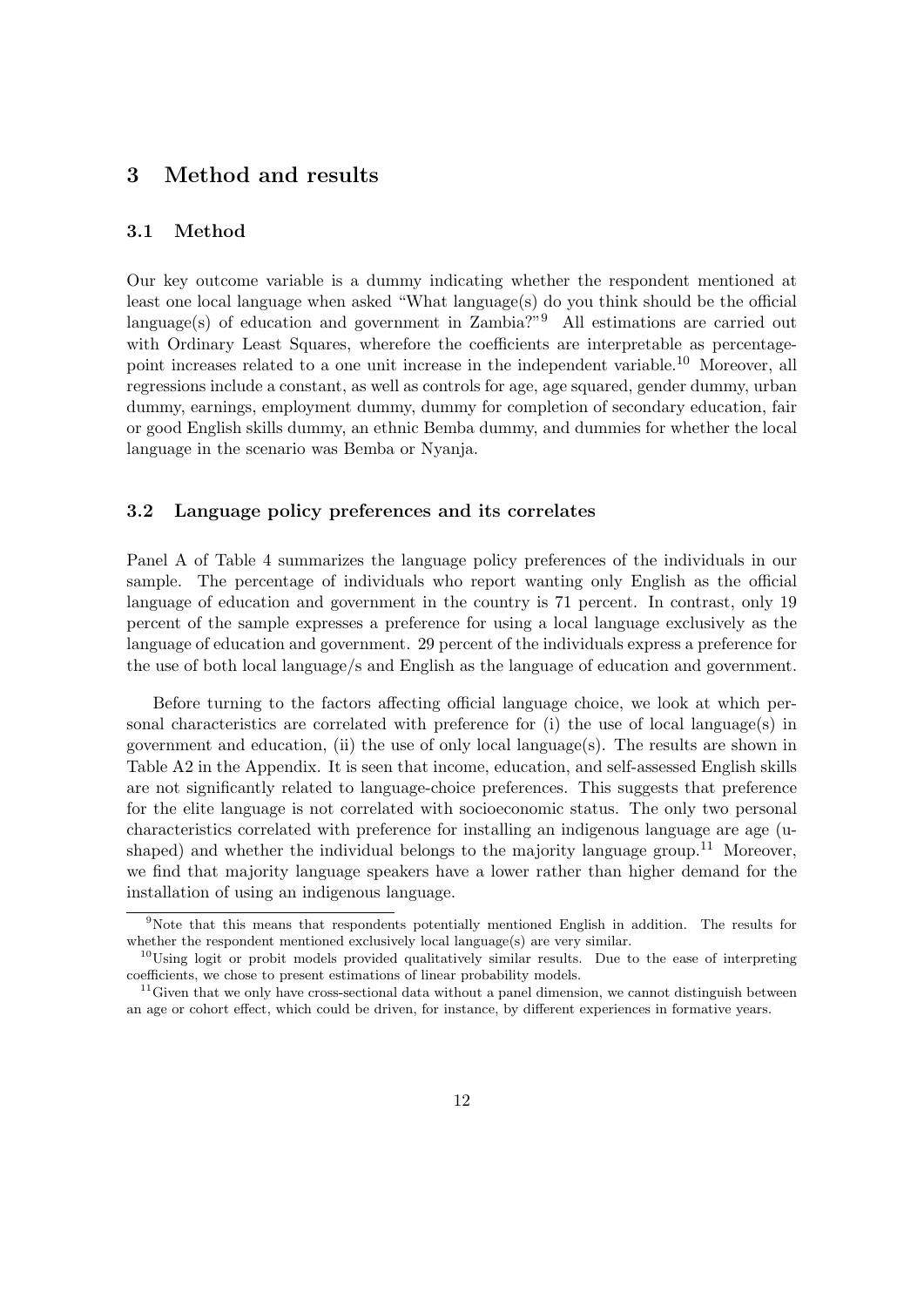#### 3.3 Perceptions of costs and benefits and language preference

One of the crucial arguments for using the colonial language is the benefits stemming from the global linkages to education, labor and trade markets that knowledge of English, French or Portuguese facilitate. However, these need to be balanced against the potentially increased learning costs imposed by the use of a non-indigenous language. We now examine evidence on the relation between perceived economic costs and benefits and language policy preferences.

#### 3.3.1 The role of costs

Panel B of Table 4 shows that the mean number of children expected to pass secondary schooling when using English, an indigenous language that is not one's own, and mother tongue are 4.46, 4.29 and 5.27, respectively. A rank sum test shows that the distribution of children expected to finish secondary schooling when using the mother tongue is significantly different from when using another group's indigenous language. Surprisingly, a test of equality of means shows that the average number of children who they believe will finish secondary schooling is significantly higher using English as compared to another group's mother tongue  $(4.46 \text{ vs } 4.29)$ . On the other hand, on average there is no perceived differences between the hours necessary to learn an indigenous language that is not their mother tongue compared to English. In both cases an estimated three hours every day is required to become fluent by the end of primary school.

The key relationship of interest is between these beliefs on costs of obtaining education via different languages and preferences concerning the official language. We next regress our key dependent variable, a dummy taking the value one when a respondent expresses a preference for using an indigenous language as official, on the two proxies of cost - number of children expected to finish secondary schooling under different languages and the hours it takes to learn a language - plus the set of controls outlined in Section 3.1.

The results in Table 5 are shown for the full sample, as well for two sub-samples, which is indicated by the scenario language being the 'Same' or 'Differ', respectively. The column titled 'Same' refers to the sample for whom the choice faced is between using either the colonial language or an indigenous language in schools, and the indigenous language is one's own mother tongue. The columns titled 'Differ' refer to the sample for whom the choice is between the colonial language and an indigenous language, which is not one's own mother tongue. This allows us to capture whether individuals' cost perceptions of obtaining education differ systematically between their own mother tongue and some other indigenous language.

Table 5 shows that the expected number of children that would finish secondary school-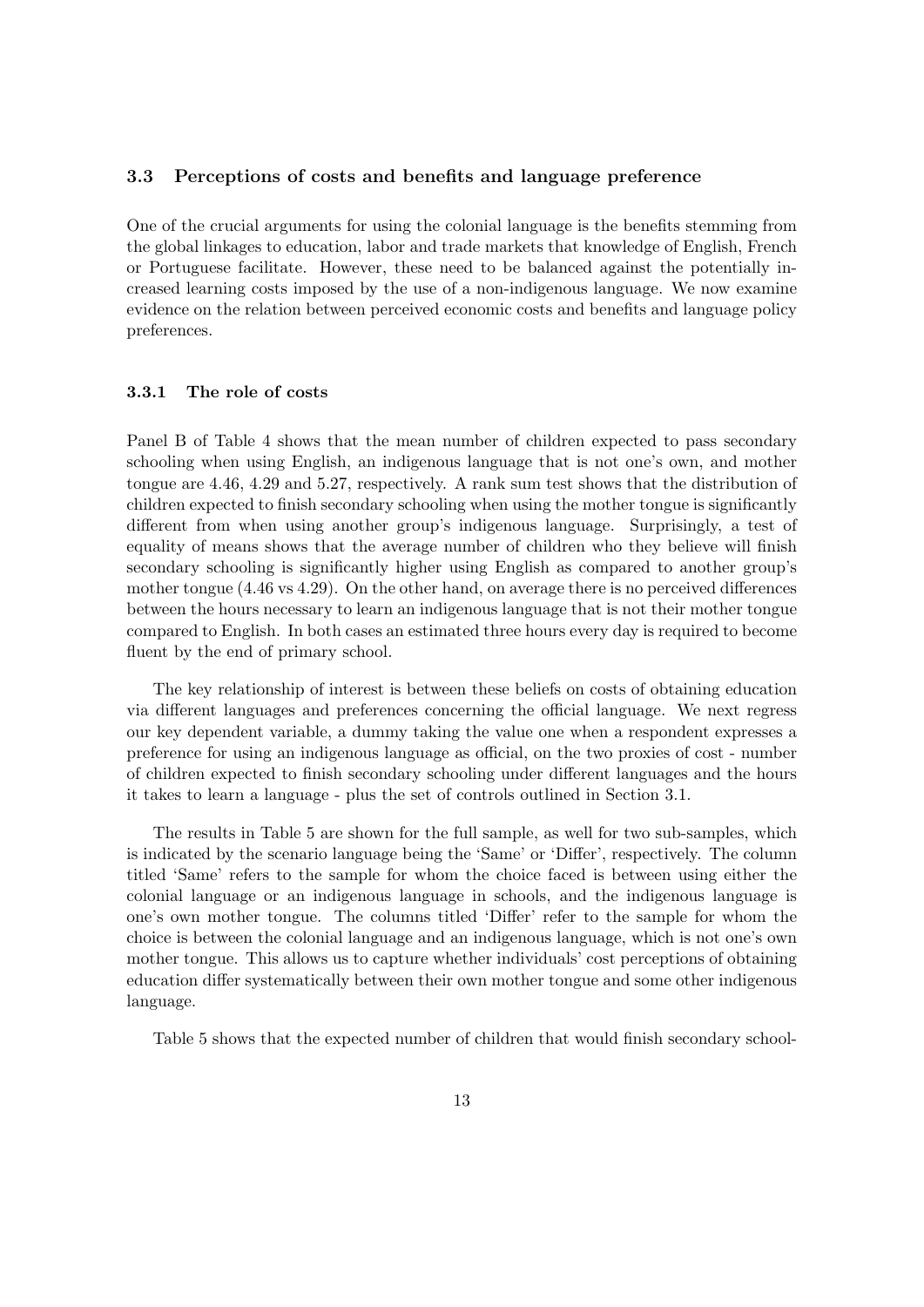ing to be not significantly related to the language preference. Thus, though individuals on average do believe that greater educational success is possible through use of mother tongue in schooling, this does not seem to translate into higher support for use of indigenous languages to act as official.

On the other hand, Columns (3) and (4) of Table 5 show that the preference for an indigenous language is increasing in the expected hours it would take to learn English and decreasing in the expected hours it takes to master the non-mother tongue indigenous language. This means that respondents believing that English is more difficult to learn and indigenous languages are easier to learn are more likely to support the idea of using indigenous languages in education and government. However, as seen in Panel B of Table 4, individuals on an average do not believe that learning English takes more hours than learning another indigenous language.

To further probe the importance of the cost channel, besides these indirect methods of eliciting the relative ease/difficulty of learning in English vs. indigenous languages, we also asked respondents directly whether they believe it to be easier to learn other subjects in an indigenous language. Surprisingly, only 28 percent of the sample believes that it is easier to learn Math in an indigenous language as compared to English. When asked more specifically about learning in the mother tongue, respondents who report that learning in English would be easier is equal to the proportion who report learning in the mother tongue would be easier.

This perception of costs imposed by different languages, captured by the three different proxies, seems to be at odds with the actual English knowledge of the people summarized in Table 1; in particular, as Table 1 shows, in Zambia 48 percent of individuals not belonging to the ethnic group Bemba report speaking it well, a language which plays no role in any official domain, whereas only 37 percent report speaking English well though it has been the official language in all spheres for more than 60 years.<sup>12</sup> In other words, the self reported repertoires suggest individuals underestimate the cost of learning in English and overestimate the cost of learning in another groups' language. Column (5) of Table 5 shows that individuals who believe that learning Math in an indigenous language is easier are a whole 15 percentage points more likely to report a preference for the indigenous language to act as official.

#### 3.3.2 The role of returns

We next turn to the link between expected earnings and the choice of language of education, government administration and jobs. Panel B of Table 4 shows the expected earnings

 $12$ Also refer to Section 4 which using data on revealed preference rather than stated repertoires again suggests much higher knowledge of the other groups' language than English.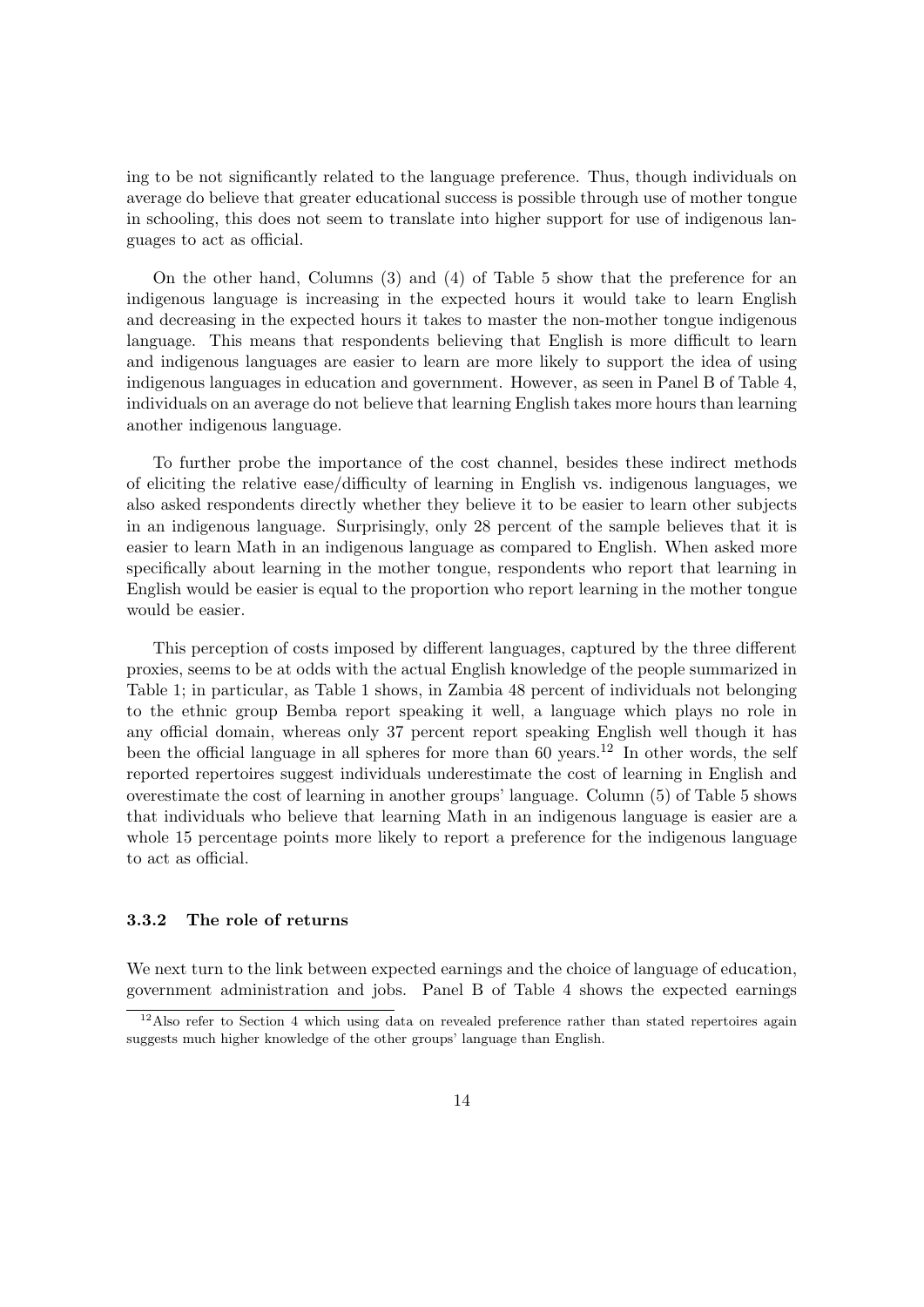when (a) English is used as the medium of instruction (MOI) as well as the language of administration and jobs, or (b) the indigenous language is used as the MOI as well as the language of administration and jobs, and finally, when (c) an indigenous language is used in education but not used for administration and jobs. Surprisingly, we see that on an average individuals do not seem to expect that using English as the official language will result in higher earnings, as compared to a situation where an indigenous language is used both in education and other formal domains. However, it can be seen that the situation where education is provided in an indigenous language, but administration and jobs remain in English, are seen to reduce expected earnings by more than 30 percent.

We now turn to examining the correlations between the proxies for labor market returns to using different languages and preferences over official language. Columns  $(1)$  and  $(2)$  of Table 6 show that the higher the expected earnings arising from using English is negatively correlated with the preference for the use of an indigenous languages. On the other hand, for the case of provision of education in the indigenous language, higher expected earnings are positively related to the expressed preference for indigenous languages. When including only the two payoffs, that is, from the English scenario and when the indigenous and home language coincides, 20 percent of the variation in language preference is accounted for. This means that beliefs about changes in earnings alone account for more than onefifth of the variation in preferences for the use of local languages. The expected earnings are reported in units of 1000 Kwacha (about 100 US\$) per year. Therefore, an increase in expected monthly earnings of 1000 Kwacha from indigenous language provision is associated with a 8 percentage-point increase in the likelihood of having a preference for the usage of indigenous languages in education and government. In Column (2), we add the expected earnings when education is provided in the indigenous language, whereas government jobs and administration remain in English. This coefficient is significant and negative, hinting to the idea that respondents attach a lot of importance to the match in language used in education and the job market.

In Columns  $(3)$  and  $(4)$  home and language of education differ from each other in the indigenous language scenario. Again we find that the higher the expected earnings in English, the lower the support for the use of indigenous languages in education and government. In Column (5), we use the entire sample, add a dummy for the case in which home and indigenous language of instruction coincide, and interact this dummy with expected earnings. Here we find that an increase of expected earnings when learning in English of 1000 Kwacha is associated with a 13 percentage point lower preference for local language use.

Table 6 further probes the role of expected labor market returns to using English by examining whether individuals rate the knowledge of Math and science or English as a more crucial determinant of labor market earnings. To this end, we include two dummy variables dummy which takes the value 1 if individuals think Math and Science skills are more important in determining earnings and Math and Science skills are more important for obtaining good jobs, respectively, as compared to English skills. The dummies, however,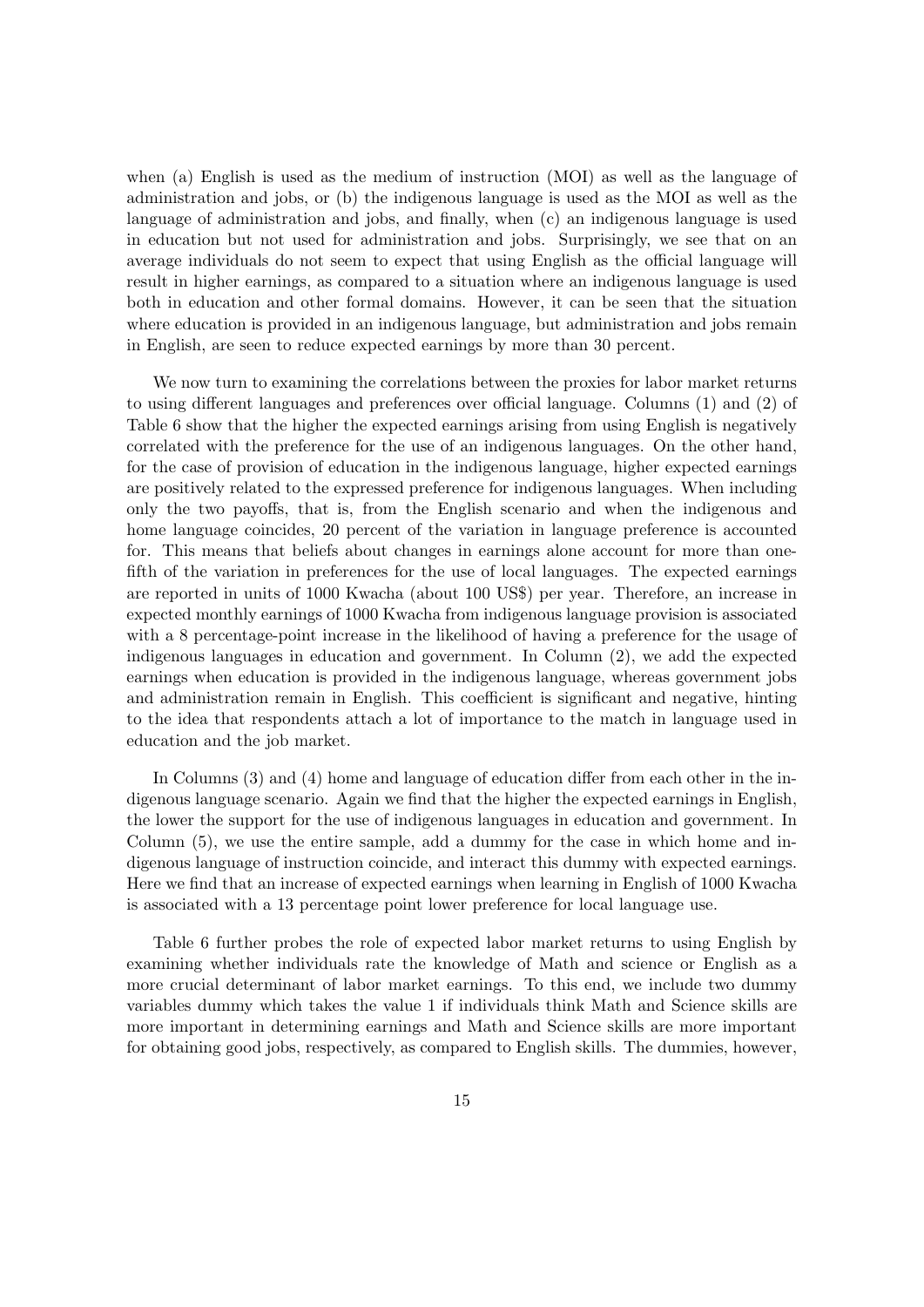appear not to be significantly correlated to language policy preferences.

#### 3.4 Attitudes towards indigenous languages

The second key class of mechanism we want to analyze are the views respondents hold regarding the suitability of using the indigenous language to act as official in formal domains. Panel C of Table 4 shows 40 percent of the sample believe that usage of the colonial language is necessary for economic success suggesting that a significant share of the population think that indigenous languages might not be suitable for usage in formal domains.

Panel C of Table 4 also shows that nearly half of the sample report that English speakers are more intelligent than speakers of indigenous languages. For those who agree that English speakers are more intelligent, we want to gain a deeper understanding of this perception and ask respondents whether they agree with any of the two statements.<sup>13</sup> First, whether English is the only language in which knowledge is useful, and, second, whether English is the language of the intelligent. With the first question, we want to capture whether respondents think it even useful to be intelligent if one does not know English, which many do not seem to agree with. 60 percent of the rural and urban respondents, respectively, agree with the statement that English is the only language in which knowledge is useful; in other words, around a quarter of the sample thinks that English speakers are more intelligent as English is the only language in which knowledge is useful. With the second question, we want to capture whether respondents believe one can be intelligent without being able to speak English. This does not seem to be the case for the majority of those who think that English speakers are more intelligent, as 68 percent believe that English speakers are more intelligent because English is the language of the intelligent people; in other words, around a third of the sample thinks that English speakers are more intelligent as English is the only language in which knowledge is useful. Thus, around 30 percent of the sample seem to conflate knowledge of English with advancement and intelligence. This suggests that a potential source of institutionalized negative attitudes and low esteem attached to indigenous language is that people associate knowledge as being inseparable from the medium of knowledge.

When we examine relation between language preference and attitudes, we can see that out of the individuals who do not agree that a country needs to use English, French or Portuguese as official to be successful, 30 percent of them exhibit support for use of the indigenous language as official, and this reduces to 26 percent for individuals who do not believe so. Out of the 50 percent of individuals who do not agree with the statement that English speakers are more intelligent, 29 percent express support for use of the indigenous language as official, and this reduces to 27 percent for individuals who do not believe English

<sup>&</sup>lt;sup>13</sup>This implies that individuals can agree with neither, one of the two, or both the statements. In other words, they can list multiple responses.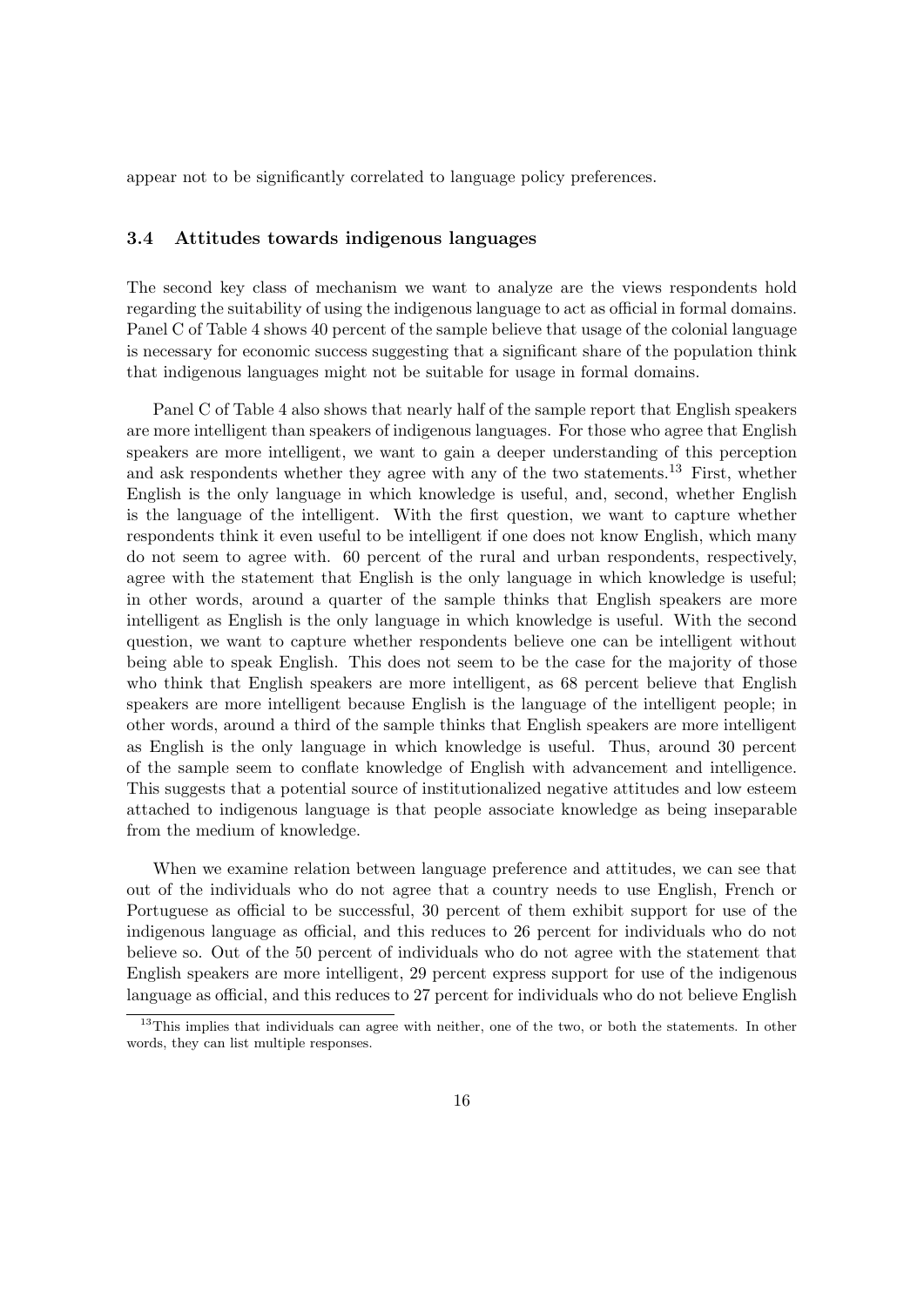speakers are more intelligent. 25 percent of individuals, who either agree or disagree with the statement, English is the language of the intelligent, want the installation of indigenous language to act as official. To summarize, a non-negligible share of individuals believe that the use of English to act as official is necessary for economic success, that knowledge of English is a mark of intelligence and that English is the only language in which knowledge is useful. However, negative attitudes seem to only weakly correlate with a stronger preference for the colonial language.

Given the prevalence of these beliefs it is interesting to understand how individuals think about nations that are economically successful but do not rely on English, French or Portuguese. To explore this we ask individuals their beliefs on the choice of medium of instruction in schools in India and Malaysia for mathematics and science, and the official language of Sweden and South Korea.

The summary stats are shown in Table 7; 58 percent of respondents believe that Sweden uses English or French as the official language and more than half assume that Malaysia and India rely exclusively on English for educational purposes.<sup>14</sup> We, however, do not find systematic evidence concerning how (lack of) information might affect preference over language choice, but this seems an important avenue to pursue to understand the overwhelming preference for the former colonial language.

#### 3.5 Ethnic and class cleavages

The last class of explanations pertain to the role of linguistic diversity, and the relative importance of the class and the ethnolinguistic cleavage in society. The fear of discrimination by others might be a reason for the preference exhibited for the use of the colonial language as the language of commerce, education, and government (Laitin and Ramachandran, 2020). People might believe that choosing any one group's language would result in the other ethnic groups being marginalized or facing discrimination in society. Consistent with this reasoning, Panel D of Table 4 shows that nearly 82 percent of the sample concurs with the statement that a group whose language is not chosen will be disadvantaged in society. Moreover, 75 percent believe that this disadvantage will be manifested through discrimination on the job market. Similarly, when asked if competition between ethnic groups is a problem, a whole 85 percent agree with the statement.

Turning to the importance of class, almost 92 percent of the respondents concur with the statement that gap between the rich and poor is a problem, though only around 20 percent seem to think that official language choice could help redress this gap.

We now examine the correlations between importance of ethnic and class cleavages and

<sup>&</sup>lt;sup>14</sup>Both India and Malaysia primarily use indigenous languages in education.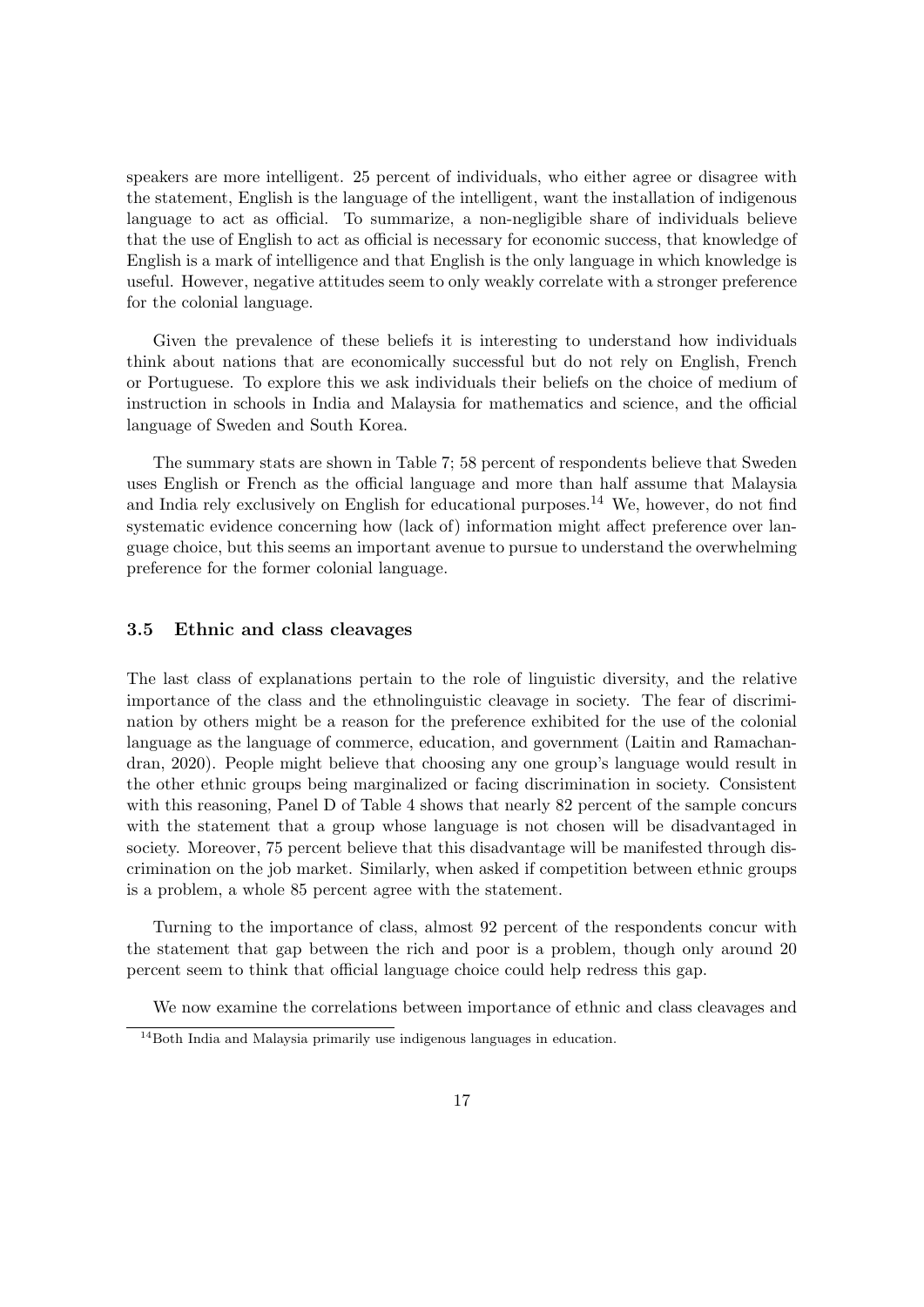preferences over official language choice. Column  $(1)$  of Table 8 shows that the belief that a group whose language is not chosen will disadvantage the group reduces the support for the installation of an indigenous language by around 15 percentage points; in Column (2), the belief that group whose language is not chosen will face discrimination, though negatively correlated with preference for use of an indigenous language, is not statistically significant. Surprisingly, the belief that competition between ethnic groups is a problem increases support for the use of the indigenous language. The pattern here suggests that individuals believe that choice of their own language can actually promote group interests, thus increasing support for use of indigenous languages as official. On the other hand, framing it as a loss, that is, a scenario where their language is not utilized, leads them to favor a policy that implements the colonial language. Finally, Columns (5) and (6) show that associating use of indigenous languages as being pro-poor increases the support by around 28 percentage points. Thus, ethnic concerns not only are widespread, they seem to strongly correlate with preferences over official language choice.

In the presence of multiple linguistic groups, a concern about a unifying identity could be an important determinant of the preferred language for education and government administration. Table A3 in the Appendix shows that despite 88 percent expressing a feeling of belonging to their linguistic group, only 15 percent see their linguistic group as their primary identity, in contrast to 51 percent and 30 percent identifying themselves primarily as Africans and Zambians, respectively.<sup>15</sup> When regressing the preference for an indigenous language on expressed identity dummies while controlling for personal characteristics, we find no statistically significant relationships. The results in Table 5 suggest that social identities are not correlated to language preferences. However, Column (6) of Table A4 shows that concerns about local languages weakening the national identity are indeed significant and negatively correlated with the support for local languages.<sup>16</sup>

#### 4 Discussion

The analysis of the survey data shows the overwhelming support for English can be attributed to several factors. The first of these is the perception that learning in English is not necessarily more difficult with only 28 percent of the sample reporting that they would find it easier to learn mathematics in an indigenous language as compared to using English as the medium of instruction. The cost of learning through the medium of English could potentially be underestimated as evidenced by the limited spread in the ability to speak in

<sup>&</sup>lt;sup>15</sup>The 4th round Afrobarometer data are based on a nationally representative sample and exhibit a very similar picture, with only 13 percent of the Zambian sample identifying themselves primarily with their ethnic group.

 $16$ The variable "Weaken national identity" in Table A4 is a dummy that takes the value one when individuals either completely or mostly agree with the statement that "The national identity would be weakened because of the lack of an uniting common language."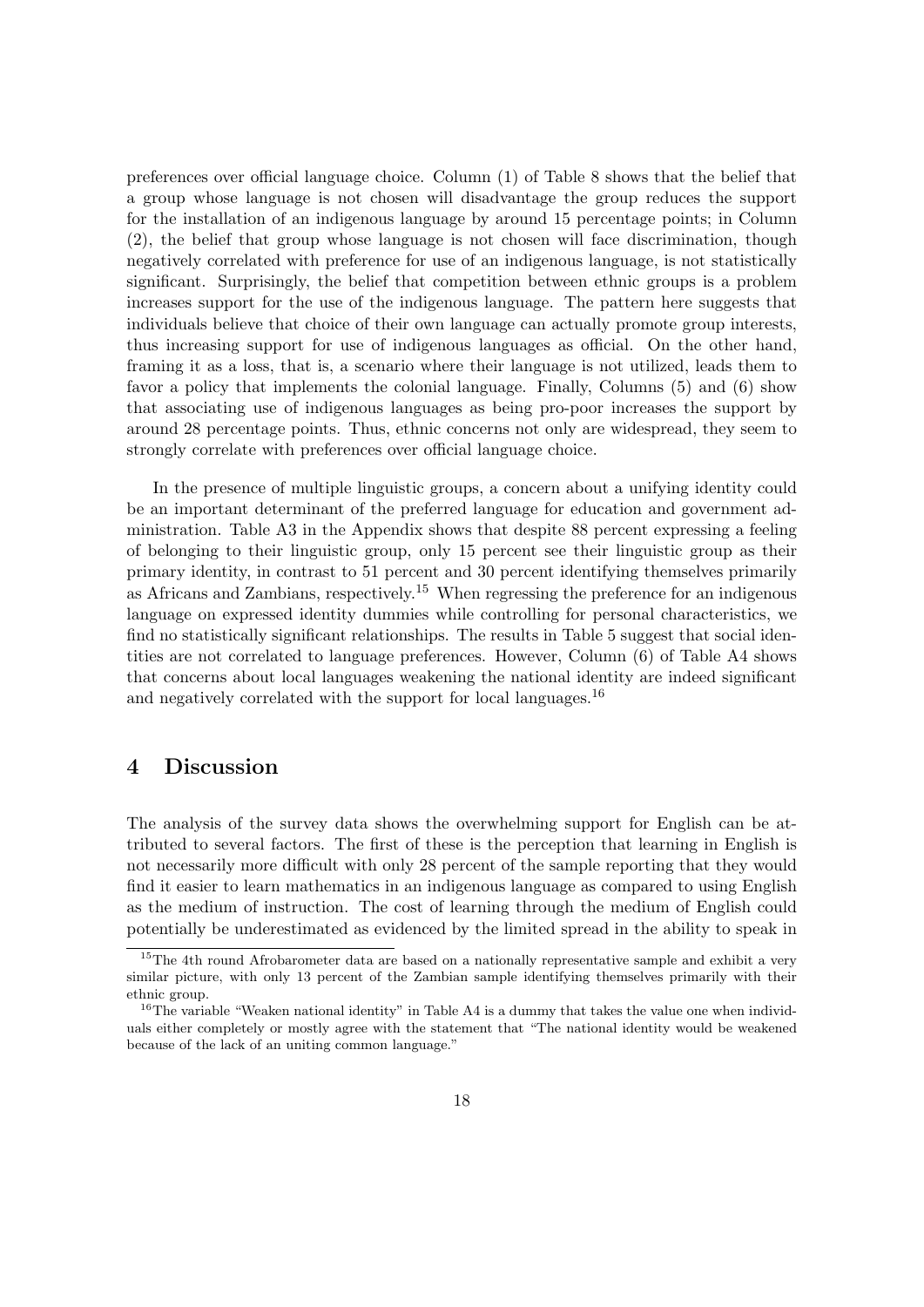Table 1. Despite English being the sole official language for more than half-a-century in Zambia, as Table 1 shows, non-Bemba speakers are 33 percent, 12 percentage points, more likely to report speaking Bemba, as compared to English (48 percent speak Bemba and 36 percent English), suggesting a greater ease in learning the majority group language. This is also supported by the poor educational outcomes of Zambian students, who rely exclusively on the use of English. Nonetheless, people at odds with their own experience, still seem to consider it to be easier to use English as a medium of instruction. One criticism that could be leveled at the data is that the language abilities are self-reported and should be treated with caution while drawing inferences about actual competence. To further explore the ability to *actually* function in languages besides the mother tongue, we employ Zambian data from the 2013-14 Demographic and Health Survey (DHS). The data reports both the native language of the respondent, as well as the language in which the survey interview was conducted. We have a sample of 31,184 individuals, out of which 53 percent, or around 16,500 individuals, answer the survey questions in a language different from their mother tongue. The languages used by the individuals, when not answering the survey questions in their mother tongue, shed light on the revealed, rather than stated, repertoires of individuals. Whereas only 14 percent of the sample uses English as the language of the interview, the rest 86 percent use other indigenous languages, with 43 and 30 percent using Bemba and Nyanja. The above seems inconsistent with the individual's own skill set or language abilities and the perceived difficulty of learning in English as compared to learning in the indigenous language. The lack of exposure to schooling systems using indigenous language might be one of the reasons for the belief distributions concerning the cost imposed by the use of different languages. Exposure may change individuals beliefs as the colonial language can also be learned without being the medium of instruction (Cummins, 2000; Laitin et al., 2019).

The DHS data also allows us to explore the link between socioeconomic status and language skills. The DHS classifies individuals, based on their wealth, into quintiles labeled as 'poorest', 'poorer', 'middle', 'richer' and 'richest'. On the one hand, for the individuals whom the survey interview is conducted in English, only 5 percent belong to the categories of 'poorest', 'poorer' and 'middle'. On the other hand, for Bemba and Nyanja the corresponding figures are 55 and 31 percent, respectively. The data thus indicates a strong gradient between English speaking ability and socioeconomic status. This is consistent with a large body of sociolinguistic literature that has argued that retention of a colonial language acts as a barrier for the majority of the population and allows economic elites to perpetuate their dominance through the language capital they wield (Laitin, 1977; Weinstein, 1983; Tollefson and Tsui, 2003). Thus, it remains an open question as to why the large majority of individuals (79 percent in our case) tend to consider the choice of English to be class neutral. In contrast, 80 percent of the sample reports that using another group's language would result in a disadvantage. This seems at odds with the actual ability of the individuals to be able to learn and function in other indigenous languages.

The above is analogous to a puzzle that Esteban and Ray (2008) try to answer in their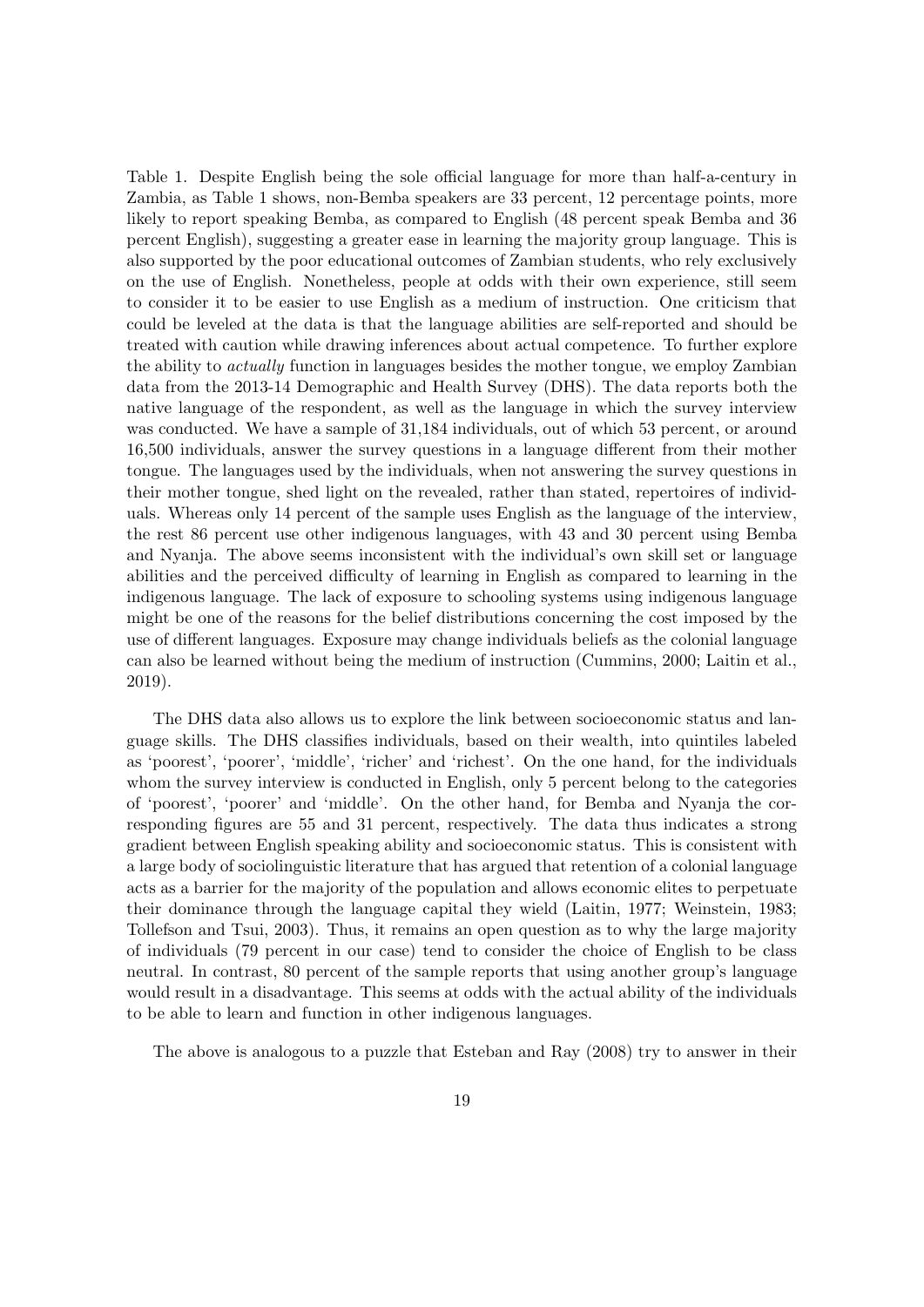work, that is, the salience of ethnic conflict especially in societies with marked economic inequalities. They show that the 'rich' may prefer peace overall, yet propose an ethnic alliance in order to prevent a class conflict initiated by the 'poor' (Esteban and Ray, 2008, 2186). Similarly, in the realm of language policy, by highlighting the ethnic dimension involved in installing an indigenous language, the elites can successfully convert what is essentially a class issue into an ethnic issue. The Sri Lankan experience suggests something very similar; though the initial demand was to replace English with indigenous languages, the elites were successful in turning what was a class conflict into an ethnic conflict where the elites emerged largely unscathed and de-facto English remained the language of power and bureaucracy in society (Horowitz, 1973; Gunasekera, 1996; Narayan Swamy, 1994). The situation is further complicated by the fact that most indigenous languages in this part of the world have oral histories, and switching to using indigenous languages in formal domains is not just a question of nominating one or the other language but requires investments by the government to create standardized orthographies, dictionaries, and the necessary literature to be used in schools and institutions of higher learning before they can be installed as ocial. Laitin (1977, 2000) discusses in the context of Somalia and Sri Lanka, the role of the bureaucracy, whose position is guaranteed due to their linguistic capital, in imposing barriers and overstating the difficulty of transitioning to African languages, instead of performing their job of aiding the process of transition. In sum, the fear of domination by certain ethnic groups, and lack of association between elite interests the use of the colonial language result in the status-quo dominance of colonial language being perpetuated in SSA. Thus, though retention of colonial language is neutral from the perspective of ethnicity, it has the potential of favoring elites.

Finally, it is important to note that our results are based upon a small sample based in Zambia. Though, we validate several features of the sample using additional data from the Afrobarometer and the DHS, it would be important to undertake surveys that prove both greater spatial coverage of Africa and larger sample sizes to be able to draw any definitive conclusions.

#### 5 Conclusion

Sub-Saharan Africa is characterized by the use of former colonial languages in education and the government despite these languages not being spoken by the majority of the population. In this paper we investigate whether people are in favor of this policy and what drives their preferences. In order to do so we collect data from an urban and rural site of Zambia, a country with seven major local languages and English as ocial language. We use hypothetical scenarios in order to gain an idea of how a policy change would be perceived to affect outcomes.

We find that in both the urban and rural setting more than three-fourths of the respon-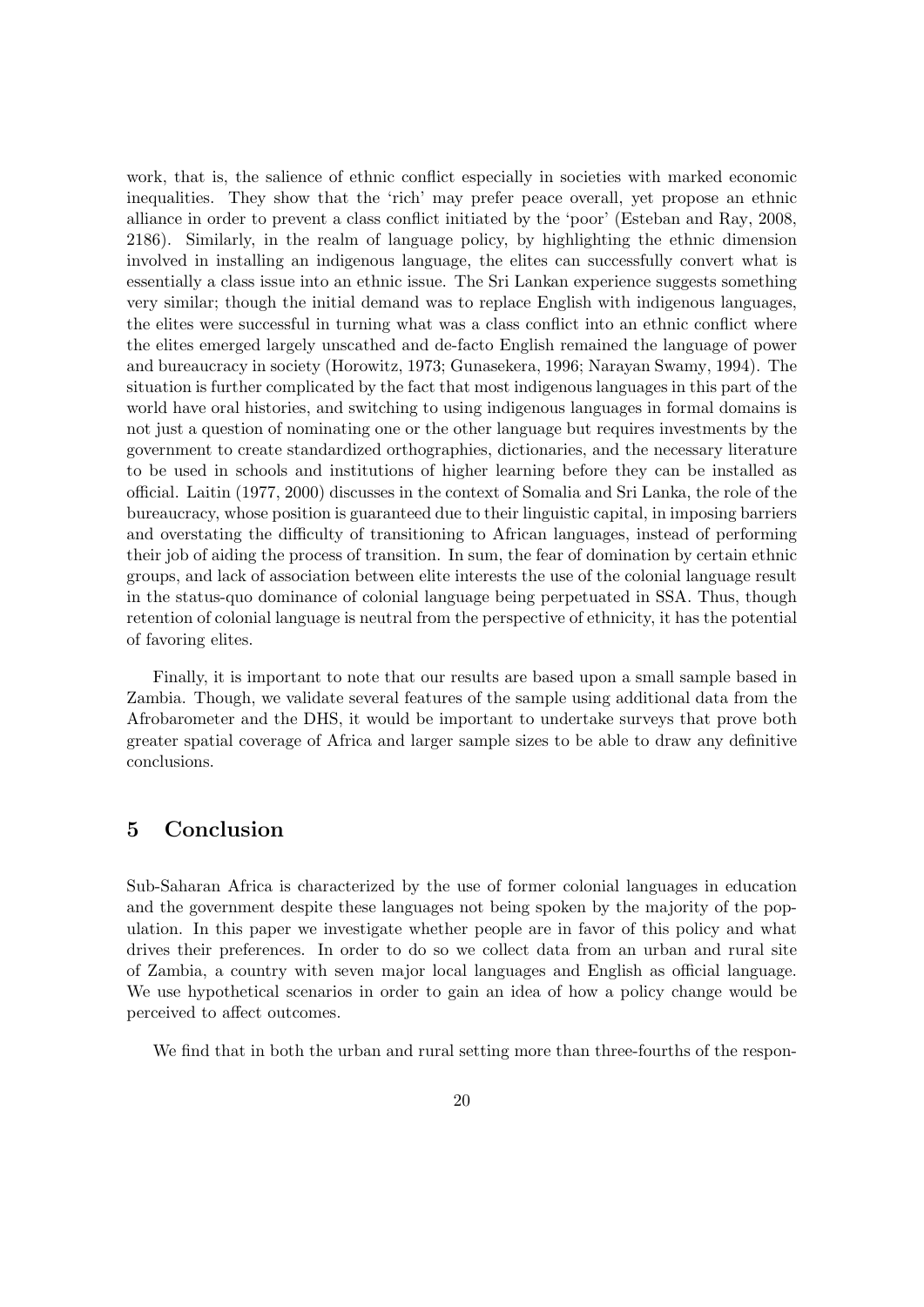dents prefer English as the official language. Accounting for the importance of learning costs, we find results that are at odds with respondents actual linguistic repertoires or language use: more than two-thirds of the sample does not report that a child would find it easier to learn Math in an indigenous language as compared to in English. However, individuals who believe so are almost 20 percentage points more in favor of installing an indigenous language as official. Turning to returns, we find that individuals consider it important that indigenous language be used not only in education but also as language of administration and jobs. They report that a situation where education is provided in an indigenous language but administration and jobs remain in English will reduce expected earnings by more than 30 percent. As most language policy proposals that have been debated in the context of SSA have primarily dealt with the question of language of education but has not addressed the question of language of administration and jobs, might underlie the limited support for indigenous languages in SSA.

One of the key issues associated with local languages seem to be related to the concerns of ethnic domination. More than 80 percent of the individuals report that installing another group's language as official would result in individuals from other groups facing discrimination in the job market. Moreover, individuals who express this attitude are much more likely to support the use of the colonial languages to act as official. This is despite the fact that individuals seem to have greater proficiency in other indigenous language than the former colonial language.

The dominating preference for the former colonial language suggests that it is of firstorder importance to improve its knowledge across the population to improve human capital and participation in the economic and political life. If, however, this preference stems from biases in perceived returns or over estimating costs of learning and using other indigenous languages, it could be beneficial to reconsider language policy. More understanding about the actual returns is required but is left for future research.

#### References

- Adegbija, E. E. (1994). *Language attitudes in Sub-Saharan Africa: A sociolinguistic overview*. Number 103. Multilingual matters.
- Albaugh, E. A. (2014). *State-building and multilingual education in Africa*. Cambridge University Press.
- Alesina, A., W. Easterly, and J. Matuszeski (2011). Artificial states. *Journal of the European Economic Association 9* (2), 246–277.
- Anderson, B. (2006). *Imagined communities: Reflections on the origin and spread of nationalism*. Verso books.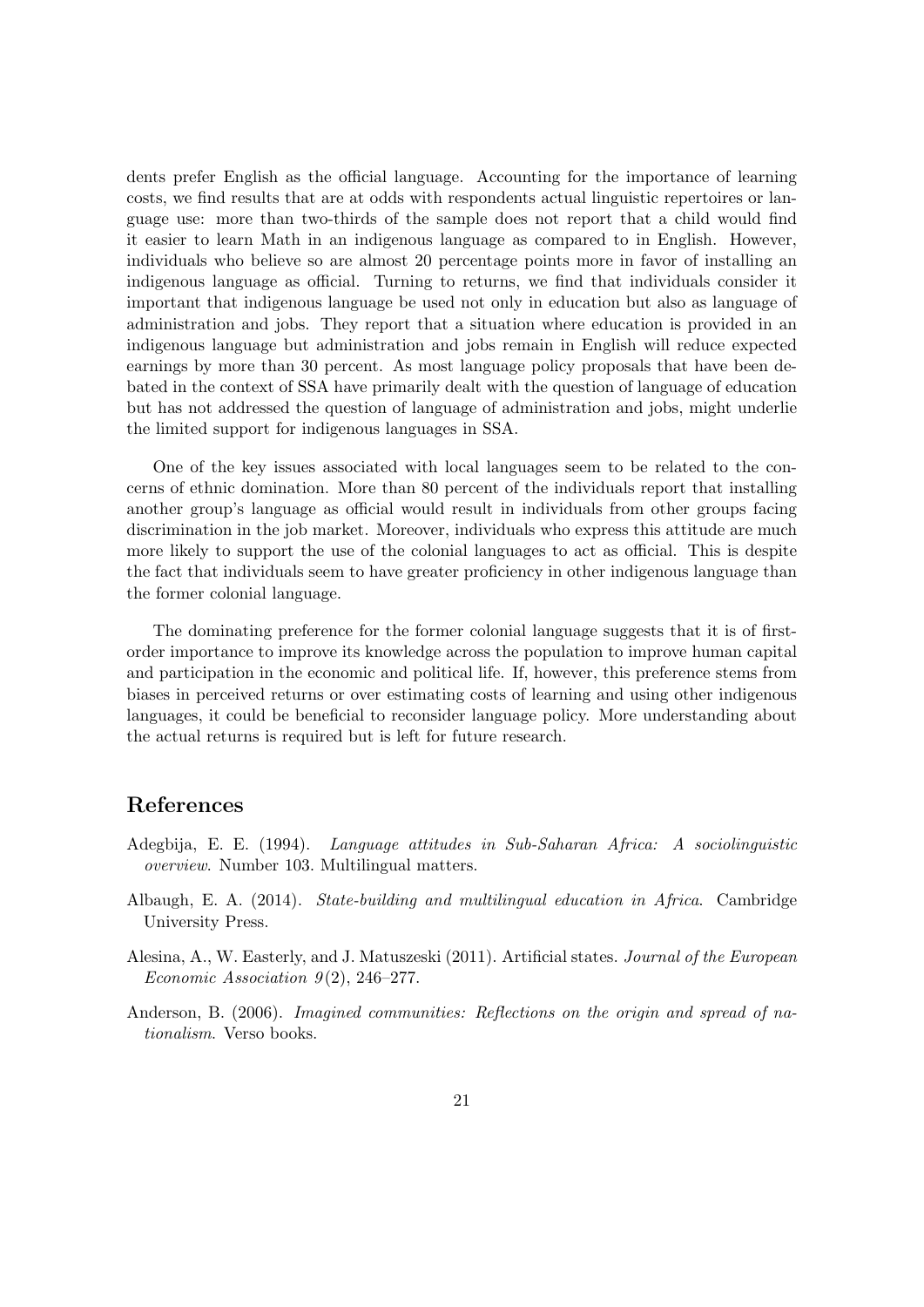- Angrist, J. D. and V. Lavy  $(1997)$ . The effect of a change in language of instruction on the returns to schooling in Morocco. *Journal of Labor Economics*, S48–S76.
- Asiwaju, A. I. (1985). *Partitioned Africans: Ethnic relations across Africa's international boundaries, 1884-1984*. C. Hurst & Co. Publishers.
- Attanasio, O. P. (2009). Expectations and perceptions in developing countries: Their measurement and their use. *The American Economic Review 99* (2), 87–92.
- Azam, M., A. Chin, and N. Prakash (2013). The returns to english-language skills in India. *Economic Development and Cultural Change 61* (2), 335–367.
- Bamgbose, A. (1991). *Language and the nation: The language question in sub-Saharan Africa*. Edinburgh University Press.
- Bleakley, H. and A. Chin (2004). Language skills and earnings: Evidence from childhood immigrants. *Review of Economics and Statistics 86* (2), 481–496.
- Bourdieu, P. (1991). *Language and symbolic power*. Harvard University Press.
- Burke, P. et al. (2004). *Languages and communities in early modern Europe*. Cambridge University Press.
- Central Statistical Office (CSO), Zambia (2007). Zambia Demographic and Health Survey 2013-14. Rockville, Maryland, USA: Central Statistical Office, Ministry of Health, and ICF International.
- Chiwome, E., J. Thondhlana, and R. Herbert (1992). Sociolinguistics and education: A survey concerning attitudes on the teaching of Shona through the media of Shona and English. *Language and Society in Africa*, 247–263.
- Cummins, J. (2000). Bilingual children's mother tongue: Why is it important for education? sprogforum nr. 19, 2001, 15-20.
- Delavande, A. (2014). Probabilistic expectations in developing countries. *Annual Review of Economics 6* (1), 1–20.
- Delavande, A., X. Giné, and D. McKenzie (2011). Measuring subjective expectations in developing countries: A critical review and new evidence. *Journal of Development Economics 94* (2), 151–163.
- Dustmann, C., S. Machin, and U. Schönberg (2010). Ethnicity and educational achievement in compulsory schooling. *The Economic Journal 120* (546), F272–F297.
- Easterly, W. and R. Levine (1997). Africa's growth tragedy: Policies and ethnic divisions. *The Quarterly Journal of Economics*, 1203–1250.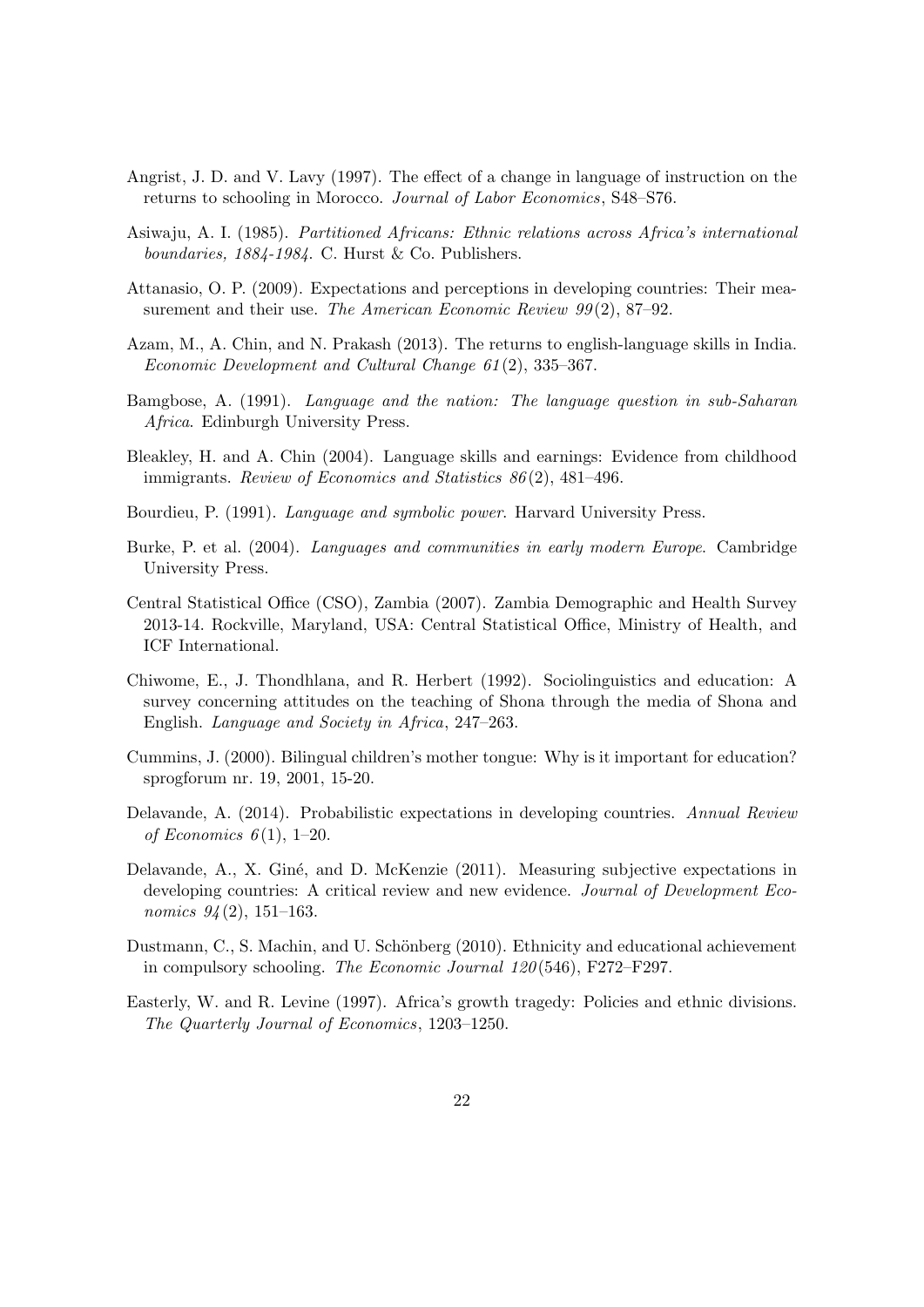- Egger, P. H. and A. Lassmann  $(2012)$ . The language effect in international trade: A metaanalysis. *Economics Letters 116* (2), 221–224.
- Eriksson, K. (2014). Does the language of instruction in primary school affect later labour market outcomes? Evidence from South Africa. *Economic History of Developing Regions 29* (2), 311–335.
- Esteban, J. and D. Ray (2008). On the salience of ethnic conflict. *The American Economic Review*, 2185–2202.
- Fagan, B. M. (1967). *A short history of Zambia: From the earliest times until AD 1900*. Oxford University Press.
- Fearon, J. D. (2003). Ethnic and cultural diversity by country. *Journal of Economic Growth 8* (2), 195–222.
- Gordon, R. (2014). Language of education planning in Zambia. *Linguistic Portfolios 3* (1), Article 6.
- Green, L. (1987). Are language rights fundamental. *Osgoode Hall LJ 25*, 639.
- Gunasekera, R. O. (1996). The implementation of the official language policy, 1956–1970. *In National Language Policy in Sri Lanka*.
- Horowitz, D. L. (1973). Direct, displaced, and cumulative ethnic aggression. *Comparative Politics 6*(1), 1–16.
- Isphording, I. E. and S. Otten (2013). The costs of babylon linguistic distance in applied economics. *Review of International Economics 21* (2), 354–369.
- Kashoki, M. E. and M. Mann (1978). A general sketch of the Bantu languages of Zambia. *Language in Zambia*, 47–100.
- Ku, H. and A. Zussman (2010). Lingua franca: The role of English in international trade. *Journal of Economic Behavior & Organization 75* (2), 250–260.
- Laitin, D. D. (1977). *Politics, language, and thought: The Somali experience*. University of Chicago Press.
- Laitin, D. D. (1994). The tower of babel as a coordination game: Political linguistics in Ghana. *American Political Science Review 88* (03), 622–634.
- Laitin, D. D. (2000). Language conflict and violence: The straw that strengthens the camel's back. *European Journal of Sociology 41* (01), 97–137.
- Laitin, D. D. and R. Ramachandran (2016). Language policy and human development. *The American Political Science Review 110* (3), 457.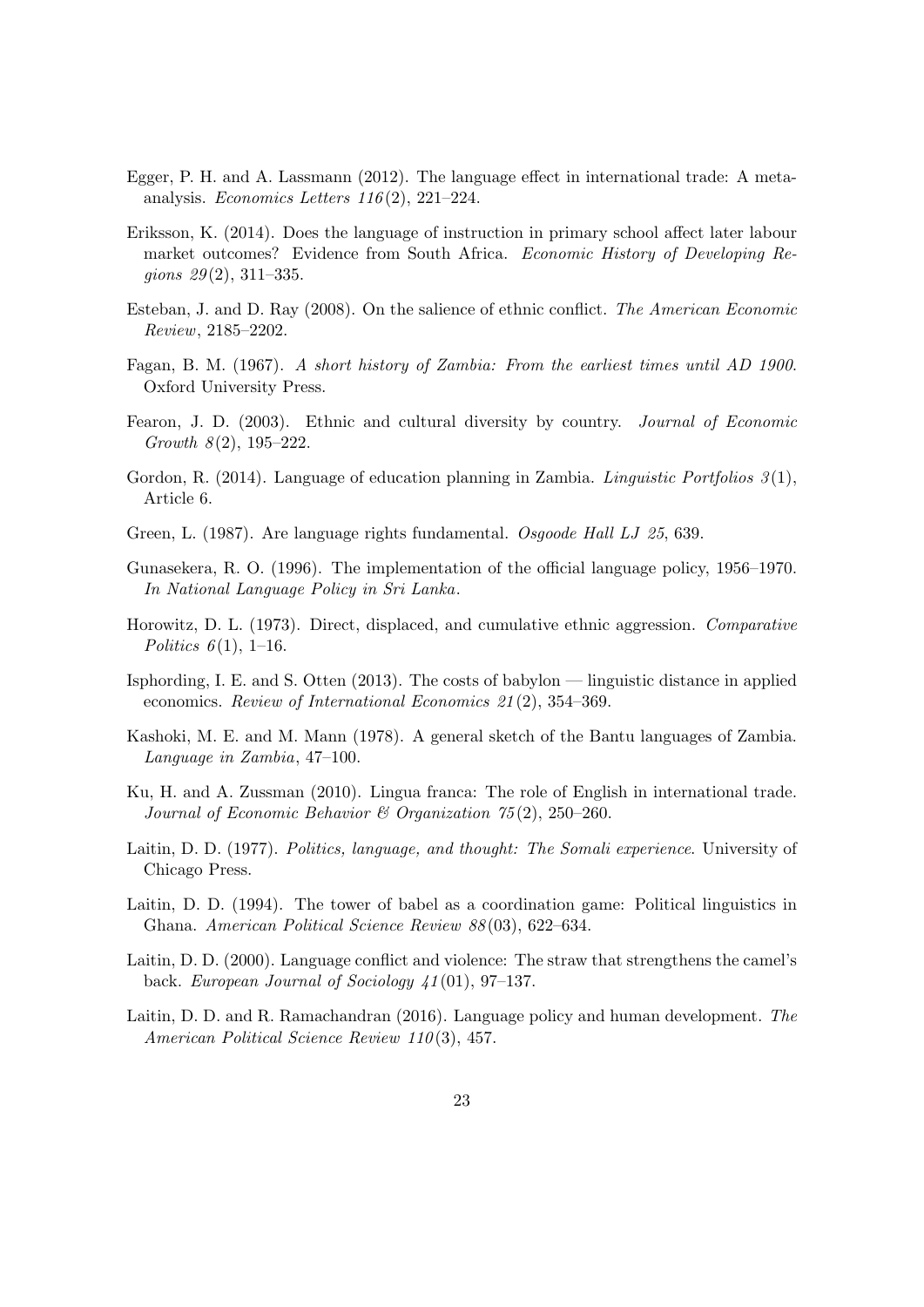- Laitin, D. D. and R. Ramachandran (2020). Linguistic diversity, official language choice and human capital. Working paper.
- Laitin, D. D., R. Ramachandran, and S. L. Walter (2019). The legacy of colonial language policies and their impact on student learning: Evidence from an experimental program in Cameroon. *Economic Development and Cultural Change 68* (1), 239–72.
- Marten, L. and N. C. Kula (2008). Zambia: One Zambia, one nation, many languages. *Language and national identity in Africa*, 291–313.
- Michalopoulos, S. (2012). The origins of ethnolinguistic diversity. *The American Economic Review 102* (4), 1508–1539.
- Mparutsa, C., J. Thondhlana, and N. Crawhall (1992). An initial investigation into language attitudes of secondary school students in Zimbabwe. *Language and to Society in Africa: The Theory and Practice of Sociolinguistics, ed. by Robert K. Herbert*, 235–245.
- Mufwene, S. and C. B. Vigouroux (2008). Colonization, globalization and language vitality in africa: An introduction. *Globalization and language vitality: Perspectives from Africa 1*, 31.
- Mukhwana, A. (2014). Attitude towards Kiswahili in urban Kenya. *International Journal of Scientific Research and Innovative Technology 1* (3).
- Narayan Swamy, M. (1994). Tigers of Lanka: From boys to guerrillas. *New Delhi, India: Konark*.
- Phillipson, R. (1992). *Linguistic imperialism*. Oxford, England: Oxford University Press.
- Piper, B., S. S. Zuilkowski, and S. Ong'ele (2016). Implementing mother tongue instruction in the real world: Results from a medium-scale randomized controlled trial in kenya. *Comparative Education Review 60* (4), 776–807.
- Pollock, S. et al. (2006). *The language of the gods in the world of men: Sanskrit, culture, and power in premodern India*. Univ of California Press.
- Pool, J. (1987). Thinking about linguistic discrimination. *Language Problems and Language Planning 11* (1), 3–21.
- Pool, J. (1991). The official language problem. *The American Political Science Review*, 495–514.
- Posner, D. N. (2005). *Institutions and ethnic politics in Africa*. Cambridge University Press.
- Prah, K. K. (2006). Challenges to the promotion of indigenous languages in South Africa. *Review Commissioned by the Foundation for Human Rights in South Africa. October – November 2006* .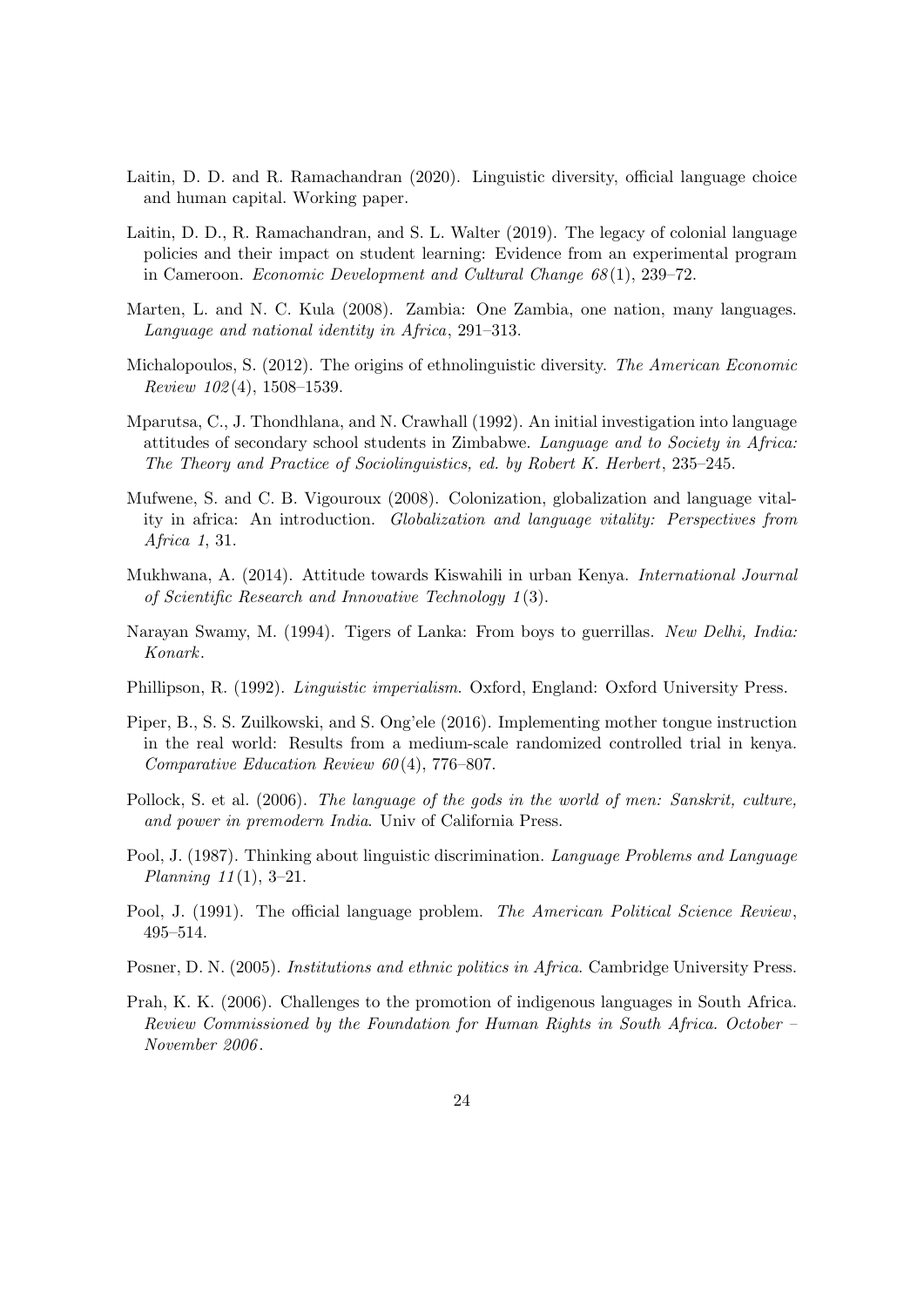- Ramachandran, R. (2017). Language use in education and human capital formation: Evidence from the Ethiopian educational reform. *World Development* (98), 195–213.
- Rannut, M. (2010). *Linguistic human rights: Overcoming linguistic discrimination*, Volume 67. Walter de Gruyter.
- Skattum, I. (2008). French or national languages as means of instruction. *Language and Power: The Implications of Language for Peace and Development 172*.
- Taylor, S. and M. von Fintel (2016). Estimating the impact of language of instruction in South African primary schools: A fixed effects approach. *Economics of Education Review 50*, 75–89.
- Thorburn, T. (1971). In R. Joan and J. Bjorn H. (Eds.), *Can language be planned?*, pp. 239. Honolulu: University of Hawaii Press.
- Tollefson, J. W. and A. B. Tsui (2003). *Medium of instruction policies: Which agenda? Whose agenda?* Routledge.
- Vaillancourt, F. (1983). The economics of language and language planning. *Language Problems and Language Planning 7* (2), 162–178.
- Weinstein, B. (1983). *The civic tongue: Political consequences of language choices*. Longman New York.
- World Bank Group (2012). *World Development Indicators 2012*. World Bank Publications.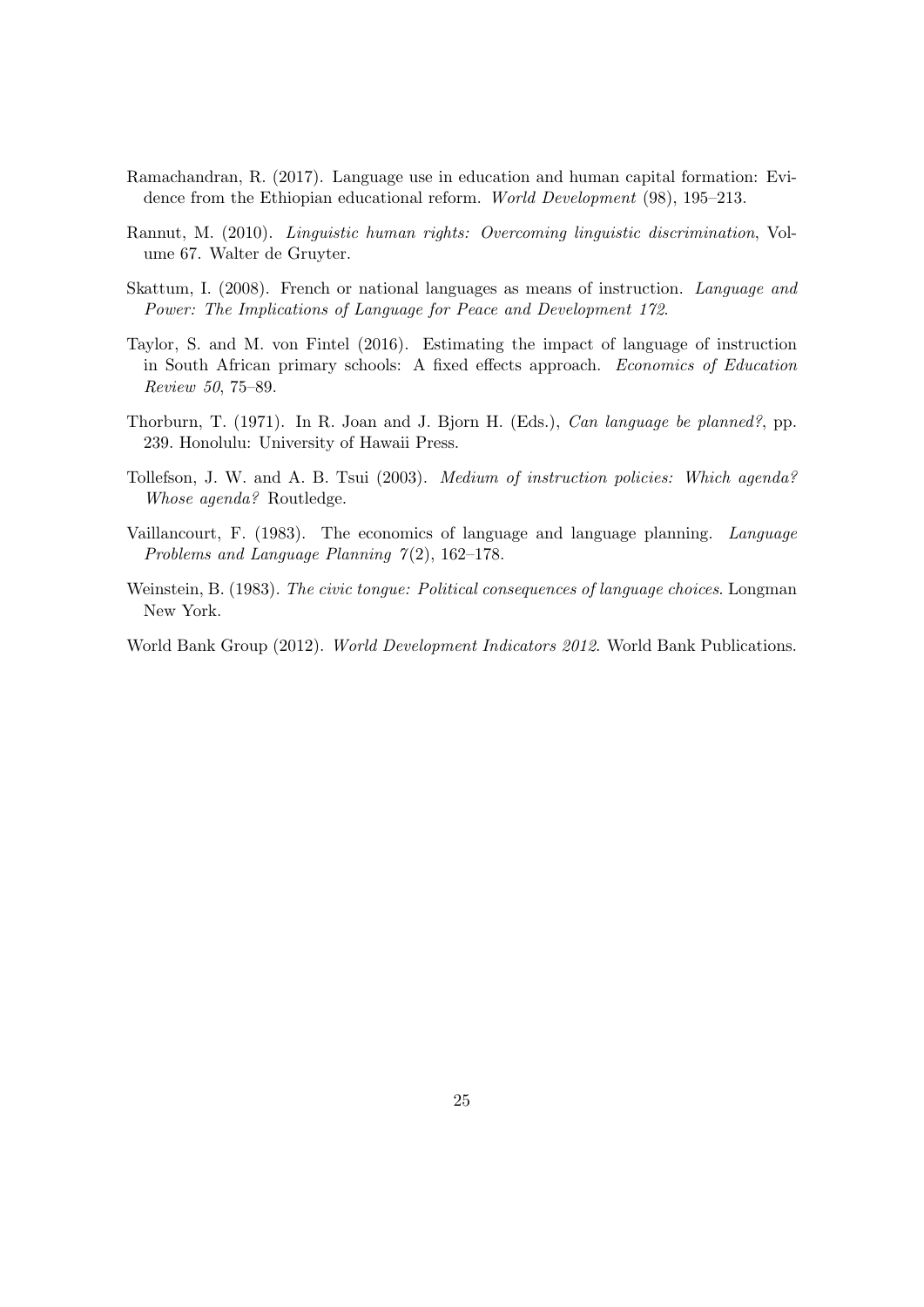|                 | Average number | Size of the | Proportion speaking the<br>Proportion speaking the |              |             |                 |              |  |
|-----------------|----------------|-------------|----------------------------------------------------|--------------|-------------|-----------------|--------------|--|
|                 | of languages   | largest     | largest indigenous                                 |              |             | former colonial |              |  |
|                 | spoken         | group       | language                                           |              |             | language        |              |  |
| Country         |                |             | Countrywide                                        | Minorities   | Countrywide | Majority        | Minorities   |  |
| Benin           | 3.15           | 0.33        | 0.57                                               | 0.37         | 0.46        | 0.5             | 0.44         |  |
| <b>Botswana</b> | 2.83           | 0.76        | 0.99                                               | 0.96         | 0.42        | 0.43            | 0.36         |  |
| Burkina Faso    | 2.96           | 0.51        | 0.67                                               | 0.31         | 0.32        | 0.28            | 0.35         |  |
| Cape Verde      | 2.67           | 1           | $\mathbf{1}$                                       | 1            | 0.47        | 0.47            | 1            |  |
| Ghana           | 3.36           | 0.48        | 0.56                                               | 0.15         | 0.48        | 0.48            | 0.48         |  |
| Kenya           | 3.72           | 0.19        | 0.22                                               | 0.04         | 0.61        | 0.55            | 0.63         |  |
| Lesotho         | 2.53           | 0.98        | 1                                                  | 1            | 0.26        | 0.26            | 0.65         |  |
| Liberia         | 2.8            | 0.2         | 0.28                                               | 0.11         | 0.74        | 0.59            | 0.78         |  |
| Madagascar      | 2.63           | $\mathbf 1$ | $\mathbf{1}$                                       | $\mathbf{1}$ | 0.24        | 0.24            | $\mathbf{1}$ |  |
| Malawi          | 2.91           | 0.43        | 0.92                                               | 0.86         | 0.24        | 0.21            | 0.26         |  |
| Mali            | 3.59           | 0.5         | 0.85                                               | 0.71         | 0.22        | 0.23            | 0.22         |  |
| Mozambique      | 3.23           | 0.26        | 0.33                                               | 0.09         | 0.79        | 0.72            | 0.81         |  |
| Namibia         | 3.84           | 0.51        | 0.56                                               | 0.1          | 0.76        | 0.73            | 0.78         |  |
| Nigeria         | 3.59           | 0.23        | 0.41                                               | 0.24         | 0.68        | 0.32            | 0.78         |  |
| Senegal         | 3.28           | 0.58        | 0.92                                               | 0.81         | 0.29        | 0.27            | 0.32         |  |
| South Africa    | 3.68           | 0.17        | 0.29                                               | 0.15         | 0.7         | 0.67            | 0.7          |  |
| Uganda          | 3.18           | 0.22        | 0.48                                               | 0.33         | 0.5         | 0.45            | 0.51         |  |
| Zambia          | 3.53           | 0.29        | 0.63                                               | 0.48         | 0.37        | 0.38            | 0.36         |  |
| Zimbabwe        | 2.82           | 0.81        | 0.9                                                | 0.48         | 0.45        | 0.45            | 0.45         |  |
| Average         | 3.17           | 0.5         | 0.66                                               | 0.48         | 0.47        | 0.43            | 0.57         |  |

Table 1: Language spread in Sub-Saharan Africa

Notes: The estimates are based on the author calculations of the reported language repertoires in the 4th round of the Afrobarometer conducted in the year 2008. An individual is coded as being able to speak the language when they self-report that they are able to "speak well" the language under consideration. The largest indigenous language is the language of the largest linguistic group as coded by Fearon (2003). 'Majority' refers to a member of the largest linguistic group, and minorities refers to individuals who are not part of the largest linguistic group in the country.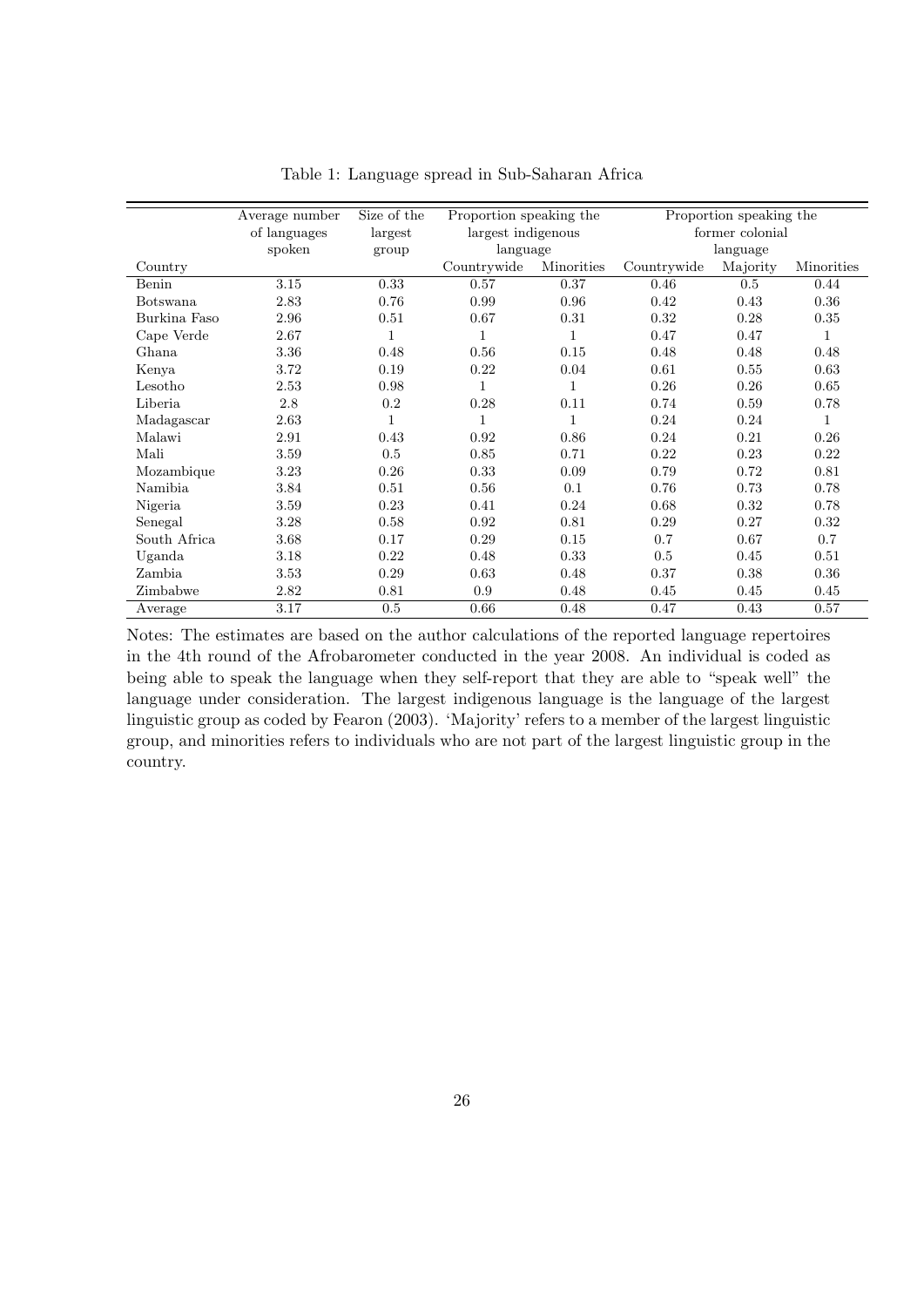|          |                | Percentage of population using it as |
|----------|----------------|--------------------------------------|
| Language | First language | Second language                      |
| Bemba    | 30.1           | 20.2                                 |
| Nyanja   | 10.7           | 19.5                                 |
| Tonga    | 10.6           | 4.4                                  |
| Lozi     | 5.7            | 5.2                                  |
| Lunda    | 2.2            | 1.3                                  |
| Kaonde   | 2.0            | 1.8                                  |
| Luvale   | 1.7            | 1.9                                  |
| English  | 1.7            | 26.3                                 |

Table 2: Language repertoires in Zambia

Source: Zambia - 2000 Census of Population and Housing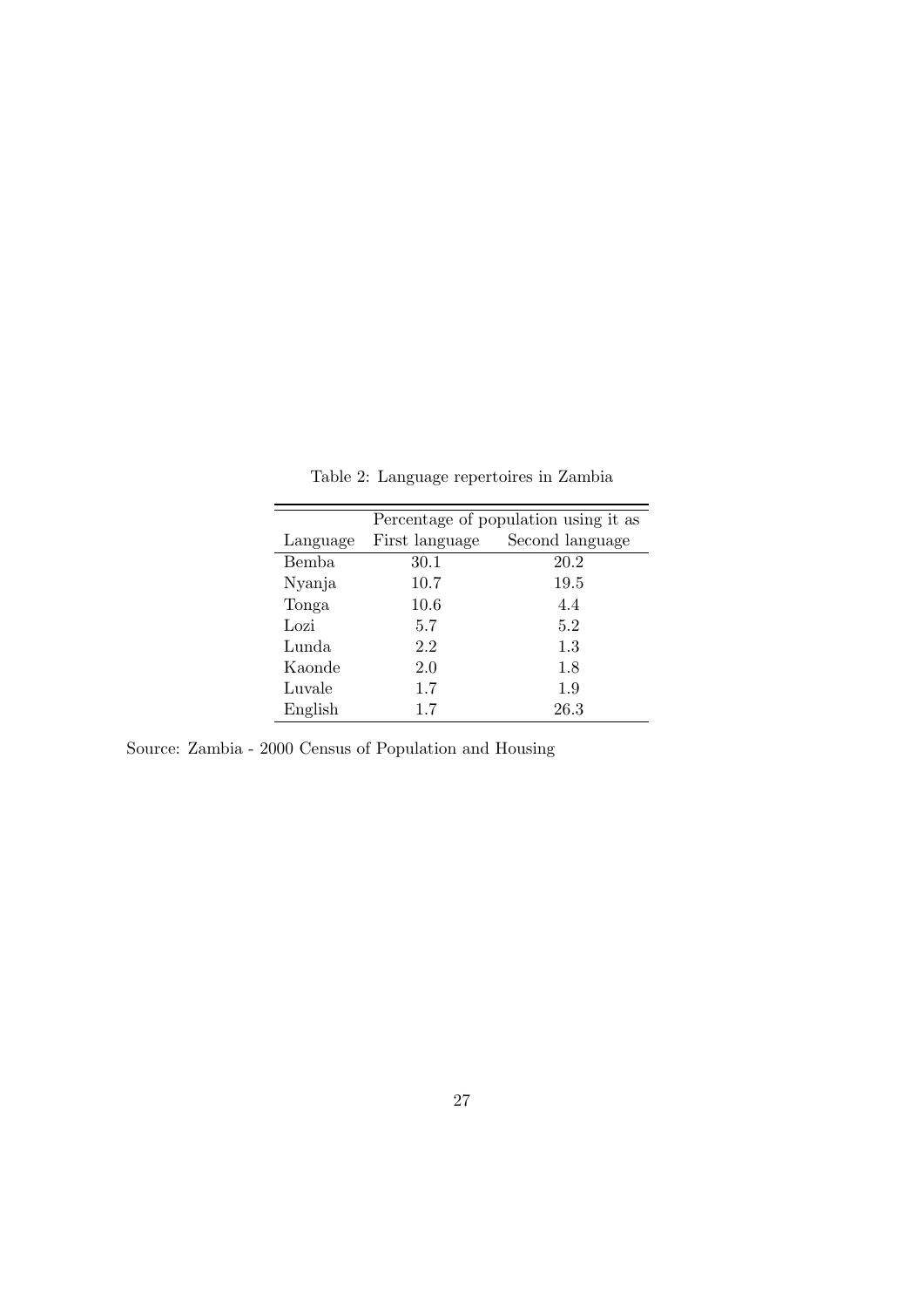| Country             | Rural  | Urban   | Total   | SD               |
|---------------------|--------|---------|---------|------------------|
| Age                 | 40.78  | 31.47   | 35.82   | [12.17]          |
| Female              | .48    | .47     | .48     | .50 <sub>l</sub> |
| Completed primary   | .77    | .94     | .87     | .34]             |
| Completed secondary | .15    | .48     | .33     | [.47]            |
| University graduate | .10    | .27     | .19     | [.39]            |
| Fair/good English   | .72    | .91     | .82     | [.38]            |
| Employed            | .30    | .43     | .37     | [.48]            |
| Married             | .71    | -50     | .60     | .49              |
| Number of children  | 4.63   | 1.83    | 3.15    | [2.75]           |
| Income              | 943.33 | 1985.57 | 1483.96 | [1429.72]        |
| bservations         | 93     | 109     | 202     |                  |

Table 3: Key characteristics of the sample

Source: Authors' calculations.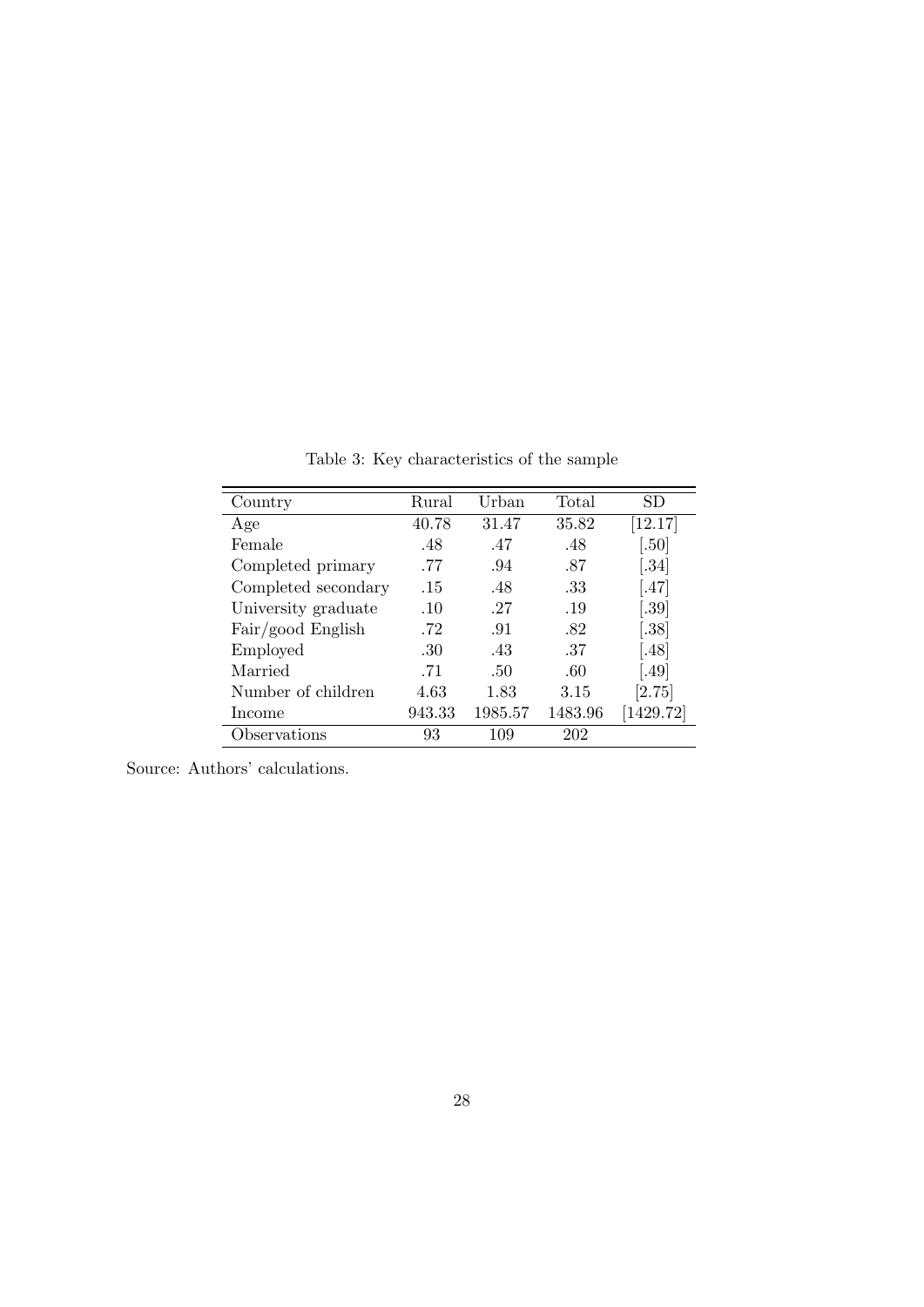|                                                       | Rural sample | Urban sample                        | Total    |
|-------------------------------------------------------|--------------|-------------------------------------|----------|
| Panel A                                               |              | Language preference                 |          |
| Want local language(s) as official language           | .190         | .361                                | .286     |
| Want only local language(s) as official language      | .143         | .231                                | .193     |
| Want English as official language                     | .774         | .761                                | .767     |
| Want only English as official language                | $.810\,$     | .639                                | .714     |
| Panel B                                               |              | Cost and return perceptions         |          |
| Mean no. of children finishing second. school:        |              |                                     |          |
| (a) MOI - English                                     | 4.03         | 4.82                                | 4.46     |
| (b) MOI - Indigenous (both MT and not MT)             | 4.41         | 5.17                                | 4.82     |
| (c) MOI - Indigenous but not MT                       | 3.85         | 4.62                                | $4.30\,$ |
| (d) MOI - Indigenous and MT                           | 4.82         | 5.75                                | 5.27     |
|                                                       |              |                                     |          |
| Everyday study hours to become fluent in:             |              |                                     |          |
| $(a)$ English                                         | 2.89         | 3.26                                | 3.09     |
| (b) Indigenous lang. not MT                           | 2.97         | 3.19                                | $3.10\,$ |
| Expected earnings in 1000s of Kwachas:                |              |                                     |          |
| (a) English in education and jobs                     | 2.27         | 2.63                                | 2.46     |
| (b) Indigenous in education and jobs                  | $2.26\,$     | 2.70                                | 2.50     |
| (c) Indigenous only in education not jobs             | 1.57         | 1.48                                | 1.52     |
|                                                       |              |                                     |          |
| Panel C                                               |              | Attitudes towards indigenous        |          |
|                                                       |              | and colonial language               |          |
| A country needs to use Eng., Fr. or Port. to be       | .495         | .320                                | .403     |
| economically successful                               |              |                                     |          |
| Beliefs about English speakers                        |              |                                     |          |
| English speakers are more intelligent                 | .674         | .324                                | .485     |
| Why are they more intelligent?                        |              |                                     |          |
| Language of intelligent                               | .746         | .531                                | .680     |
| English is only language in which knowledge is useful | .600         | .594                                | .598     |
| Panel D                                               |              | Ethnolinguistic and class cleavages |          |
| What would happen to groups whose language            |              |                                     |          |
| is not chosen                                         |              |                                     |          |
| (a) Disadvantaged                                     | .800         | .832                                | .817     |
| (b) Discrimination on job market                      | .774         | .736                                | .754     |
| Competition between ethnic group is a problem         | .843         | .854                                | .849     |
| Gap between rich and poor is a problem                | .924         | .908                                | .915     |
| Use of local language would reduce                    | .211         | .222                                | .217     |
| gap between rich and poor                             |              |                                     |          |
|                                                       |              |                                     |          |

#### Table 4: Language policy preferences of sample

Source: Authors' calculations. MT refers to mother tongue and MOI to the medium of instruction.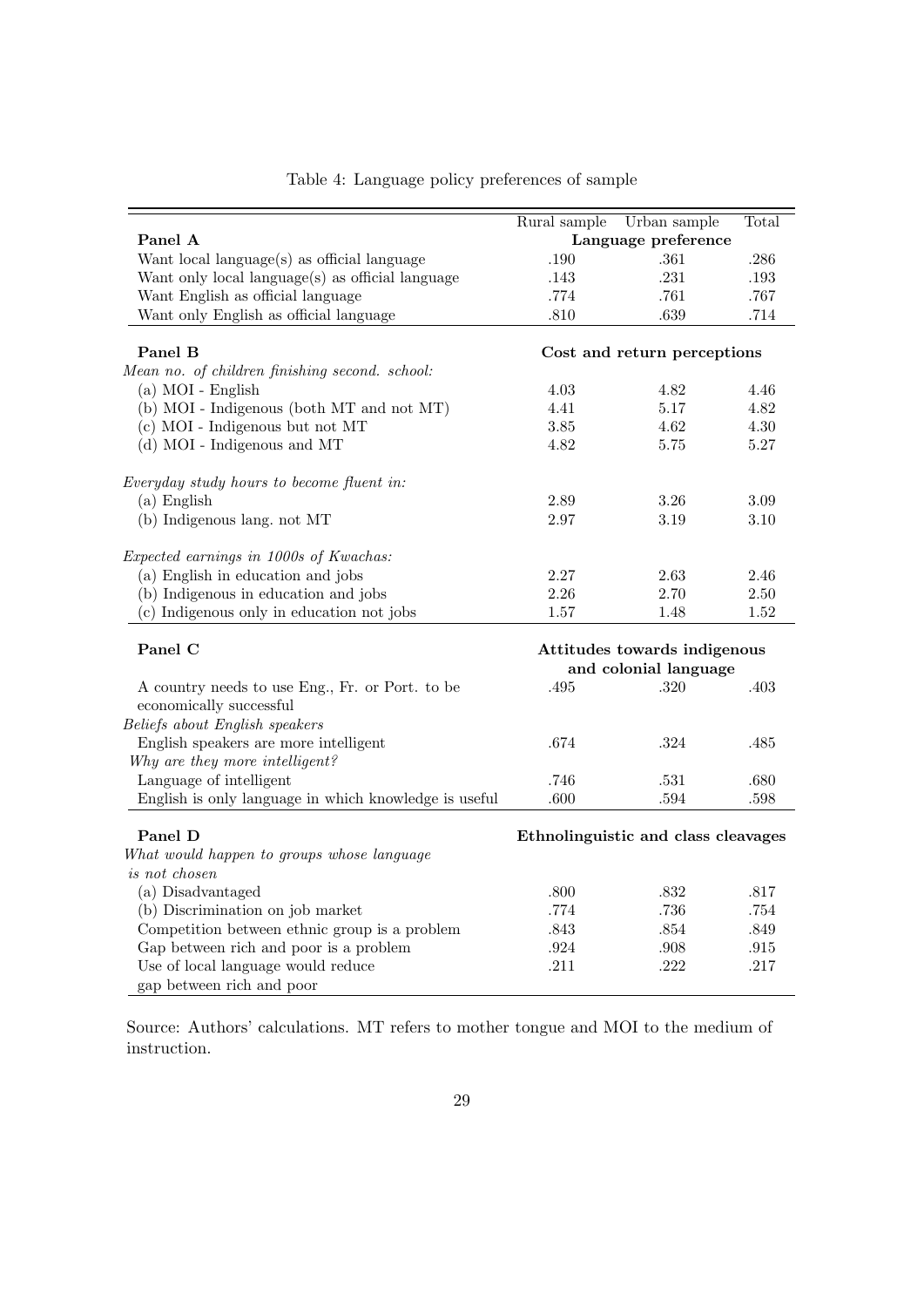| Dependent variable: Preference for a local language |          |         |            |            |          |  |
|-----------------------------------------------------|----------|---------|------------|------------|----------|--|
| Scenario language:                                  | Same     |         | Differ     |            | Full     |  |
|                                                     | (1)      | (2)     | (3)        | (4)        | (5)      |  |
| Children finishing secondary (English)              | $-0.032$ | 0.038   |            | 0.044      | $-0.029$ |  |
|                                                     | (0.029)  | (0.040) |            | (0.040)    | (0.025)  |  |
| Children finishing secondary (Local)                | $-0.016$ | 0.004   |            | $-0.011$   | 0.028    |  |
|                                                     | (0.033)  | (0.037) |            | (0.036)    | (0.031)  |  |
| Easier to learn in local language                   | 0.079    | 0.199   | 0.105      | 0.134      | $0.155*$ |  |
|                                                     | (0.097)  | (0.164) | (0.169)    | (0.168)    | (0.089)  |  |
| Hours it takes to learn English                     |          |         | $0.101*$   | $0.115**$  |          |  |
|                                                     |          |         | (0.051)    | (0.051)    |          |  |
| Hours it takes to learn local language              |          |         | $-0.102**$ | $-0.117**$ |          |  |
|                                                     |          |         | (0.048)    | (0.048)    |          |  |
| Same lang. scenario x Children finishing            |          |         |            |            | $-0.037$ |  |
| secondary (Local)                                   |          |         |            |            | (0.044)  |  |
|                                                     |          |         |            |            |          |  |
| Same language scenario                              |          |         |            |            | $-0.036$ |  |
|                                                     |          |         |            |            | (0.221)  |  |
| Controls                                            | Yes      | Yes     | Yes        | Yes        | Yes      |  |
| Observations                                        | 81       | 79      | 79         | 78         | 160      |  |
| $\mathrm{R}^2$                                      | 0.407    | 0.331   | 0.353      | 0.384      | 0.193    |  |

Table 5: Ease of learning in different languages and language policy preferences

Notes: \*, \*\* and \*\*\* significant at 10, 5, and 1 % significance level, respectively. Standard errors are in parentheses. All regressions include a constant, age, age squared, gender dummy, urban dummy, earnings, employment dummy, dummy for completion of secondary education, fair or good English skills dummy, an ethnic Bemba dummy, and dummies for whether the local language in the scenario was Bemba or Nyanja. In Column (5), we interact the dummy whether the languages coincide in the local language scenarios with the number of children expected to complete secondary school under the local language scenario. The column titled 'Same' refers to the sample for whom the choice faced is between using either the colonial language or an indigenous language in schools, and the indigenous language is one's own mother tongue. The columns titled 'Differ' refer to the sample for whom the choice is between the colonial language and an indigenous language, which is not one's own mother tongue. The column titled 'Full' covers the full sample.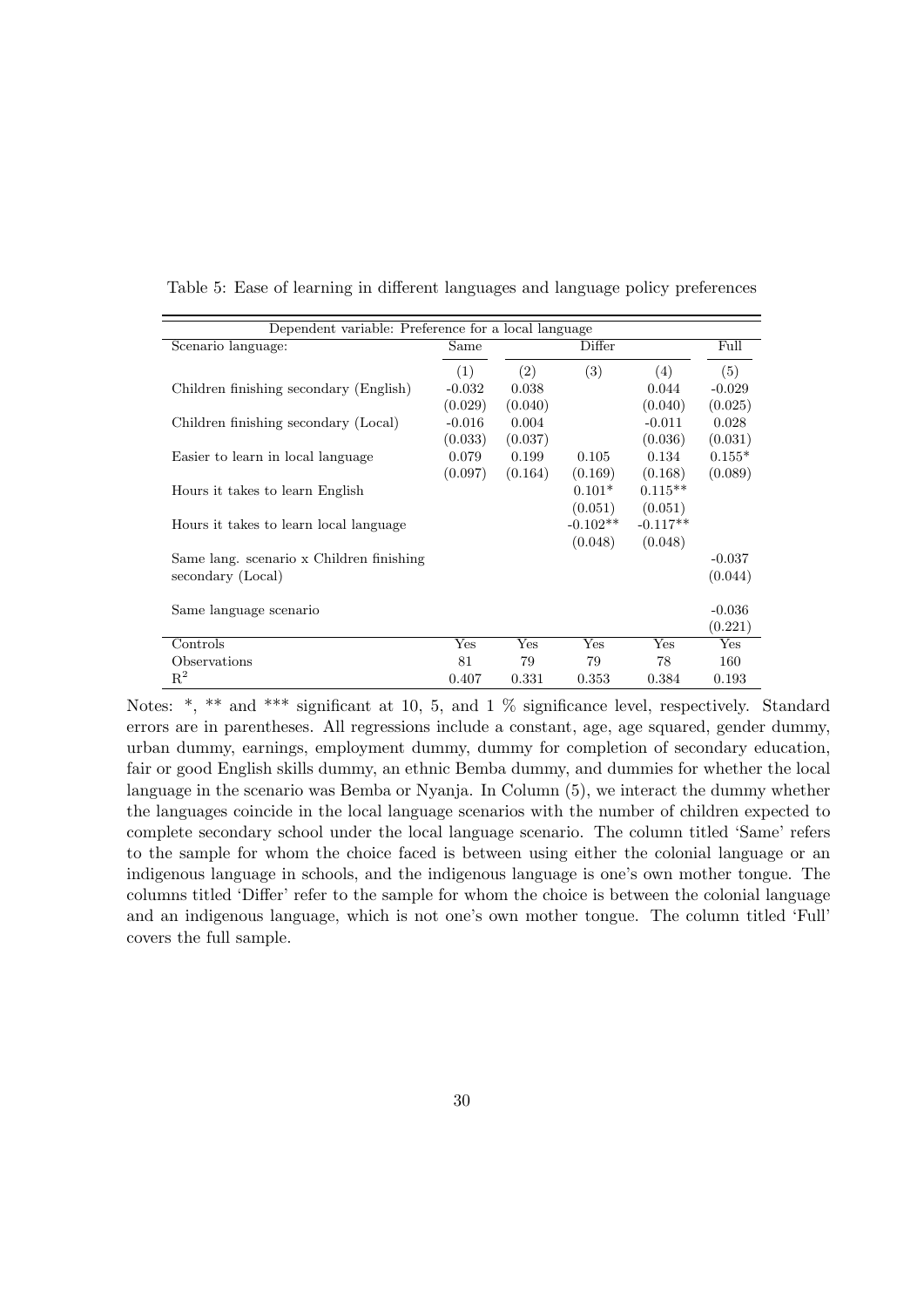| Dependent variable: Preference for a local language |             |            |          |           |             |
|-----------------------------------------------------|-------------|------------|----------|-----------|-------------|
| Scenario language:                                  | Same        |            |          | Differ    | Full        |
|                                                     | (1)         | (2)        | (3)      | (4)       | (5)         |
| Perceived earnings                                  |             |            |          |           |             |
| English (educ. and govern.)                         | $-0.092***$ | $-0.084**$ | $-0.085$ | $-0.097*$ | $-0.127***$ |
|                                                     | (0.033)     | (0.033)    | (0.055)  | (0.056)   | (0.030)     |
| Local language (educ. and govern.)                  | $0.080**$   | $0.092**$  | 0.042    | 0.043     | 0.051       |
|                                                     | (0.037)     | (0.037)    | (0.053)  | (0.053)   | (0.044)     |
| Local lang. (only educ.)                            |             | $-0.077*$  |          | 0.057     |             |
|                                                     |             | (0.040)    |          | (0.062)   |             |
| Other factors                                       |             |            |          |           |             |
| Math more important for jobs                        | 0.097       | 0.101      | 0.077    | 0.085     | 0.015       |
|                                                     | (0.086)     | (0.084)    | (0.122)  | (0.122)   | (0.074)     |
| Maths skills pay more                               | 0.059       | 0.025      | $-0.170$ | $-0.150$  | $-0.086$    |
|                                                     | (0.076)     | (0.078)    | (0.115)  | (0.117)   | (0.067)     |
| Same language scenario                              |             |            |          |           | $-0.269$    |
|                                                     |             |            |          |           | (0.176)     |
| Same lang. $\times$ Perceived earn. local lang.     |             |            |          |           | 0.063       |
|                                                     |             |            |          |           | (0.060)     |
| Controls                                            | Yes         | Yes        | Yes      | Yes       | Yes         |
| Observations                                        | 79          | 78         | 80       | 80        | 159         |
| $R^2$                                               | 0.562       | 0.591      | 0.326    | 0.335     | 0.304       |

Table 6: Expected earnings and language policy preferences

Notes: \*, \*\* and \*\*\* significant at 10, 5, and 1 % significance level, respectively. Standard errors are in parentheses. All regressions include a constant, age, age squared, gender dummy, urban dummy, earnings, employment dummy, dummy for completion of secondary education, fair or good English skills dummy, an ethnic Bemba dummy, and dummies for whether the local language in the scenario was Bemba or Nyanja. In Column (5), we interact the dummy whether the languages coincide in the local language scenarios with the number of children expected to complete secondary school under the local language scenario. The column titled 'Same' refers to the sample for whom the choice faced is between using either the colonial language or an indigenous language in schools, and the indigenous language is one's own mother tongue. The columns titled 'Differ' refer to the sample for whom the choice is between the colonial language and an indigenous language, which is not one's own mother tongue. The column titled 'Full' covers the full sample.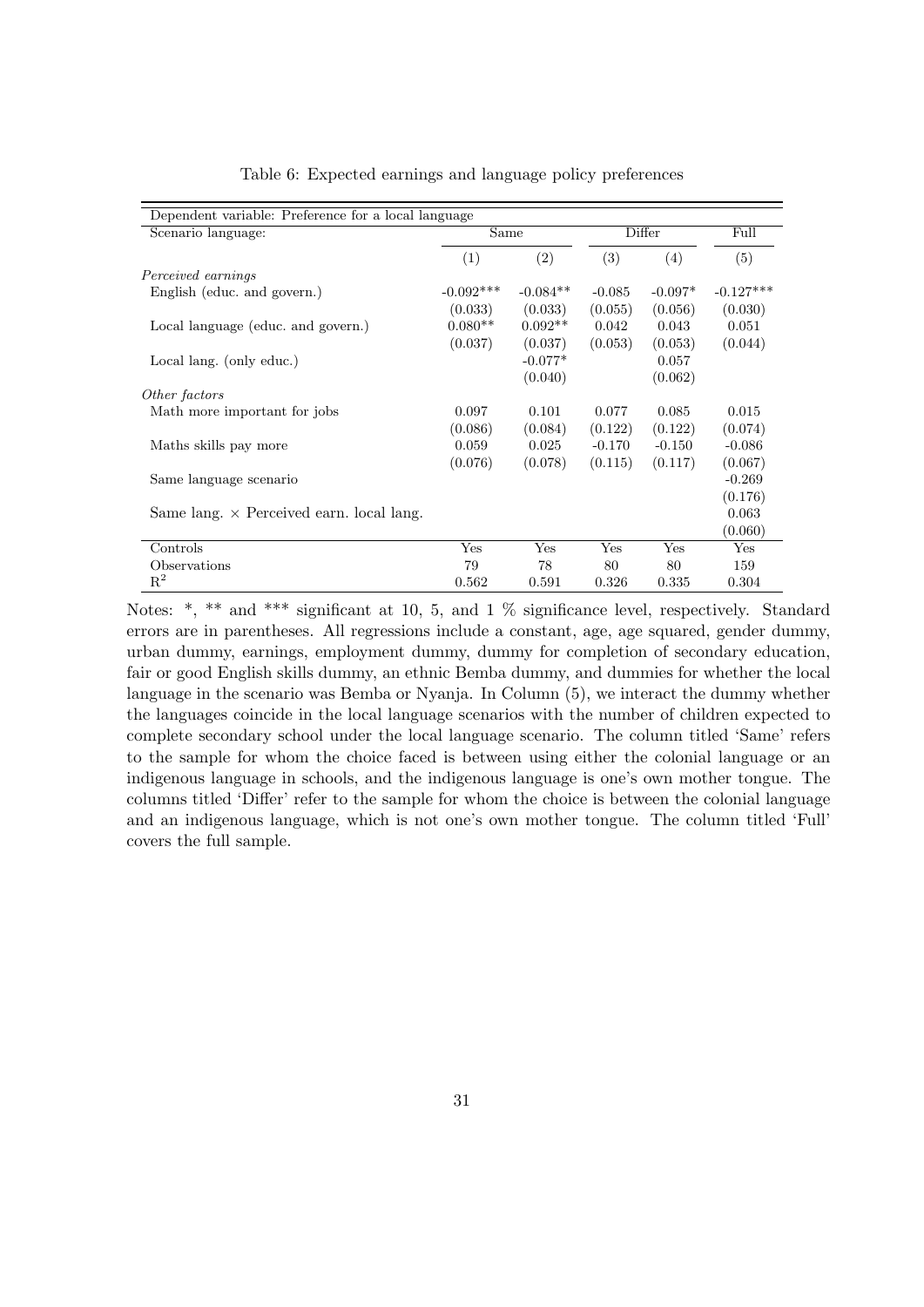| Rural |      | Total |
|-------|------|-------|
|       |      |       |
| .424  | .776 | .613  |
| .290  | .785 | .555  |
|       |      |       |
| .387  | .248 | .312  |
| .688  | .495 | .584  |
|       |      | Urban |

Table 7: Respondents' knowledge of language use in other countries

Notes: Source: Authors' calculations.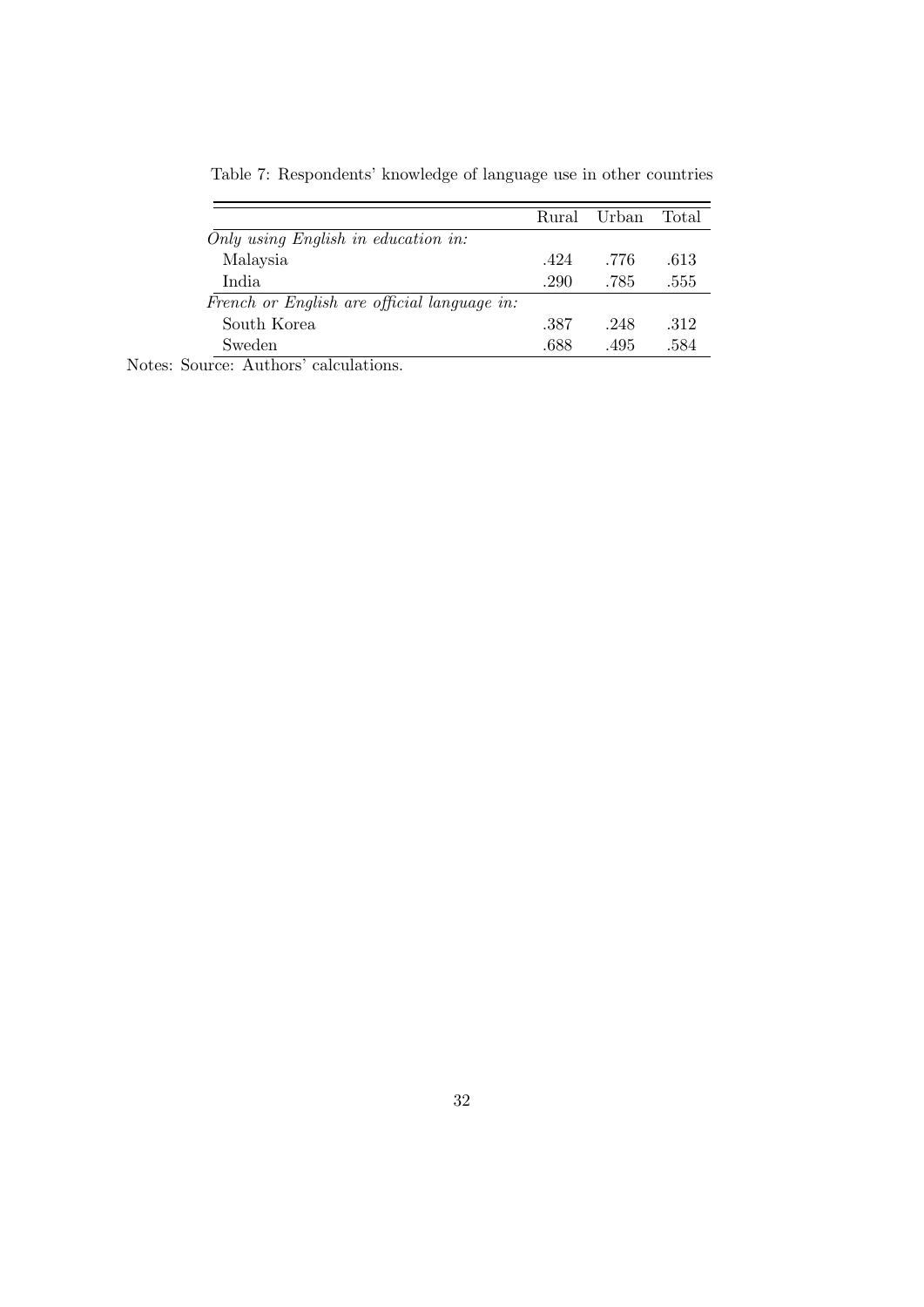|                                                               |                                           |                     | Dependent variable: Preference for a local language |                             |                       |                       |                       |
|---------------------------------------------------------------|-------------------------------------------|---------------------|-----------------------------------------------------|-----------------------------|-----------------------|-----------------------|-----------------------|
| Disadvantage for groups<br>whose language not chosen          | $\left( 1\right)$<br>$-0.154*$<br>(0.087) | (2)                 | (3)                                                 | (4)<br>$-0.150*$<br>(0.090) | $\left( 5\right)$     | (6)                   | $^{\left( 7\right) }$ |
| Groups whose language not<br>chosen would face discrimination |                                           | $-0.092$<br>(0.079) |                                                     | $-0.043$<br>(0.083)         |                       |                       |                       |
| Competition between<br>ethnic groups is a problem             |                                           |                     | $0.264***$<br>(0.095)                               | $0.272***$<br>(0.095)       |                       |                       |                       |
| Local language would reduce<br>gap between rich and poor      |                                           |                     |                                                     |                             | $0.278***$<br>(0.081) | $0.283***$<br>(0.081) |                       |
| Gap between rich and poor<br>is a problem                     |                                           |                     |                                                     |                             |                       | $-0.111$<br>(0.118)   | $-0.089$<br>(0.122)   |
| Controls                                                      | Yes                                       | Yes                 | Yes                                                 | Yes                         | Yes                   | Yes                   | Yes                   |
| Observations                                                  | 171                                       | 173                 | 166                                                 | 162                         | 173                   | 173                   | 174                   |
| $R^2$                                                         | 0.163                                     | 0.166               | 0.197                                               | 0.217                       | 0.199                 | 0.203                 | 0.143                 |

Table 8: Ethnolinguistic and class cleavages and language policy preferences

Notes: \*, \*\* and \*\*\* significant at 10, 5, and 1 % significance level, respectively. Standard errors are in parentheses. All regressions include a constant, age, age squared, gender dummy, urban dummy, earnings, employment dummy, dummy for completion of secondary education, fair or good English skills dummy, an ethnic Bemba dummy, and dummies for whether the local language in the scenario was Bemba or Nyanja.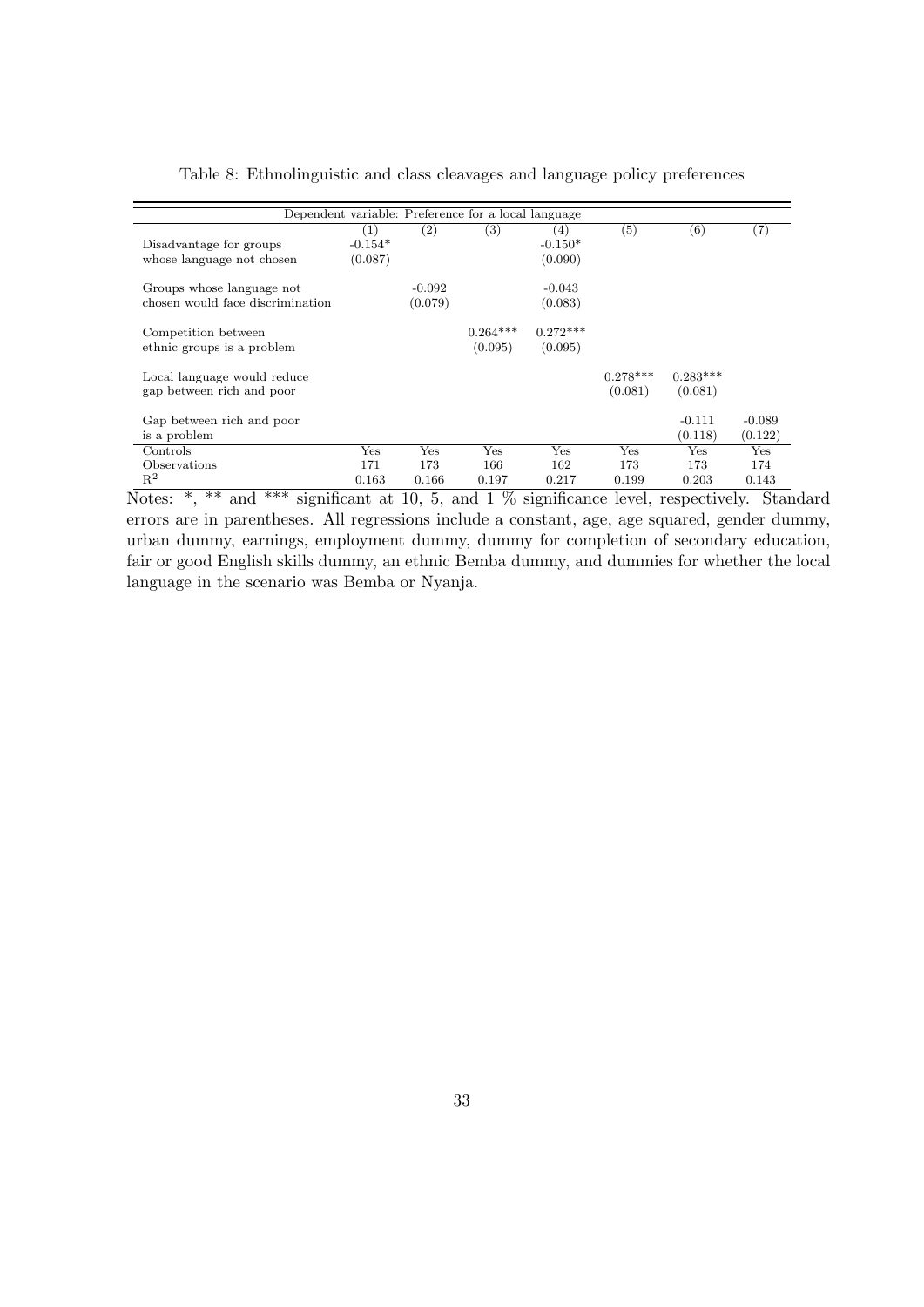

The black and red triangles indicate the approximate geographical location of the rural and urban site of data collection, respectively.

Notes: Source: Authors' construction

Figure 1: The geographical distribution of the main languages of Zambia.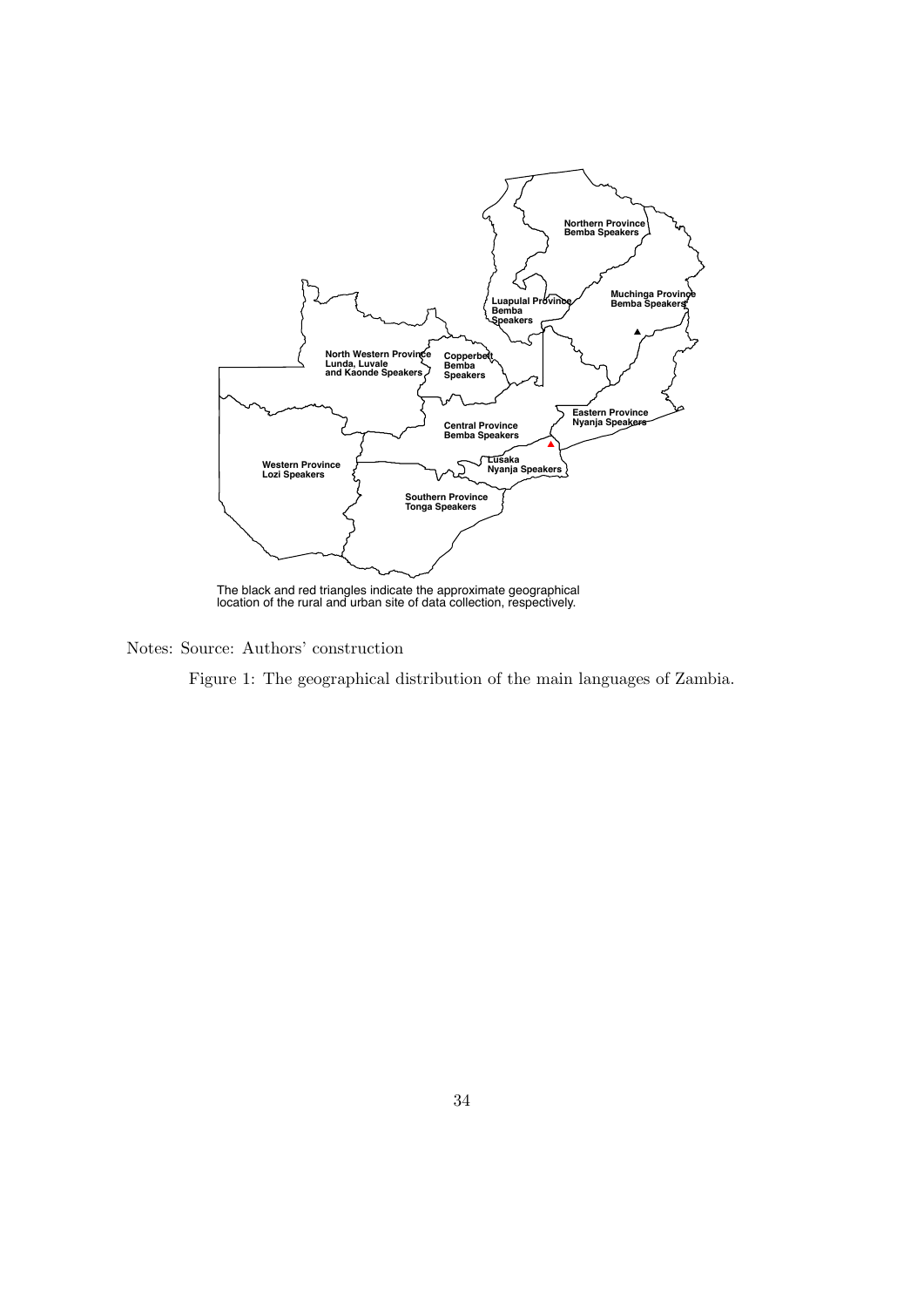### Online Appendix

Please turn to the next page.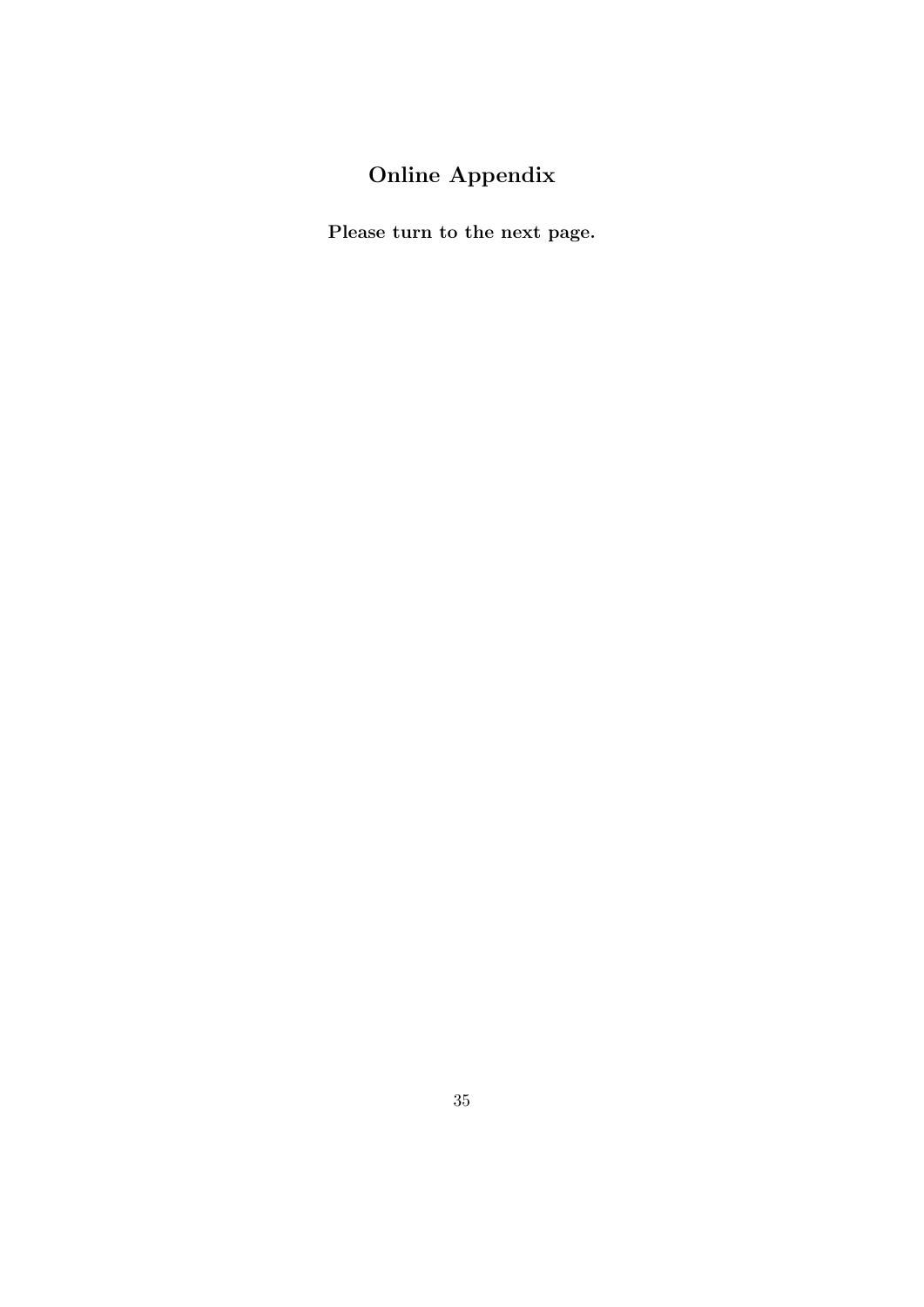|                         | Rural            | Urban            | Total            |
|-------------------------|------------------|------------------|------------------|
| Ethnicity               |                  |                  |                  |
| Bemba                   | .826             | .275             | .527             |
| Nyanja                  | .065             | .22              | .149             |
| Tonga                   | .011             | .156             | .09              |
| <b>Bisa</b>             | .141             | $\overline{0}$   | .065             |
| Silozi                  | $\overline{0}$   | .092             | .05              |
| Luvale                  | .011             | .046             | .03              |
| Kikaonde                | $\overline{0}$   | .055             | .03              |
| Namwanga                | .022             | .009             | .015             |
| Tumbuka                 | .011             | .009             | .01              |
| Lungu                   | .011             | $\overline{0}$   | .005             |
| English                 | .011             | $\overline{0}$   | .005             |
| Lala                    | .011             | $\overline{0}$   | .005             |
| Other                   | .022             | .138             | .084             |
| Language spoken at home |                  |                  |                  |
| Bemba                   | .913             | .459             | .667             |
| Nyanja                  | .043             | .734             | .418             |
| English                 | .043             | .468             | .274             |
| Tonga                   | .043             | .211             | .134             |
| Silozi                  | $\overline{0}$   | .073             | .04              |
| <b>Bisa</b>             | .076             | $\overline{0}$   | .035             |
| Kikaonde                | .011             | .037             | .025             |
| Tumbuka                 | .011             | .009             | .01              |
| Lunda                   | $\overline{0}$   | .009             | .005             |
| Luvale                  | $\overline{0}$   | .009             | .005             |
| Other                   | $\overline{0}$   | .009             | .005             |
| Namwanga                | .011             | $\boldsymbol{0}$ | .005             |
| Lala                    | $\boldsymbol{0}$ | $\overline{0}$   | $\boldsymbol{0}$ |
| Lungu                   | 0                | $\theta$         | $\overline{0}$   |
| Observations            | 93               | 109              | 202              |

Table A1: Ethnic and linguistic distribution of sample

l,

Notes: Ethnicities and language spoken at home can sum to more than 1 as respondents can provide multiple replies. Source: Authors' calculations.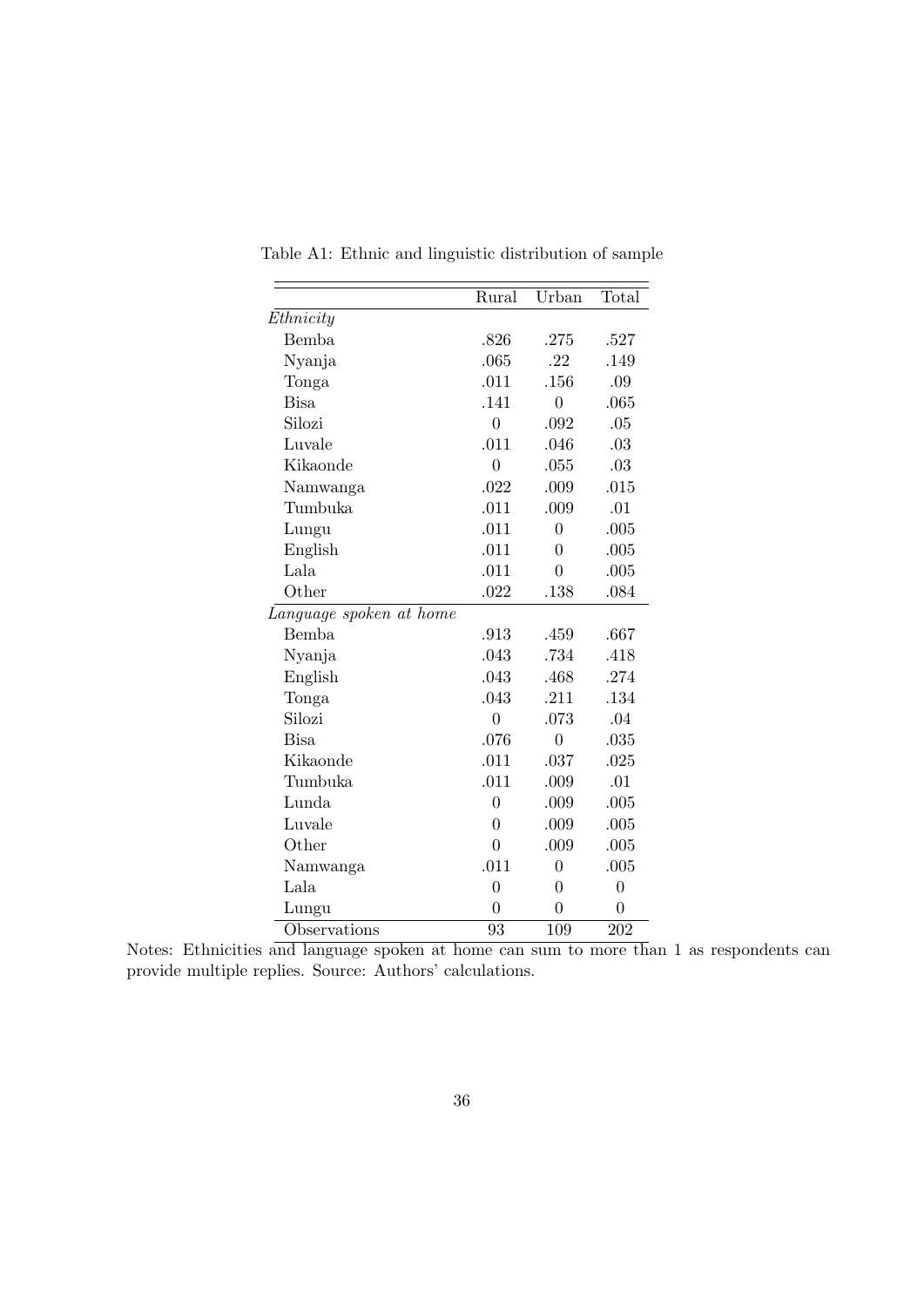| Dependent variables related to language policy |                     |              |             | (specified in column header) |            |            |
|------------------------------------------------|---------------------|--------------|-------------|------------------------------|------------|------------|
|                                                | $(A \text{ local})$ | (Only local) | (Vote)      | (Vote)                       | (Rethink)  | (Rethink)  |
| Age                                            | $-0.044***$         | $-0.044***$  | $-0.020$    | $-0.013$                     | $-0.012$   | 0.002      |
|                                                | (0.016)             | (0.014)      | (0.017)     | (0.017)                      | (0.017)    | (0.017)    |
| Age <sup>2</sup> / $1000$                      | $0.496***$          | $0.496***$   | 0.198       | 0.112                        | 0.131      | $-0.024$   |
|                                                | (0.176)             | (0.158)      | (0.186)     | (0.191)                      | (0.191)    | (0.193)    |
| Female                                         | 0.071               | 0.049        | 0.066       | 0.034                        | $-0.004$   | $-0.025$   |
|                                                | (0.067)             | (0.060)      | (0.071)     | (0.071)                      | (0.072)    | (0.071)    |
| Urban                                          | 0.094               | $-0.026$     | $-0.327***$ | $-0.402***$                  | $-0.226**$ | $-0.238**$ |
|                                                | (0.092)             | (0.082)      | (0.092)     | (0.096)                      | (0.095)    | (0.097)    |
| Earnings                                       | $-0.004$            | $-0.026$     | $-0.015$    | $-0.007$                     | 0.029      | 0.027      |
|                                                | (0.034)             | (0.031)      | (0.037)     | (0.037)                      | (0.037)    | (0.037)    |
| Employed                                       | $-0.009$            | 0.060        | $-0.073$    | $-0.039$                     | $-0.152*$  | $-0.132$   |
|                                                | (0.082)             | (0.074)      | (0.088)     | (0.087)                      | (0.090)    | (0.087)    |
| Completed secondary                            | $-0.051$            | 0.007        | 0.052       | 0.061                        | 0.083      | 0.092      |
|                                                | (0.090)             | (0.081)      | (0.098)     | (0.096)                      | (0.101)    | (0.097)    |
| Fair/good English                              | $-0.023$            | 0.019        | $-0.132$    | $-0.145$                     | $-0.021$   | $-0.039$   |
|                                                | (0.090)             | (0.081)      | (0.097)     | (0.095)                      | (0.101)    | (0.098)    |
| Ethnic Bemba                                   | $-0.145*$           | $-0.177**$   | 0.055       | 0.044                        | 0.057      | 0.086      |
|                                                | (0.083)             | (0.074)      | (0.086)     | (0.088)                      | (0.089)    | (0.088)    |
| Favors local language(s)                       |                     |              |             | $0.259***$                   |            | $0.301***$ |
|                                                |                     |              |             | (0.083)                      |            | (0.085)    |
| Constant                                       | $1.188***$          | $1.158***$   | $1.085***$  | $0.924**$                    | $0.659*$   | 0.297      |
|                                                | (0.355)             | (0.319)      | (0.377)     | (0.390)                      | (0.393)    | (0.399)    |
| Observations                                   | 175                 | 175          | 177         | 169                          | 169        | 162        |
| $R^2$                                          | 0.118               | 0.117        | 0.185       | 0.237                        | 0.086      | 0.151      |

Table A2: Relating personal characteristics to language policy preferences

Notes: \*, \*\* and \*\*\* significant at 10, 5, and 1 % significance level, respectively. Standard errors are in parentheses. 'A local' is a dummy taking the value 1 if the respondent has a preference for local language(s) (but potentially for English as well), 'Only local' takes the value 1 if the respondent has a preference for local language(s) only, 'Vote' takes the value 1 if the respondent agrees or strongly agrees that the government should allow the people to vote on language policy, and 'Rethink' takes the value 1 if the respondent agrees or strongly agrees that the government should rethink language policy.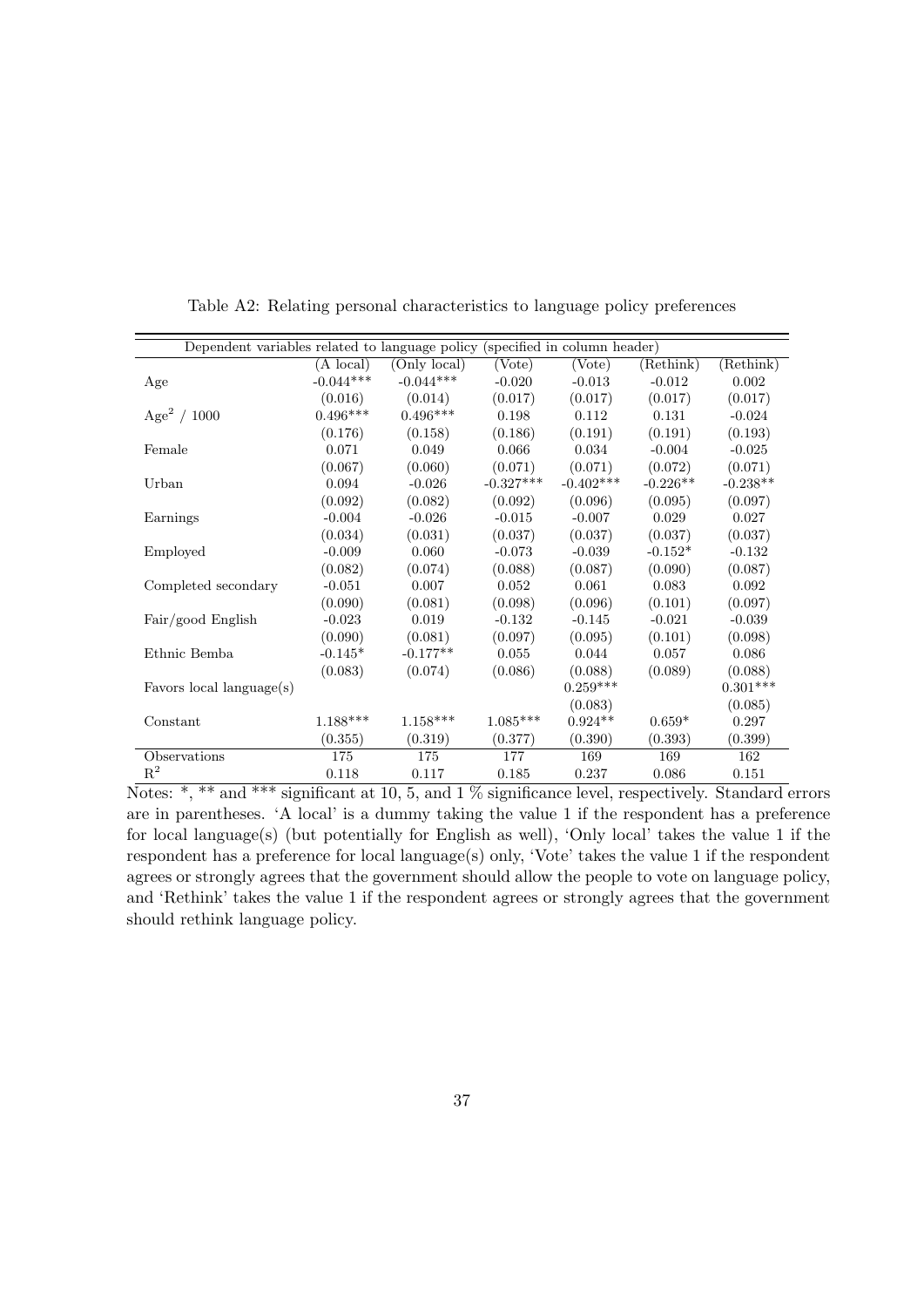|                                           | Rural | Urban | Total |
|-------------------------------------------|-------|-------|-------|
| Feel Zambian                              | .989  |       | .995  |
| Feel African                              | .925  | .963  | .946  |
| Feel belong to linguistic group           | .86   | .898  | .881  |
| Feel primarily African                    | .556  | .481  | .515  |
| Feel primarily Zambian                    | .222  | .37   | .303  |
| Feel primarily belong to linguistic group | .156  | .148  | .152  |

Table A3: Identity choices of sample

Notes: Source: Authors' calculations.